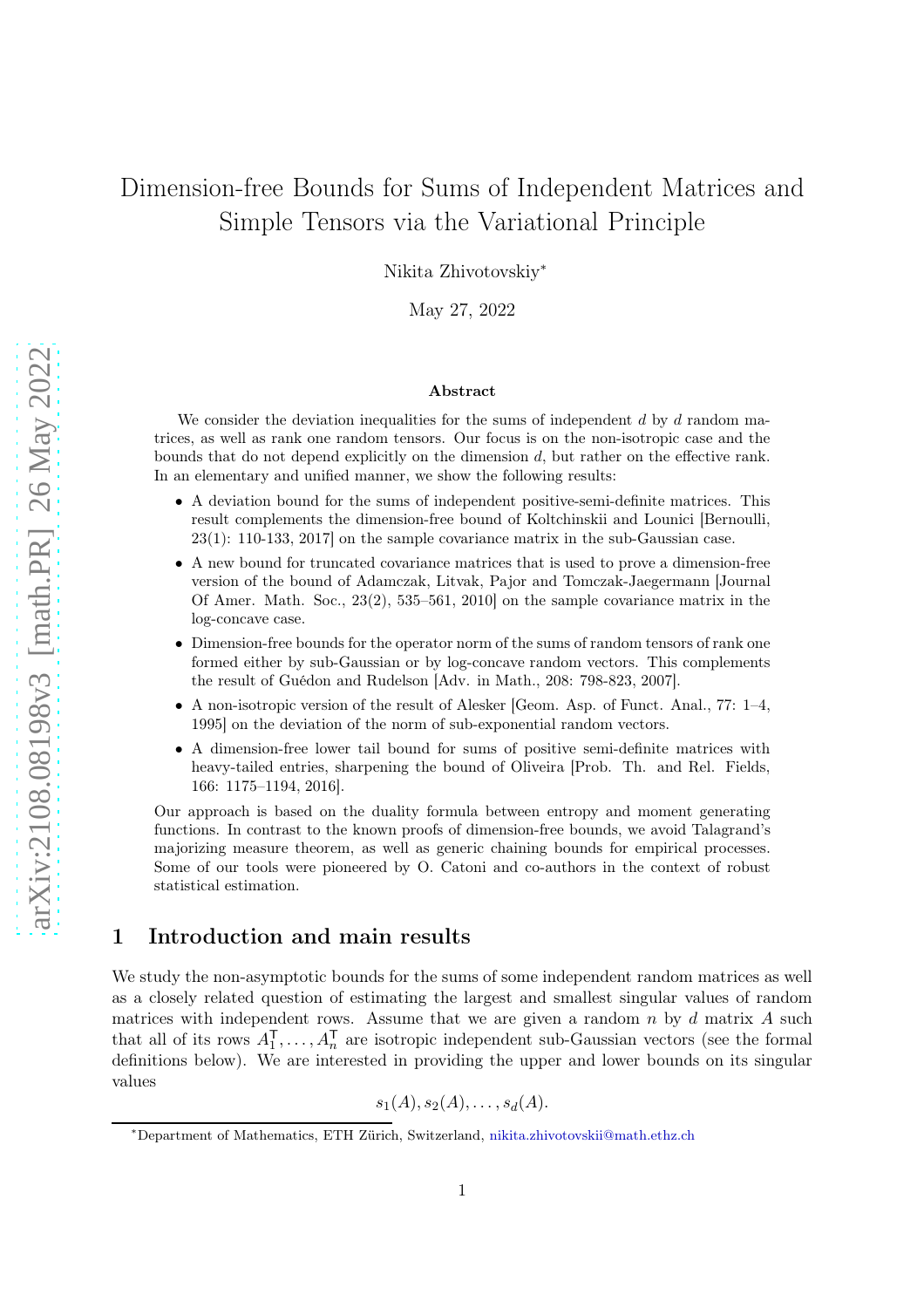The question of upper bounding the largest singular values and lower bounding the smallest singular value is known to be essentially equivalent (see [\[50,](#page-27-0) Chapter 4]) to providing an upper bound on the operator norm of the difference between the sample covariance matrix formed by the rows  $A_i$  and the identity matrix. That is, one is interested in providing a high probability, non-asymptotic bound on

<span id="page-1-0"></span>
$$
\left\| \frac{1}{n} \sum_{i=1}^{n} A_i A_i^{\mathsf{T}} - I_d \right\|.
$$
 (1)

Here and in what follows  $\|\cdot\|$  stands for the operator norm of the matrix and for the Euclidean norm of the vector respectively. The latter question is also central in mathematical statistics, where one is interested in estimating the underlying covariance structure using the sample co-variance matrix. One of the usual assumptions made when analyzing [\(1\)](#page-1-0) is that the rows  $A_i^{\mathsf{T}}$  are isotropic and zero mean; that is,  $\mathbf{E} A_i = 0$  and  $\mathbf{E} A_i A_i^{\mathsf{T}} = I_d$ , where in what follows  $I_d$  stands for the d by d identity matrix. The non-isotropic case can usually be reduced to the isotropic using a linear transformation. However, the problem is that in this case the bound on [\(1\)](#page-1-0) will depend on the dimension d, whereas in many cases one expects that a dimension-free deviation bound is possible. The search for dimension-free bounds for sums of independent random matrices is motivated mainly by applications in statistics and data science, where it is usually assumed that the data lives on a low-dimensional manifold. Before providing our first result, we recall that for a random variable Y and  $\alpha \in [1,2]$ , its  $\psi_{\alpha}$  norm is defined as follows

$$
\|Y\|_{\psi_\alpha}=\inf\{c>0:\mathbf{E}\exp(|Y|^\alpha/c^\alpha)\leqslant 2\}.
$$

Using the standard convention, we say that  $\|\cdot\|_{\psi_2}$  is the sub-Gaussian norm and  $\|\cdot\|_{\psi_1}$  is the subexponential norm. We say that X is a sub-Gaussian random vector in  $\mathbb{R}^d$  if  $\sup_{u\in S^{d-1}} ||\langle u, X\rangle||_{\psi_2}$ is finite. A zero mean random vector X is isotropic, if  $\mathbf{E}XX^{\mathsf{T}} = I_d$ . Here and in what follows,  $S^{d-1}$  denotes the corresponding unit sphere and  $\langle \cdot, \cdot \rangle$  is the standard inner product in  $\mathbb{R}^d$ . One of the central quantities appearing in this paper is the effective rank.

**Definition 1.** For a positive semi-definite matrix  $\Sigma$  define its *effective rank* as

$$
\mathbf{r}(\Sigma) = \frac{\text{Tr}(\Sigma)}{\|\Sigma\|}.
$$

The effective rank is always smaller than the matrix rank of  $\Sigma$  and, in particular, smaller than its dimensions. We also have  $r(I_d) = d$ . Our first result is a general upper bound for sums of independent positive semi-definite d by d matrices satisfying the sub-exponential norm equivalence assumption. This generalizes the question of upper bounding [\(1\)](#page-1-0), since we neither assume that the matrix is of rank one nor that the covariance matrix is identity.

<span id="page-1-3"></span>**Theorem 1** (A general rank version of Theorem 9 in [\[25\]](#page-26-0)). Assume that  $M_1, \ldots, M_n$  are independent copies of a d by d positive semi-definite symmetric random matrix M with mean  $\mathbf{E}M = \Sigma$ . Let M satisfy for some  $\kappa \geqslant 1$ ,

<span id="page-1-2"></span><span id="page-1-1"></span>
$$
||x^{\mathsf{T}}Mx||_{\psi_1} \leqslant \kappa^2 \ x^{\mathsf{T}}\Sigma x,\tag{2}
$$

for all  $x \in \mathbb{R}^d$ . Then, for any  $t > 0$ , with probability at least  $1 - \exp(-t)$ , it holds that

$$
\left\| \frac{1}{n} \sum_{i=1}^{n} M_i - \Sigma \right\| \leq 20\kappa^2 \|\Sigma\| \sqrt{\frac{4\mathbf{r}(\Sigma) + t}{n}},\tag{3}
$$

whenever  $n \geqslant 4r(\Sigma) + t$ .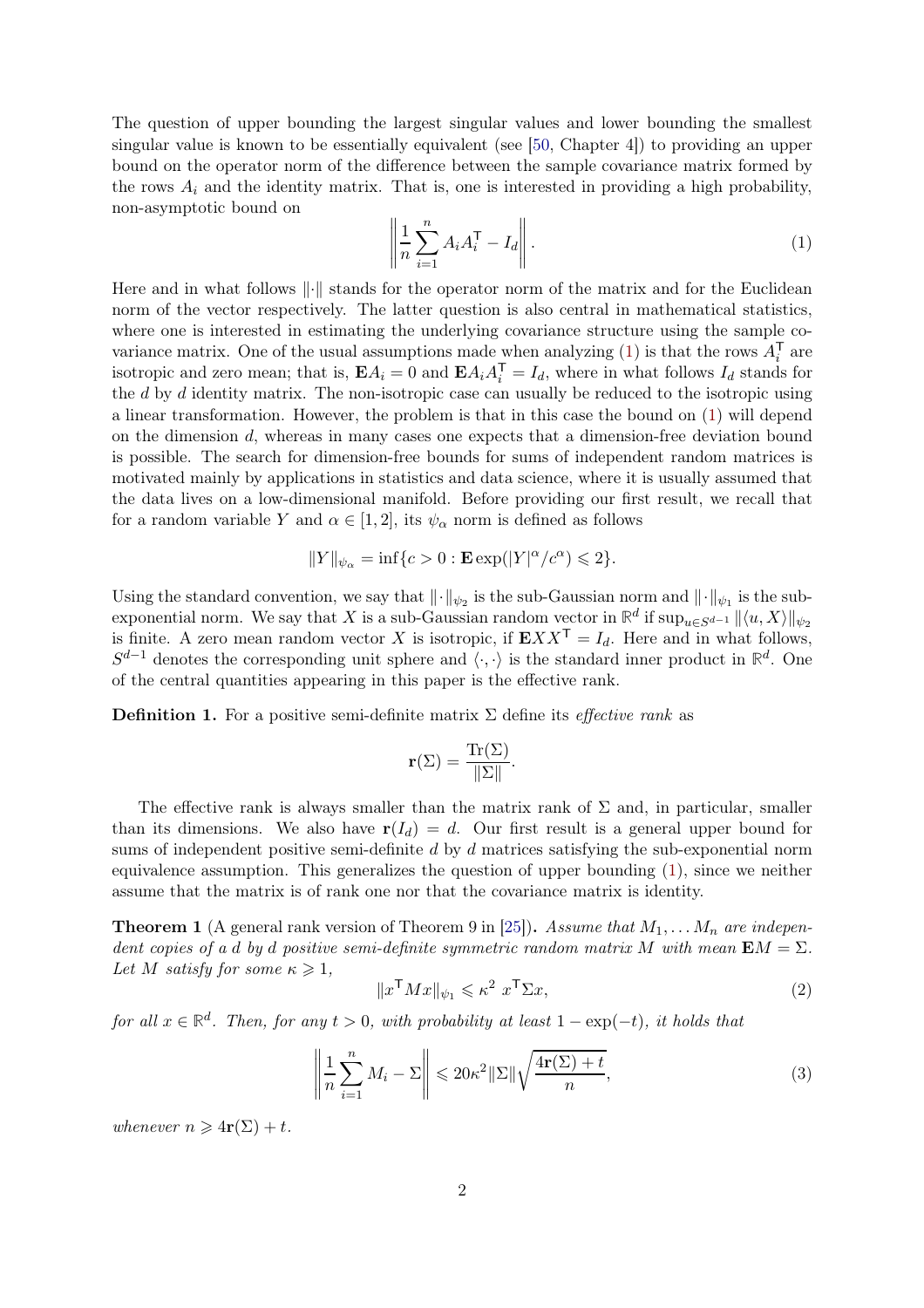Remark 1. In the theorem above, we presented explicit constants. We place them to emphasize that, in contrast with existing dimension-free bounds, these constants are easy to obtain with the approach we follow. At the same time, little effort was made to get their optimal values.

Remark 2. In Section [3.2](#page-22-0) we show that the same dimension-free bound holds under a weaker assumption (allowing heavy-tailed distributions), namely  $\sqrt{\mathbf{E}(x^{\mathsf{T}}Mx)^2} \leq \kappa^2 x^{\mathsf{T}}\Sigma x$ , but only for the lower tails of [\(3\)](#page-1-1). This complements several known dimension-dependent lower tail bounds.

The norm equivalence assumption [\(2\)](#page-1-2) is quite standard in the literature. As a matter of fact, Theorem [1](#page-1-3) recovers one of the central results in high-dimensional statistics, as the following example shows.

<span id="page-2-2"></span>Example 1 (The sample covariance matrix in the sub-Gaussian case [\[25\]](#page-26-0)). The most natural application of Theorem [1](#page-1-3) is when  $M = XX^{\mathsf{T}}$  and X is zero mean sub-Gaussian random vector with a covariance matrix  $\Sigma$ . That is, there is  $\kappa \geq 1$  such that for any  $y \in \mathbb{R}^d$ , it holds that

<span id="page-2-3"></span><span id="page-2-0"></span>
$$
\|\langle y, X \rangle\|_{\psi_2} \leqslant \kappa \sqrt{y^{\mathsf{T}} \Sigma y}.\tag{4}
$$

Using this line, for any  $x \in \mathbb{R}^d$  we have  $||x^\mathsf{T} X X^\mathsf{T} x||_{\psi_1} = ||x^\mathsf{T} X||_{\psi_2}^2 \leqslant \kappa^2 x^\mathsf{T} \Sigma x$ , which is sufficient for Theorem [1.](#page-1-3) This gives that, with probability at least  $1-\exp(-t)$ , provided that  $n \geq 4r(\Sigma)+t$ , it holds that

$$
\left\| \frac{1}{n} \sum_{i=1}^{n} X_i X_i^{\mathsf{T}} - \Sigma \right\| = \sup_{y \in S^{d-1}} \left| \frac{1}{n} \sum_{i=1}^{n} \langle X_i, y \rangle^2 - \mathbf{E} \langle X, y \rangle^2 \right| \leq 20\kappa^2 \|\Sigma\| \sqrt{\frac{4\mathbf{r}(\Sigma) + t}{n}},\tag{5}
$$

where we used that for a symmetric d by d matrix A it holds that  $||A|| = \sup_{y \in S^{d-1}} y^{\mathsf{T}} A y$ .

Recently, much attention has been paid to the dimension-free bound for the sample covariance matrix formed by sub-Gaussian random vectors. Although the dimension-dependent version of [\(5\)](#page-2-0) (that is, where  $r(\Sigma)$  is replaced by d) follows from a simple discretization argument, the known approaches to obtaining the dimension-free bounds are quite technical and deserve a separate discussion:

- The bound of Theorem [1](#page-2-1) is a general rank version<sup>1</sup> of the result of Koltchinskii and Lounici [\[25,](#page-26-0) Theorem 9]. Their proof is based on deep probabilistic results: the generic chaining tail bounds for quadratic processes and Talagrand's majorizing measures theorem. In particular, this makes it difficult to provide any explicit constants using their approach. Some generalizations of the result on sample covariance matrices to positive semi-definite matrices are also considered in [\[53\]](#page-27-1).
- Using the matrix deviation inequality of Liaw, Mehrabian, Plan, and Vershynin [\[30\]](#page-26-1), Vershynin [\[50\]](#page-27-0) gives an alternative proof of the bound of Koltchinskii and Lounici, but with the term  $\kappa^4$  instead of  $\kappa^2$  in [\(5\)](#page-2-0). The dependence on  $\kappa$  in [\[30\]](#page-26-1) has been recently improved in [\[21\]](#page-26-2). However, this improved (and optimal for some problems) result only leads to  $\kappa^2 \log \kappa$ term in  $(5)$ .
- Van Handel [\[48\]](#page-27-2) gives an in-expectation version of  $(5)$  in the special case where X is a Gaussian random vector. Despite not using Talagrand's majorizing measures theorem, their analysis is based on a Gaussian comparison theorem and does not cover the sub-Gaussian case. Note that in the Gaussian case, the in-expectation bound for the sample covariance matrix can be converted into an optimal high probability bound using one of the special concentration inequalities provided in [\[25,](#page-26-0) [1,](#page-25-0) [23\]](#page-26-3).

<span id="page-2-1"></span><sup>&</sup>lt;sup>1</sup>For the sake of technical simplicity, we work with finite dimensional vectors, whereas the results in [\[25\]](#page-26-0) are formulated for a general Hilbert space.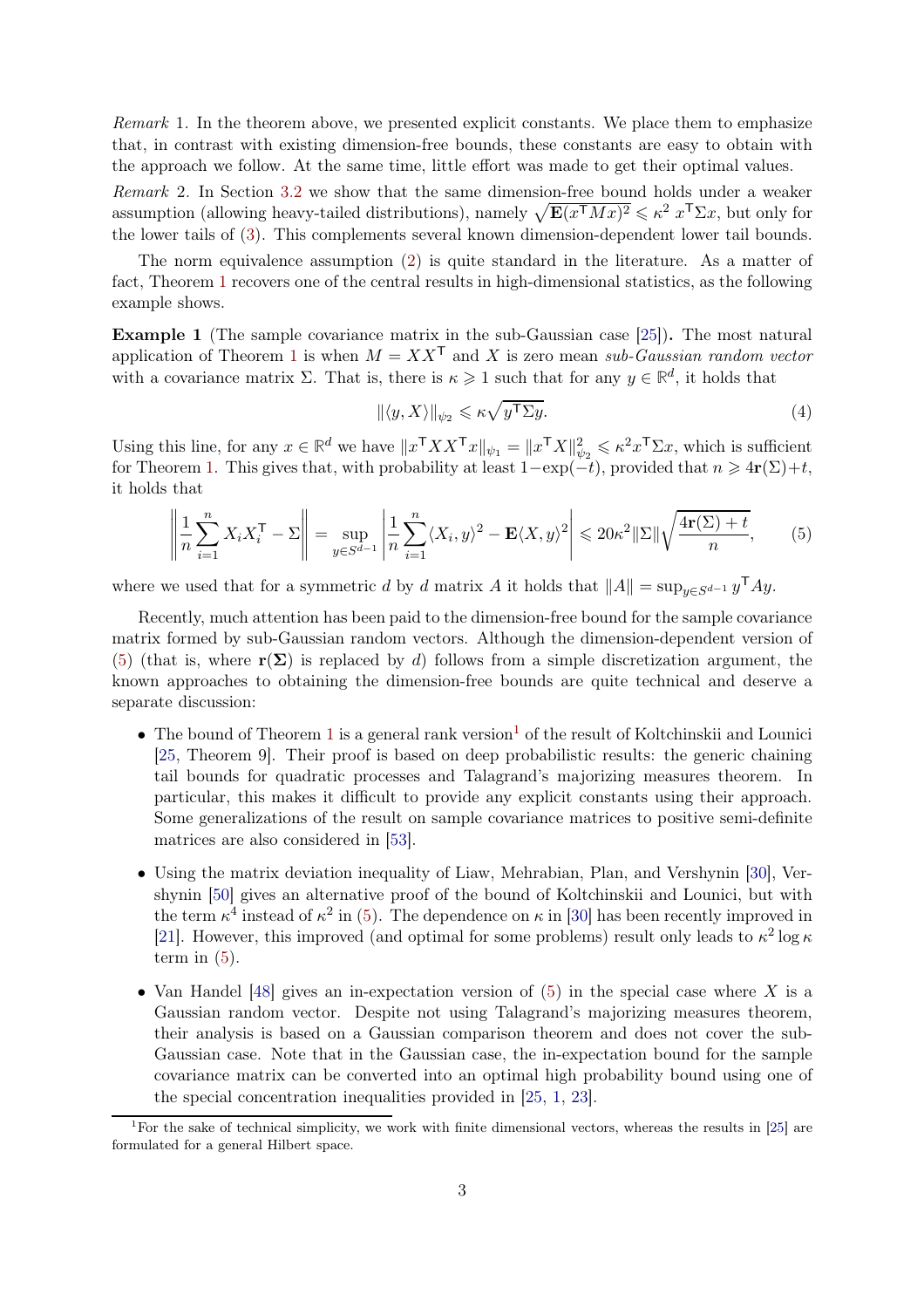Our approach, based on the variational inequality and described in detail in Section [2,](#page-5-0) bypasses several technical steps appearing in the literature. Speaking informally, we use a smoothed version of the  $\varepsilon$ -net argument that allows to properly capture the complexity of elliptic indexing sets without resorting to generic chaining. This extension will be key to our multilinear results, where the above mentioned tools are hard to apply.

Note that even though Example [1](#page-2-2) is sharp in the rank one case (see the lower bound in [\[25\]](#page-26-0)), the result of Theorem [1,](#page-1-3) due to its generality, can be suboptimal in other cases. For example, let  $A$  be a diagonal random matrix such that its diagonal elements are the same copy of the absolute value of a standard Gaussian random variable. In this case, Theorem [1](#page-1-3) scales as  $\sqrt{\frac{d+t}{n}}$  $\frac{1}{n}$ , whereas the correct order is  $\sqrt{\frac{t}{n}}$  $\frac{t}{n}$ . We also remark that, at least in the rank one case, the bound of Theorem [1](#page-1-3) is out of the scope of the so-called matrix concentration inequalities, since they provide additional logarithmic factors and suboptimal tails (see some related bounds in [\[47,](#page-27-3) [50,](#page-27-0) [23,](#page-26-3) [31\]](#page-26-4)). We additionally refer to the recent work [\[7\]](#page-25-1), where the in-expectation analog of [\(5\)](#page-2-0) is derived modulo some additional lower-order additive terms.

Motivated by the recent interest in random tensors [\[51,](#page-27-4) [18,](#page-26-5) [43,](#page-27-5) [9,](#page-25-2) [15\]](#page-26-6), we show how our arguments can be extended to provide a multilinear extension of Theorem [1.](#page-1-3) That is, we are considering sums of independent random tensors of order higher than one and want to prove a bound similar to [\(5\)](#page-2-0). Let us introduce this setup. Consider the simple (rank one) random symmetric tensor

<span id="page-3-0"></span>
$$
X^{\otimes s} = \underbrace{X \otimes \ldots \otimes X}_{s \text{ times}},
$$

where X is a zero mean sub-Gaussian vector in  $\mathbb{R}^d$  and  $X_1^{\otimes s}, \ldots, X_n^{\otimes s}$  are its independent copies. We are interested in studying

$$
\left\| \sum_{i=1}^{n} (X_i^{\otimes s} - \mathbf{E} X_i^{\otimes s}) \right\| = \sup_{v \in S^{d-1}} \left| \sum_{i=1}^{n} (\langle X_i, v \rangle^s - \mathbf{E} \langle X, v \rangle^s) \right|,
$$
(6)

where  $\|\cdot\|$  stands for the operator norm of the symmetric s-linear form. Here we used that for symmetric forms the expression is maximized by a single vector  $v \in S^{d-1}$  (see e.g., [\[39,](#page-26-7) Section 2.3]).

The question of upper bounding [\(6\)](#page-3-0) (with  $\langle X_i, v \rangle^s$  usually replaced by the absolute value  $|\langle X_i, v \rangle|^s$  in the right-hand side and non-integer values of s are allowed) is well studied [\[16,](#page-26-8) [19,](#page-26-9) [34,](#page-26-10) [3,](#page-25-3) [49,](#page-27-6) 35. The results are usually of the following form: Assuming that  $X_1, \ldots, X_n$  are i.i.d. copies of the isotropic vector satisfying certain regularity assumptions, one is interested in defining the smallest sample size  $n$  such that, with high probability,

$$
\sup_{v \in S^{d-1}} \left| \frac{1}{n} \sum_{i=1}^n |\langle X_i, v \rangle|^s - \mathbf{E} |\langle X, v \rangle|^s \right| \leq \varepsilon.
$$

The general form of the assumption (see [\[19,](#page-26-9) [49\]](#page-27-6) and, in particular, [\[3,](#page-25-3) Theorem 4.2]) required to achieve this precision for some regular families of distributions is

<span id="page-3-1"></span>
$$
n \geq C_s d^{s/2} \varepsilon^{-2} \log^{2+s} (2\varepsilon^{-2}),\tag{7}
$$

where  $C_s$  depends only on s. Although the condition  $n \geqslant C_s d^{s/2}$  is known to be optimal when  $\varepsilon$  is a constant [\[49\]](#page-27-6), the dependence on  $\varepsilon$  is either suboptimal or not explicit in the existing results. In fact, a recent result of Mendelson [\[35\]](#page-26-11) suggests that using a specific robust estimation procedure, it is possible to approximate the moments of the marginals for any  $s \geq 1$  with  $\varepsilon$  scaling as  $\sqrt{\frac{d}{n}}$  $\frac{d}{n}$  log  $\frac{n}{d}$ . At the same time, the inequality [\(7\)](#page-3-1) becomes vacuous in this regime whenever  $s > 2$ . Before we proceed, recall the following definition.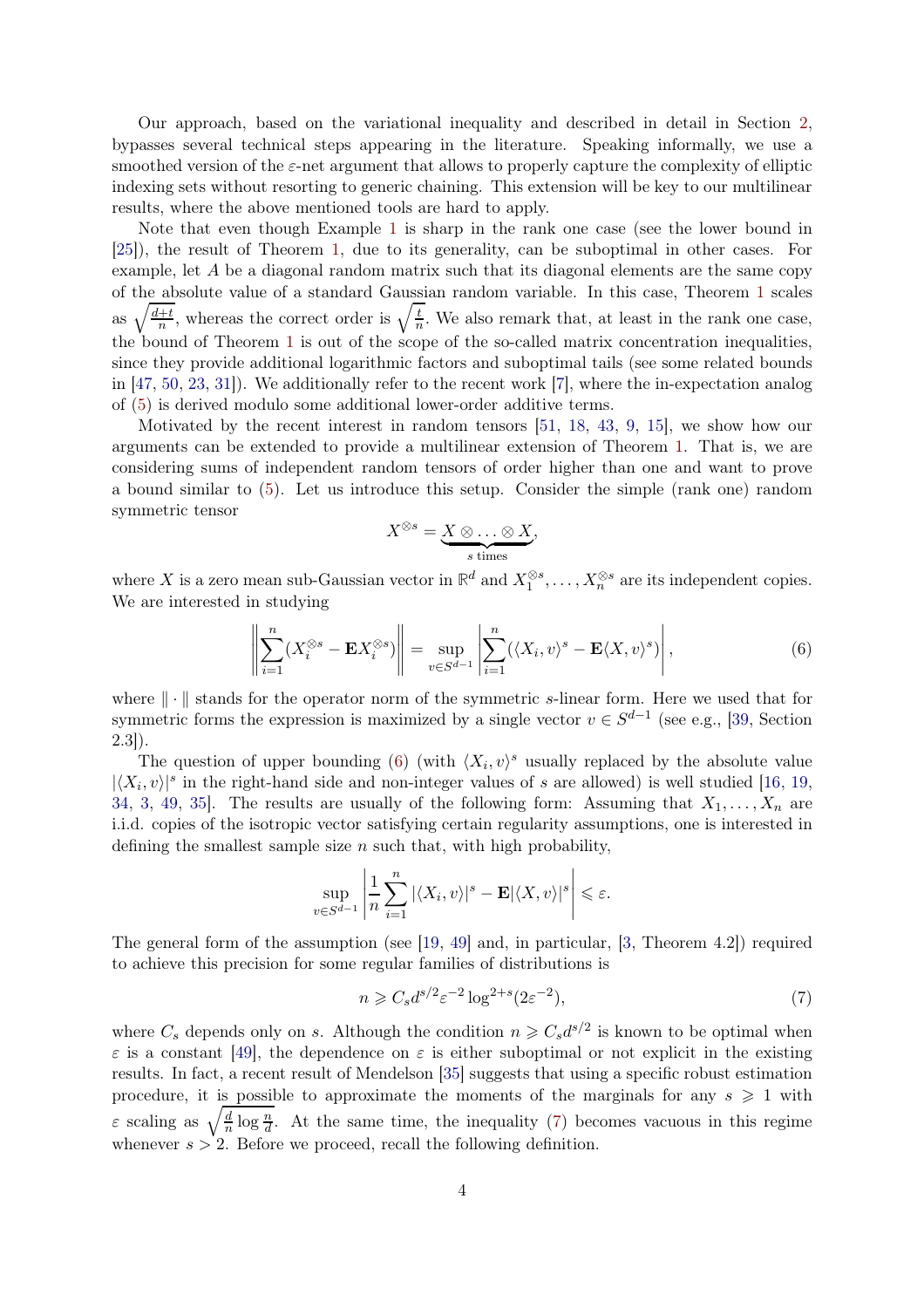**Definition 2.** The measure  $\nu$  in  $\mathbb{R}^d$  is log-concave, if for any measurable subsets  $A, B \in \mathbb{R}^d$  and any  $t \in [0, 1]$ ,

$$
\nu(tA + (1-t)B) \geqslant \nu(A)^t \nu(B)^{1-t},
$$

whenever the set  $tA + (1-t)B = \{ta + (1-t)b : a \in A, b \in B\}$  is measurable.

Our next result shows that provided that the sample size  $n$  is large enough, one can approximate the s-th integer moment of the marginals using their empirical counterparts with  $\varepsilon$ scaling as  $\|\Sigma\|^{s/2}\sqrt{\frac{\mathbf{r}(\Sigma)}{n}}$  $\frac{\sum j}{n}$ . This is the best possible approximation rate when  $s = 2$  and X is a multivariate Gaussian random vector. Moreover, because of [\(7\)](#page-3-1) this approximation rate was not previously achieved even in the isotropic case.

<span id="page-4-0"></span>**Theorem 2.** Let  $s \geq 2$  be an integer. Assume that  $X_1, \ldots, X_n$  are independent copies of a zero mean vector X that is either sub-Gaussian [\(4\)](#page-2-3) or log-concave. There exist  $c_s > 0$  that depends only on s and an absolute constant  $c > 0$  such that the following holds. Assume that

<span id="page-4-2"></span>
$$
n \geqslant c_s(\mathbf{r}(\Sigma))^{s-1}.\tag{8}
$$

Then, with probability at least  $1 - cn \exp(-\sqrt{\mathbf{r}(\Sigma)})$ , it holds that

$$
\sup_{v \in S^{d-1}} \left| \frac{1}{n} \sum_{i=1}^n \langle X_i, v \rangle^s - \mathbf{E} \langle X, v \rangle^s \right| \leqslant C ||\Sigma||^{s/2} \sqrt{\frac{\mathbf{r}(\Sigma)}{n}},
$$

where  $C = C(s, \kappa)$  in the sub-Gaussian case and  $C = C(s)$  in the log-concave case.

Moreover, in the sub-Gaussian case if  $n \geq c_s(\mathbf{r}(\Sigma))^{s+1}$ , then the same bound holds with probability at least  $1 - cn \exp(-r(\Sigma)).$ 

To simplify our proofs, we focus only on the tensor case; in particular, we consider the integer values of s. In Theorem [2](#page-4-0) we require that either  $cn \exp(-r(\Sigma)) < 1$  or  $cn \exp(-\sqrt{r(\Sigma)}) < 1$ . These assumptions can be dropped by slightly inflating our upper bound (see also [\[3,](#page-25-3) Remark 4.3]). It is likely that in the sub-Gaussian case one can extend our arguments, namely, the decoupling-chaining argument discussed below, so that the assertion holds with probability  $1$ cn exp( $-\mathbf{r}(\Sigma)$ ) whenever  $n \geq c_s(\mathbf{r}(\Sigma))^{s-1}$ . Indeed, we know by [\(5\)](#page-2-0) that this is the case at least when  $s = 2$ . We preferred a shorter proof instead of a more accurate estimate of the tail.

In the log-concave case when  $s = 2$  $s = 2$ , Theorem 2 complements the renowned result of Adamczak, Litvak, Pajor and Tomczak-Jaegermann [\[3\]](#page-25-3). The main advantage of our result is the explicit dependence on the effective rank, similar to the sample covariance bound of Koltchinskii and Lounici in the Gaussian case [\[25\]](#page-26-0). Our next result sharpens the tail estimate in this specific case and coincides with the best known bound in the isotropic case.

<span id="page-4-1"></span>**Theorem 3.** Assume that  $X_1, \ldots, X_n$  are independent copies of a zero-mean, log-concave random vector X with covariance  $\Sigma$ . There are absolute constants  $c_1, c_2, c_3 > 0$  such that the following holds. We have, with probability at least  $1 - c_1 \exp(-(\mathbf{r}(\Sigma)n)^{1/4}) - 2 \exp(-\mathbf{r}(\Sigma)),$ 

$$
\left\| \frac{1}{n} \sum_{i=1}^{n} X_i X_i^{\mathsf{T}} - \Sigma \right\| \leqslant c_2 \| \Sigma \| \sqrt{\frac{\mathbf{r}(\Sigma)}{n}},
$$

whenever  $n \geqslant c_3 \mathbf{r}(\Sigma)$ .

In both proofs we combine the variational inequality approach with the decoupling-chaining argument developed in [\[3,](#page-25-3) [45\]](#page-27-7). We remark that the adaptation of the latter argument to the non-isotropic case is quite straightforward. Our analysis improves the analysis of the *spread*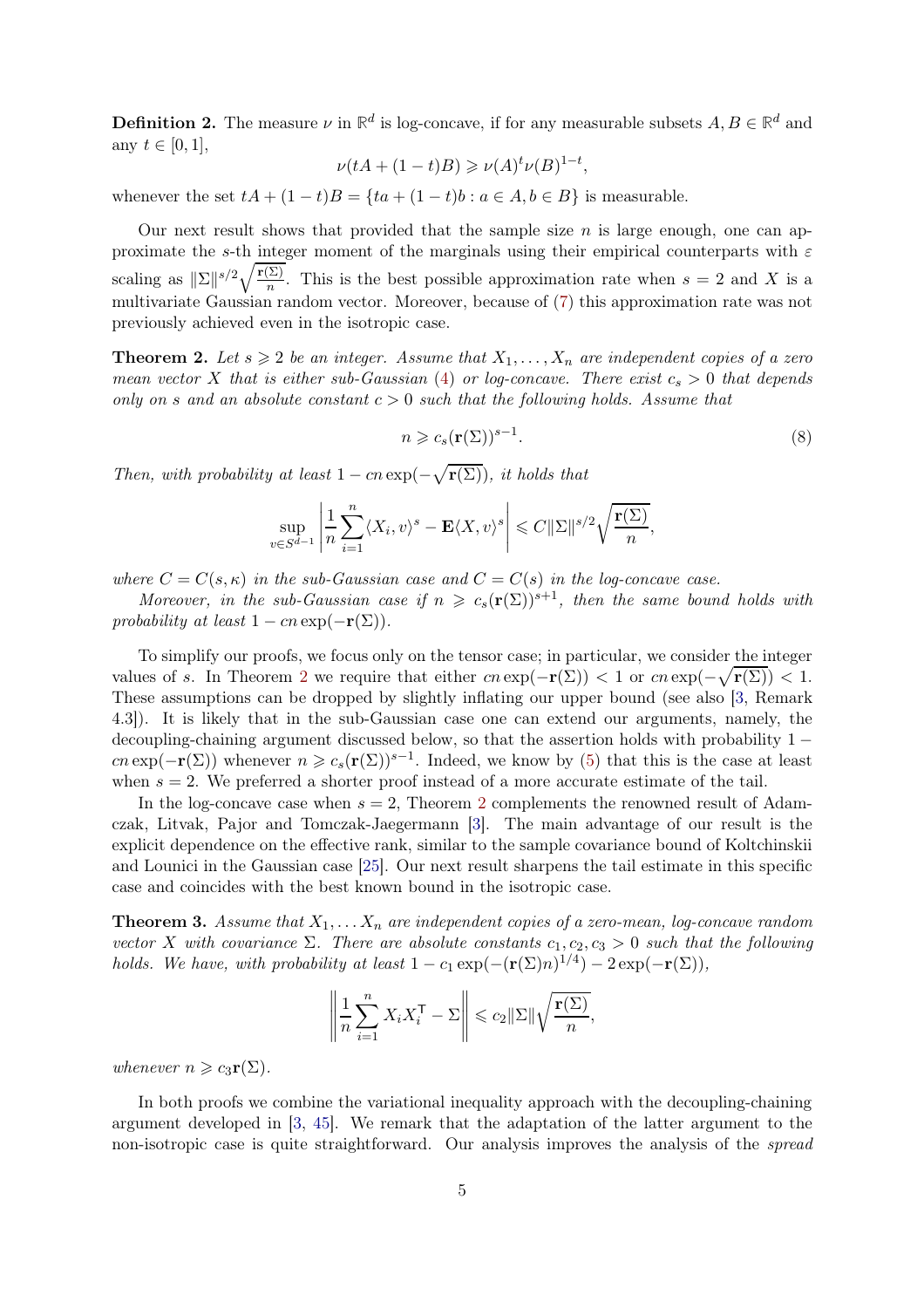part [\[45,](#page-27-7) Section 9.4] whose analysis in the isotropic case combines the  $\varepsilon$ -net argument and the Bernstein inequality. Finally, observe that since the Gaussian distribution is log-concave, the rate of convergence  $\|\Sigma\| \sqrt{\frac{\mathbf{r}(\Sigma)}{n}}$  $\frac{\sum j}{n}$  is the best possible due to the lower bound in [\[25\]](#page-26-0).

There is a version of Theorem [3,](#page-4-1) which follows from our proof with minimal changes. For the reader's convenience we also present an explicit tail bound.

<span id="page-5-3"></span>**Proposition 1.** Assume that  $X_1, \ldots, X_n$  are independent copies of a zero-mean random vector with covariance  $\Sigma$  such that for some  $\kappa \geq 1$  and all  $y \in \mathbb{R}^d$ , it holds that

$$
\|\langle X,y\rangle\|_{\psi_1} \leqslant \kappa \sqrt{y^{\mathsf{T}}\Sigma y} \quad \text{and} \quad \max_i \|X_i\| \leqslant \kappa \sqrt{\|\Sigma\|} (\mathbf{r}(\Sigma)n)^{\frac{1}{4}} \quad \text{almost surely.}
$$

There are absolute constants  $c_1, c_2, c_3 > 0$  such that the following holds. For any  $t \geq 0$  we have, with probability at least  $1 - c_1 \exp(-t)$ ,

$$
\left\|\frac{1}{n}\sum_{i=1}^n X_i X_i^{\mathsf{T}} - \Sigma\right\| \leqslant c_2 \kappa^2 \|\Sigma\| \left(\sqrt{\frac{\mathbf{r}(\Sigma) + t}{n}} + \frac{t^2}{n}\right),\,
$$

whenever  $n \geq c_3(\mathbf{r}(\Sigma) + t)$ .

In Section [3](#page-20-0) we provide two additional results: a bound on the deviation of the norm of a sub-exponential random vector and a lower tail version of Theorem [1.](#page-1-3) Finally, as a part of the proof of Theorem [2,](#page-4-0) we provide a simple proof of the bound by Hsu, Kakade and Zhang [\[20\]](#page-26-12) on the deviation of the norm of a sub-Gaussian random vector.

## <span id="page-5-0"></span>2 An approach based on the variational equality

Our approach will be based on the following duality relation (see [\[8,](#page-25-4) Corollary 4.14]): for a probability space  $(\Theta, \mu)$  and any measurable function g such that  $\mathbf{E}_{\mu} \exp(g(\theta)) < \infty$ , it holds that

$$
\log \mathbf{E}_{\mu} \exp(g(\theta)) = \sup_{\rho \ll \mu} (\mathbf{E}_{\rho} g(\theta) - \mathcal{KL}(\rho, \mu)), \tag{9}
$$

where the supremum is taken with respect to all measures absolutely continuous with respect to  $\mu$  and

<span id="page-5-1"></span>
$$
\mathcal{KL}(\rho, \mu) = \int \log \left(\frac{d\rho}{d\mu}\right) d\rho
$$

denotes the Kullback-Leibler divergence between  $\rho$  and  $\mu$ . The equality [\(9\)](#page-5-1) is used in the proof of the additivity of entropy [\[29,](#page-26-13) Proposition 5.6] and in the transportation method for proving concentration inequalities [\[8,](#page-25-4) Chapter 8]. A useful corollary of the variational equality is the following lemma (see e.g., [\[12,](#page-25-5) Proposition 2.1] and discussions therein).

<span id="page-5-2"></span>**Lemma 1.** Assume that  $X_i$  are i.i.d. random variables defined on some measurable space  $X$ . Assume also that  $\Theta$  (called the parameter space) is a subset of  $\mathbb{R}^p$ . Let  $f: \mathcal{X} \times \Theta \to \mathbb{R}$  be such that  $\mathbf{E}_X \exp(f(X, \theta)) < \infty$  almost surely. Let  $\mu$  be a distribution (called prior) on  $\Theta$  and let ρ be any distribution (called posterior) on Θ such that ρ ≪ µ. Then, with probability at least  $1 - \exp(-t)$ , simultaneously for all such  $\rho$  we have

$$
\frac{1}{n}\sum_{i=1}^n \mathbf{E}_{\rho}f(X_i,\theta) \leqslant \mathbf{E}_{\rho}\log(\mathbf{E}_X\exp(f(X,\theta))) + \frac{\mathcal{KL}(\rho,\mu)+t}{n},
$$

where  $\theta$  is distributed according to  $\rho$ .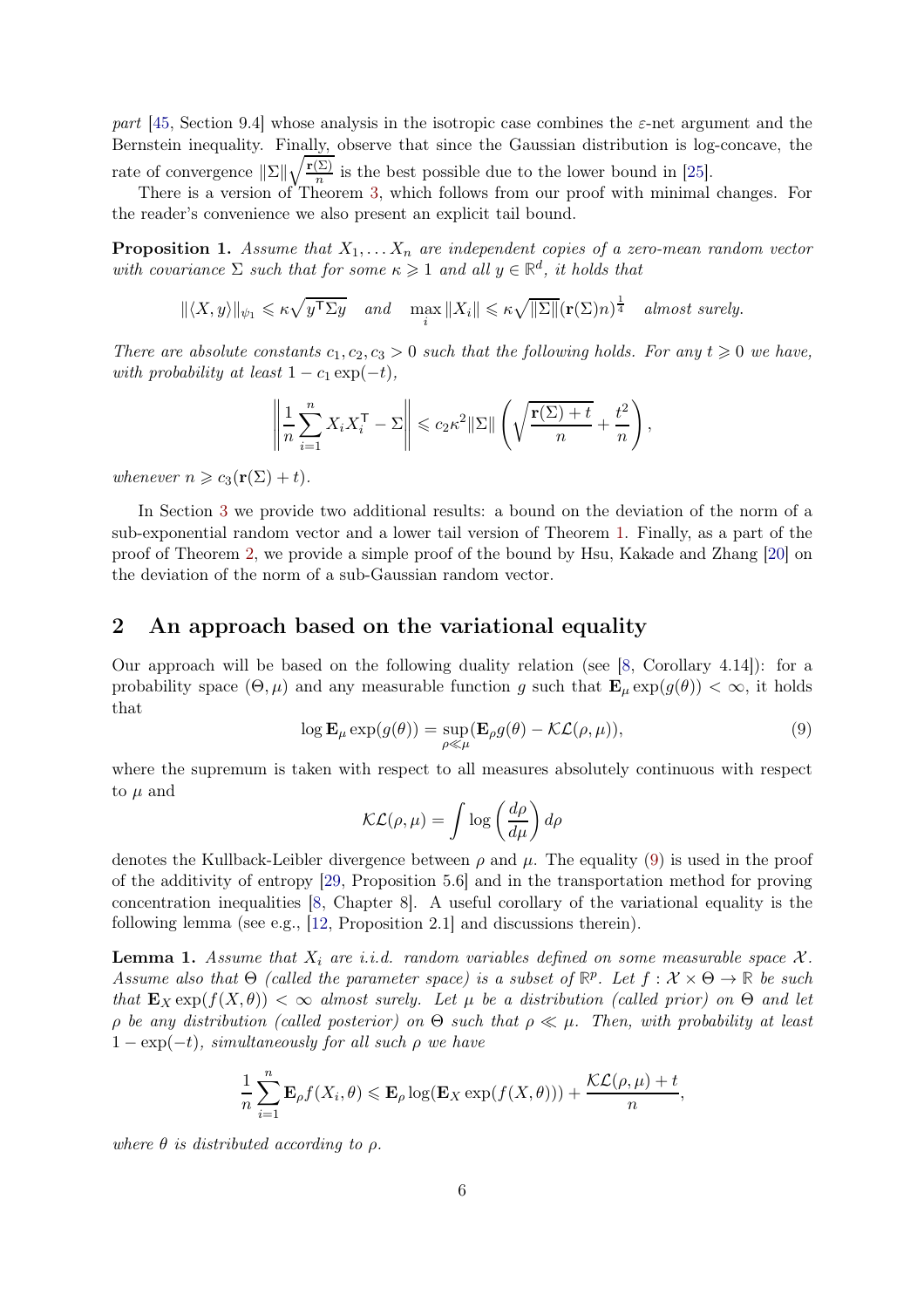*Proof.* We sketch the proof for the sake of completeness. Let  $g: \mathcal{X}^n \times \Theta \to \mathbb{R}$  in [\(9\)](#page-5-1) be equal to  $\sum_{n=1}^{\infty}$  $i=1$  $f(X_i, \theta) - n \log \mathbf{E}_X \exp(f(X, \theta))$ . Let **E** denote the expectation with respect to the i.i.d. sample  $X_1, \ldots, X_n$ . Using successively [\(9\)](#page-5-1), Fubini's theorem and independence of  $X_1, \ldots, X_n$ , we have

$$
\mathbf{E} \exp \sup_{\rho \ll \mu} \left( \mathbf{E}_{\rho} \sum_{i=1}^{n} f(X_i, \theta) - \mathbf{E}_{\rho} n \log \mathbf{E}_X \exp(f(X, \theta)) - \mathcal{KL}(\rho, \mu) \right)
$$
  
= 
$$
\mathbf{E} \mathbf{E}_{\mu} \exp \left( \sum_{i=1}^{n} f(X_i, \theta) - n \log \mathbf{E}_X \exp(f(X, \theta)) \right)
$$
  
= 
$$
\mathbf{E}_{\mu} (\mathbf{E}_X \exp(f(X, \theta) - \log \mathbf{E}_X \exp(f(X, \theta)))^n = 1.
$$

By Markov's inequality for any random variable Y the identity  $\mathbf{E} \exp(Y) = 1$  implies that  $Y \leq t$ , with probability at least  $1 - \exp(-t)$ . The claim follows by taking

$$
Y = \sup_{\rho \ll \mu} \left( \mathbf{E}_{\rho} \sum_{i=1}^{n} f(X_i, \theta) - \mathbf{E}_{\rho} n \log \mathbf{E}_X \exp(f(X, \theta)) - \mathcal{KL}(\rho, \mu) \right).
$$

Remark 3. In Lemma [1](#page-5-2) we assumed that  $\mathbf{E}_X \exp(f(X, \theta)) < \infty$  for all  $\theta \in \Theta$ . However, this does not imply that  $f(X, \theta)$  is integrable with respect to  $\rho$ . If it is not the case, one can conventionally take the cases where  $\mathbf{E}_{\rho}f(X,\theta)$  is infinite into account, so that the inequality of Lemma [1](#page-5-2) still holds. For more details see [\[11,](#page-25-6) Appendix A].

Our analysis is inspired by the application of [\(9\)](#page-5-1) and Lemma [1](#page-5-2) in the works of Catoni and co-authors [\[6,](#page-25-7) [5,](#page-25-8) [10,](#page-25-9) [11,](#page-25-6) [12\]](#page-25-5) on robust mean and covariance estimation as well as by the work of Oliveira [\[40\]](#page-26-14) on the lower tails of sample covariance matrices under minimal assumptions. This approach is usually called the PAC-Bayesian method in the literature. In robust mean estimation, one is making minimal distributional assumptions (for example, by considering heavy-tailed distributions) aiming to estimate the mean of the random variable/vector/matrix using the estimators that necessarily differ from the sample mean (see [\[10,](#page-25-9) [37,](#page-26-15) [33,](#page-26-16) [12,](#page-25-5) [36,](#page-26-17) [14,](#page-26-18) [41,](#page-27-8) [22,](#page-26-19) [35\]](#page-26-11) and the recent survey [\[32\]](#page-26-20)). Our aim is somewhat different: We work with sums of independent random matrices and multilinear forms. It is important to note that except the recent works of Catoni and Giulini [\[17,](#page-26-21) [12\]](#page-25-5), statistical guarantees based on [\(9\)](#page-5-1) are dimension-dependent. A detailed technical comparison with these papers is deferred to Section [4.1.](#page-24-0)

## 2.1 Motivating examples: matrices with isotropic sub-Gaussian rows and the Gaussian complexity of ellipsoids

To motivate (and illustrate) the application of the variational equality [\(9\)](#page-5-1) in the context of high-dimensional probability, we first show how Lemma [1](#page-5-2) can be used to recover the standard bound on the largest and smallest singular values of the the  $n$  by  $d$  random matrix  $A$  having independent, mean zero, isotropic  $(\mathbf{E}\tilde{A}_iA_i^{\mathsf{T}}=I_d)$  sub-Gaussian rows. In this case, [\(4\)](#page-2-3) can be rewritten as

$$
\sup_{y \in S^{d-1}} \|\langle y, A_i \rangle\|_{\psi_2} \le \kappa.
$$

In view of [\[50,](#page-27-0) Lemma 4.1.5], it is enough to show the following statement.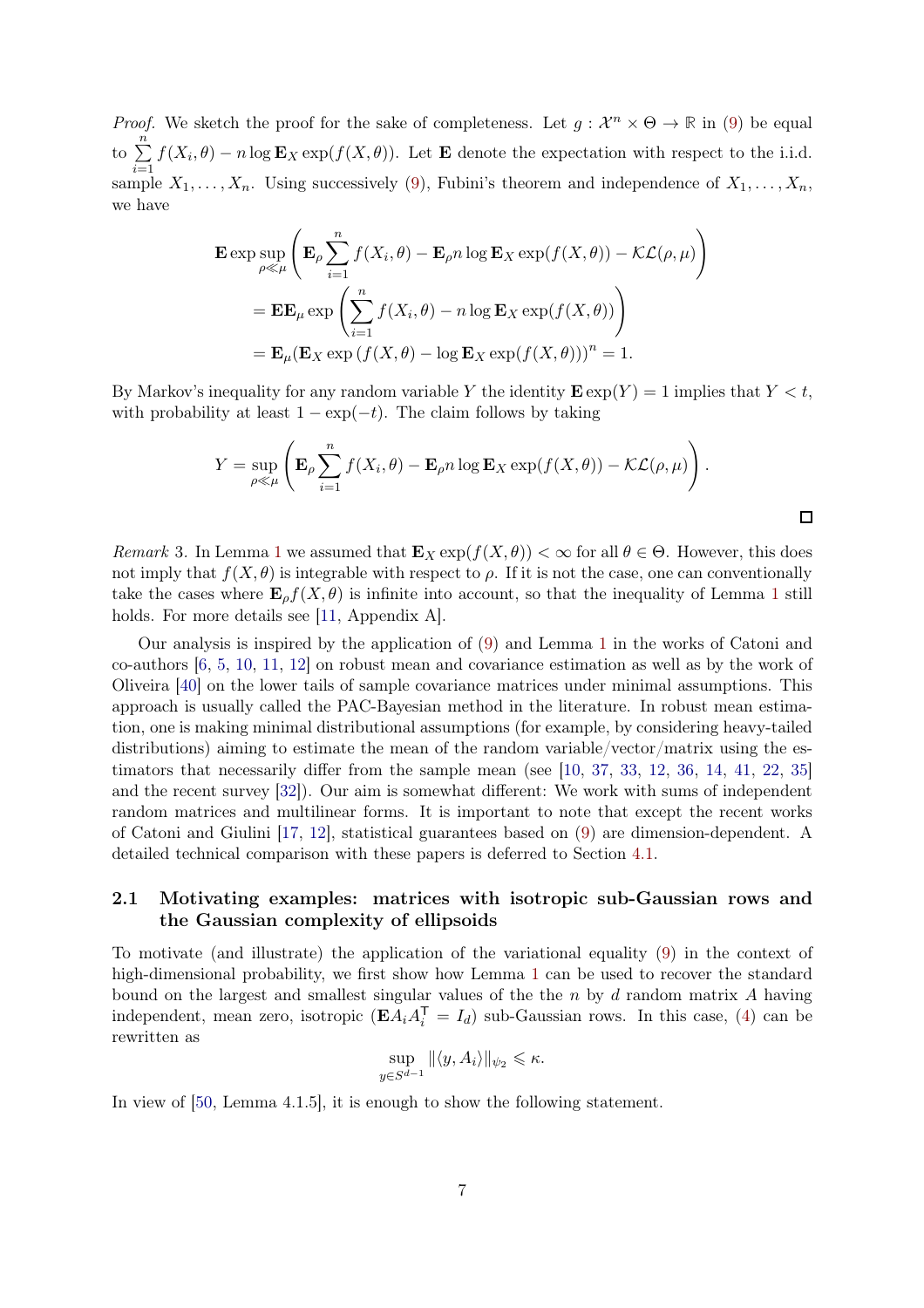<span id="page-7-0"></span>**Proposition 2.** ([\[50,](#page-27-0) Theorem 4.6.1]) Let A be an n by d random matrix whose rows  $A_i^{\mathsf{T}}$  are independent, mean zero, sub-gaussian isotropic random vectors. We have for any  $t \geq 0$ , with probability at least  $1 - \exp(-t)$ ,

$$
\left\| \frac{1}{n} \sum_{i=1}^{n} A_i A_i^{\mathsf{T}} - I_d \right\| \leqslant 52\kappa^2 \sqrt{\frac{d+t}{n}},
$$

whenever  $n \geq d + t$ .

The standard way of proving Proposition [2](#page-7-0) uses an  $\varepsilon$ -net argument combined with the Bernstein inequality in terms of the  $\|\cdot\|_{\psi_1}$  norm and the union bound. We demonstrate that if the prior  $\mu$  and the posterior  $\rho$  are correctly chosen, then Lemma [1](#page-5-2) recovers the same bound without directly exploiting a discretization argument.

*Remark* 4. The condition  $n \geq d + t$  does not appear in [\[50,](#page-27-0) Theorem 4.6.1]. As a result, this bound contains an additional additive term scaling as  $\frac{d+t}{n}$ . In our regime when  $n \geq d+t$ , this term is naturally dominated by  $\sqrt{\frac{d+t}{n}}$  $\frac{+t}{n}$ . In some sense, we only captured the sub-Gaussian regime in the deviation bound. This regime is arguably the most interesting when considering statistical estimation problems.

Our analysis requires the following standard result. Since we need a version with an explicit constant, we reproduce these lines for the sake of completeness.

<span id="page-7-1"></span>**Lemma 2.** Let Y be a zero mean random variable. Then for any  $\lambda$  such that  $|\lambda| \leq \frac{1}{2||Y|}$  $\frac{1}{2\|Y\|_{\psi_1}},$ 

$$
\mathbf{E} \exp(\lambda Y) \leqslant \exp(4\lambda^2 \|Y\|_{\psi_1}^2).
$$

*Proof.* First, by Markov's inequality and any  $t \geq 0$ , it holds that

 $Pr(|Y| \ge t) = Pr \left(\exp(|Y|/||Y||_{\psi_1}) \ge \exp(t/||Y||_{\psi_1})\right) \le 2 \exp(-t/||Y||_{\psi_1}).$ 

In the following lines, we assume without loss of generality that  $||Y||_{\psi_1} = 1$ . We have for  $p \ge 1$ ,

$$
\mathbf{E}|Y|^p = \int_{t=0}^{\infty} \Pr(|Y|^p \ge t)dt = \int_{t=0}^{\infty} \Pr(|Y| \ge t)pt^{p-1}dt \le 2\int_{t=0}^{\infty} \exp(-t)pt^{p-1}dt = 2p\Gamma(p) = 2p! \tag{10}
$$

Finally, when  $|\lambda| \leq 1/2$  by Taylor's expansion and since  $EY = 0$ , we have

$$
\mathbf{E} \exp(\lambda Y) = 1 + \sum_{p=2}^{\infty} \frac{\lambda^p \mathbf{E} |Y|^p}{p!} \leq 1 + 2 \mathbf{E} \sum_{p=2}^{\infty} \lambda^p = 1 + \frac{2\lambda^2}{1 - \lambda} \leq 1 + 4\lambda^2 \leq \exp(4\lambda^2).
$$

<span id="page-7-2"></span> $\Box$ 

The claim follows.

*Proof.* (of Proposition [2\)](#page-7-0) Fix  $\varepsilon > 0$ . Our aim is to choose  $\mu$  and  $\rho$ . Let

$$
\Theta = (1 + \varepsilon)B^d \times (1 + \varepsilon)B^d,
$$

where  $B^d$  is a unit ball in  $\mathbb{R}^d$ . Choose  $\mu$  to be a product of two uniform measures each defined on  $(1+\varepsilon)B^d$ . For  $u, v \in S^{d-1}$  let  $\rho_{u,v}$  be a product of uniform distributions on the balls  ${x \in \mathbb{R}^d : \|x - u\| \leqslant \varepsilon}$  and  ${x \in \mathbb{R}^d : \|x - v\| \leqslant \varepsilon}$ . Observe that both balls belong to  $(1+\varepsilon)B^d$ . Because of this, if  $(\theta,\nu)$  is distributed according to  $\rho_{u,v}$ , we have  $\mathbf{E}_{\rho_{u,v}}(\theta,\nu)=(u,v)$ .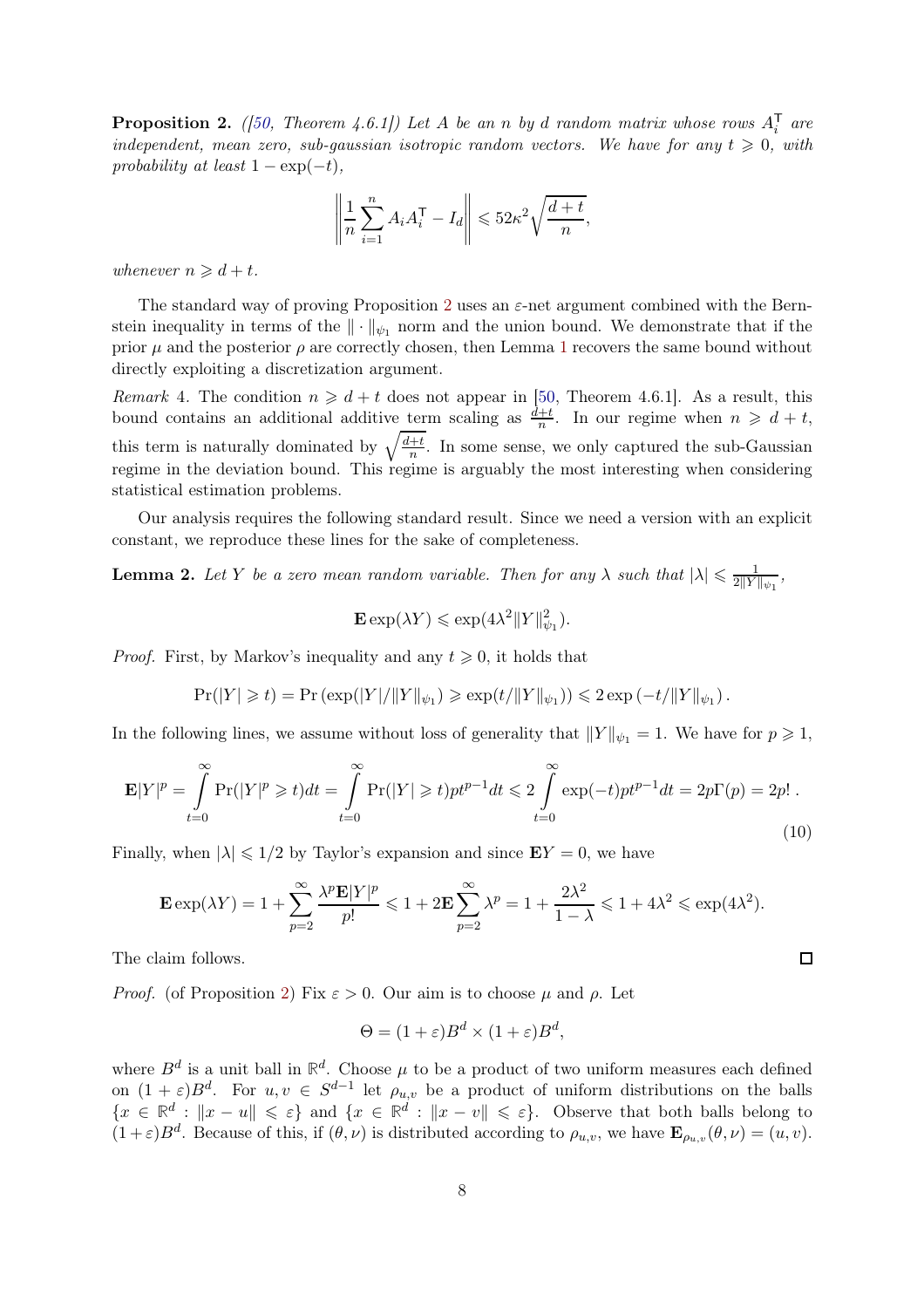By the additivity of  $K\mathcal{L}$ -divergence for product measures and the formula for the volume of the d-dimensional ball, we have

$$
\mathcal{KL}(\rho_{u,v}, \mu) = 2 \int_{\|x-u\| \leqslant \varepsilon} \log \left( \frac{(1+\varepsilon)^d}{\varepsilon^d} \right) \frac{1}{\text{vol}(\{x \in \mathbb{R}^d : \|x-v\| \leqslant \varepsilon\})} dx = 2d \log \left( \frac{1+\varepsilon}{\varepsilon} \right),
$$

where vol(S) denotes the volume of the set S. Fix  $\lambda \in \mathbb{R}$  and consider the random variable  $\lambda \theta^{T} A_i A_i^{T} \nu$ , where  $(\theta, \nu)$  is distributed according to  $\rho_{u,v}$ . We want to plug this random variable into Lemma [1.](#page-5-2) Observe that conditionally on  $(\theta, \nu)$ , we have, using  $||YZ||_{\psi_1} \le ||Y||_{\psi_2} ||Z||_{\psi_2}$ ,

$$
\|\theta^{\mathsf{T}} A_i A_i^{\mathsf{T}} \nu\|_{\psi_1} \leq \|\theta\| \|\nu\| \sup_{y \in S^{d-1}} \|\langle y, A_i \rangle\|_{\psi_2}^2 \leq (1+\varepsilon)^2 \kappa^2,
$$

where the last inequality follows from the fact that  $\theta, \nu \in (1+\varepsilon)B^d$  almost surely. Conditionally on  $(\theta, \nu)$ , combining the triangle and Jensen's inequalities, we have

$$
\|\boldsymbol{\theta}^\mathsf{T}\boldsymbol{A}_i\boldsymbol{A}_i^\mathsf{T}\boldsymbol{\nu}-\boldsymbol{\theta}^\mathsf{T}\mathbf{E}\boldsymbol{A}_i\boldsymbol{A}_i^\mathsf{T}\boldsymbol{\nu}\|_{\psi_1}\leqslant 2\|\boldsymbol{\theta}^\mathsf{T}\boldsymbol{A}_i\boldsymbol{A}_i^\mathsf{T}\boldsymbol{\nu}\|_{\psi_1}
$$

Further, since  $\mathbf{E} A_i A_i^{\mathsf{T}} = I_d$  we have by Lemma [2,](#page-7-1) conditionally on  $(\theta, \nu)$ ,

$$
\mathbf{E} \exp(\lambda \theta^{\mathsf{T}} A_i A_i^{\mathsf{T}} \nu) \leqslant \exp(\lambda \theta^{\mathsf{T}} \nu + 16\lambda^2 (1+\varepsilon)^4 \kappa^4),
$$

whenever  $\lambda \leqslant \frac{1}{4(1+\varepsilon)}$  $\frac{1}{4(1+\varepsilon)^2\kappa^2}$ . Therefore, since  $\mathbf{E}_{\rho_{u,v}}\theta^{\mathsf{T}}A_iA_i^{\mathsf{T}}\nu = u^{\mathsf{T}}A_iA_i^{\mathsf{T}}v$  and  $\mathbf{E}_{\rho_{u,v}}\theta^{\mathsf{T}}\nu = u^{\mathsf{T}}v$ Lemma [1](#page-5-2) gives that simultaneously for all  $u, v \in S^{d-1}$ , with probability at least  $1 - \exp(-t)$ ,

$$
\frac{1}{n}\sum_{i=1}^{n} \lambda u^{\mathsf{T}} A_i A_i^{\mathsf{T}} v - \lambda u^{\mathsf{T}} v \leq 16\lambda^2 \kappa^4 (1+\varepsilon)^4 + \frac{2d\log\left((1+\varepsilon)/\varepsilon\right)+t}{n}.\tag{11}
$$

<span id="page-8-0"></span>.

We choose  $\varepsilon = \frac{1}{\sqrt{e}}$  $\frac{1}{e-1}$  to guarantee that  $2d \log((1+\varepsilon)/\varepsilon) = d$ . Then, taking  $\lambda = \frac{1}{4(1+\varepsilon)}$  $4(1+\varepsilon)^2\kappa^2$  $\sqrt{d+t}$  $\frac{+t}{n}$ , we require  $n \ge d + t$ . Simplifying [\(11\)](#page-8-0) for this choice of parameters, we prove the claim.

Another motivating fact is that [\(9\)](#page-5-1) correctly reflects the Gaussian complexity of the ellipsoid. It is well-known that for the ellipsoids, the Dudley integral argument does not give an optimal bound, while the generic chaining does (see [\[45,](#page-27-7) Chapter 2.5]). Although one can instead directly use the Cauchy-Schwarz inequality, it is easy to show that the variational equality [\(9\)](#page-5-1) captures the same bound.

<span id="page-8-1"></span>Example 2 (The Gaussian complexity of ellipsoids via the variational equality). Let Z be a standard normal random vector. Let  $\Sigma$  be a positive semi-definite d by d matrix. It hold that

$$
\mathbf{E} \sup_{v \in \Sigma^{1/2} S^{d-1}} \langle Z, v \rangle \leqslant \sqrt{\text{Tr}(\Sigma)}.
$$

Proof. Set  $\Theta = \mathbb{R}^d$  and let  $\beta > 0$ . Let the prior distribution  $\mu$  be a multivariate Gaussian distribution with mean zero and covariance  $\beta^{-1}\Sigma$ . For  $v \in \Sigma^{1/2}S^{d-1}$  let the distribution  $\rho_v$  be a multivariate Gaussian distribution with mean v and covariance  $\beta^{-1}\Sigma$ . By the standard formula, we have

$$
\mathcal{KL}(\rho_v, \mu) = \beta/2.
$$

Let  $\theta$  be distributed according to  $\rho_n$ . By Jensen's inequality for any  $\lambda > 0$ ,

$$
\mathbf{E} \sup_{v \in \Sigma^{1/2} S^{d-1}} \langle Z, v \rangle = \mathbf{E} \sup_{v \in \Sigma^{1/2} S^{d-1}} \mathbf{E}_{\rho_v} \langle Z, \theta \rangle \leq \frac{1}{\lambda} \log \mathbf{E} \sup_{v \in \Sigma^{1/2} S^{d-1}} \exp(\lambda \mathbf{E}_{\rho_v} \langle Z, \theta \rangle).
$$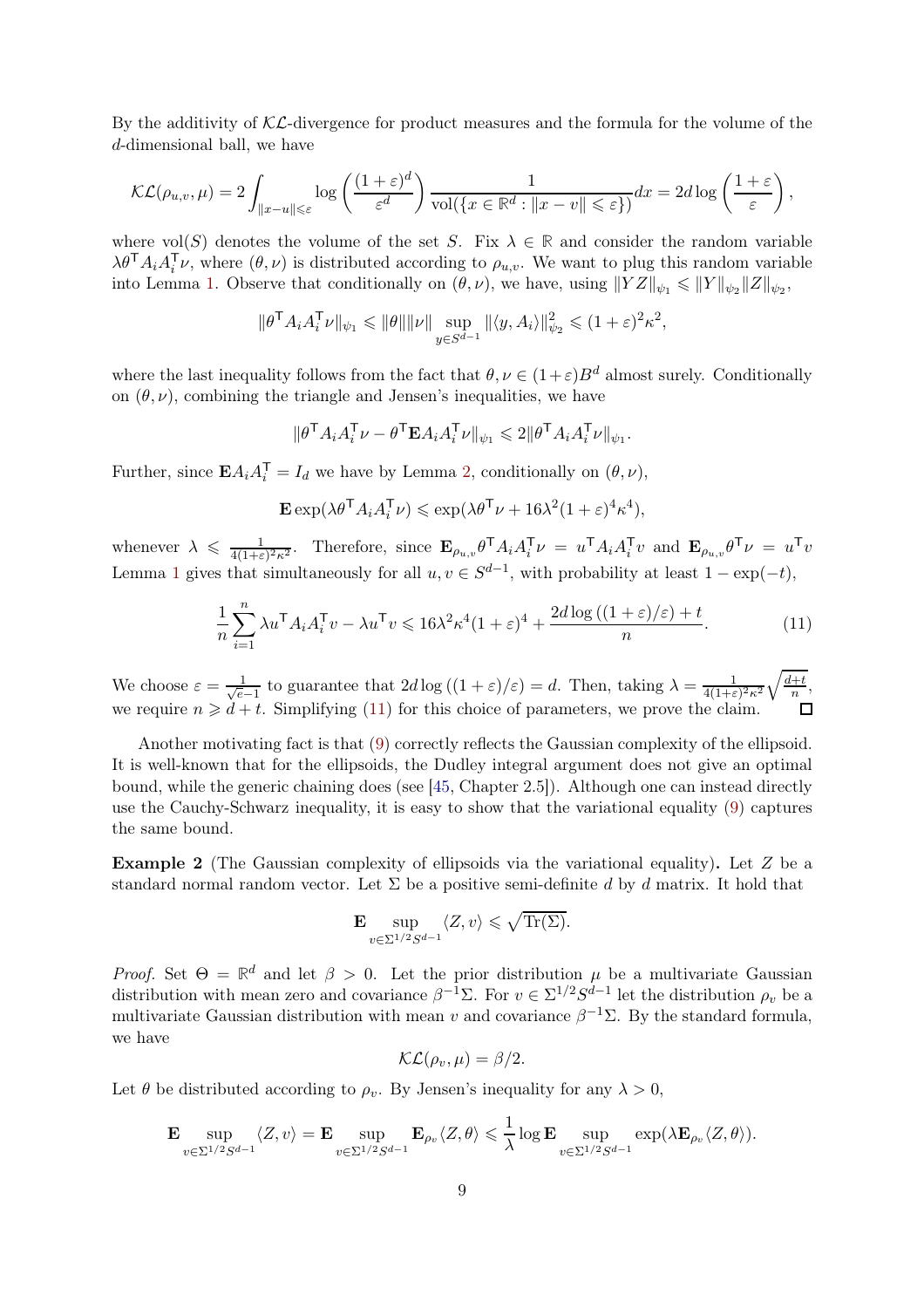By the line of the proof of Lemma [1,](#page-5-2) we have

$$
\mathbf{E} \sup_{v \in \Sigma^{1/2} S^{d-1}} \exp \left( \mathbf{E}_{\rho_v} \lambda \langle Z, \theta \rangle - \mathbf{E}_{\rho_v} \log \mathbf{E} \exp(\lambda \langle Z, \theta \rangle) - \beta/2 \right) \leq 1.
$$

Since Z is a standard normal random vector, it holds that

$$
\mathbf{E}_{\rho_v} \log \mathbf{E} \exp(\lambda \langle Z, \theta \rangle) = \mathbf{E}_{\rho_v} \lambda^2 ||\theta||^2 / 2 = \lambda^2 (||v||^2 + \beta^{-1} \operatorname{Tr}(\Sigma))/2.
$$

Combining previous inequalities and simplifying, we have

E sup  $v \in \Sigma^{1/2} S^{d-1}$  $\langle Z, v \rangle \leqslant \inf_{\lambda, \beta > 0} \lambda(\|\Sigma\| + \beta^{-1} \operatorname{Tr}(\Sigma))/2 + \beta/(2\lambda) = \sqrt{\operatorname{Tr}(\Sigma)}.$ 

The claim follows.

Observe that the proof explicitly uses a bound on the expected squared norm of a multivariate normal vector (not for the norm of  $Z$  though), which is closer to a more "algebraic" approach based on the Cauchy-Schwarz inequality, whereas the generic chaining is a "geometric" approach; we refer to [\[45,](#page-27-7) Chapter 2.5] for a detailed discussion of the Gaussian complexity of ellipsoids.

#### 2.2 Proof of Theorem [1](#page-1-3)

In view of Proposition [2](#page-7-0) and Example [2,](#page-8-1) a natural idea is to use the uniform distribution for  $ρ$  and  $μ$  on ellipsoids induced by the structure of the matrix  $Σ$ . It appears that working with ellipsoids directly is quite tedious. To avoid these technical problems, we work with the nonisotropic truncated Gaussian distribution. Throughout the proof, we assume without loss of generality that  $\Sigma$  is invertible. If it is not the case, the distribution of M lives almost surely in a lower-dimensional subspace. We can project on this subspace and continue the proof without changes. Fix  $\beta > 0$ . Let

<span id="page-9-0"></span>
$$
\Theta = \mathbb{R}^d \times \mathbb{R}^d,
$$

and choose the prior distribution  $\mu$  on  $\Theta$  as the product of two multivariate Gaussian distributions in  $\mathbb{R}^d$  both with mean zero and covariance matrix  $\beta^{-1}\Sigma$ . For  $u, v \in \Sigma^{1/2}S^{d-1}$  let the posterior distribution  $\rho_{u,v}$  be defined as follows. For  $r > 0$  consider the density function  $f_u$  in  $\mathbb{R}^d$  given by

$$
f_u(x) = \frac{1}{p(2\pi)^{d/2}\sqrt{\det(\beta^{-1}\Sigma)}} \exp\left(-\frac{(x-u)^{\mathsf{T}}\beta\Sigma^{-1}(x-u)}{2}\right) \mathbf{1}(\|x-u\| \leq r),\qquad(12)
$$

where  $p > 0$  is a normalization constant. That is, the distribution defined by  $f_u$  is a multivariate normal distribution restricted to the ball  $\{x \in \mathbb{R}^d : ||x - u|| \leq r\}$ . Our distribution  $\rho_{u,v}$  on  $\Theta$ is now defined as a product of two distributions given by  $f_u$  and  $f_v$  respectively. Observe that since  $f_u$  is symmetric around u (that is, for any  $y \in \mathbb{R}^d$ , we have  $f_u(u+y) = f_u(u-y)$ ), we have for  $(\theta, \nu)$  distributed according to  $\rho_{u,v}$ ,

<span id="page-9-1"></span>
$$
\mathbf{E}_{\rho_{u,v}}(\theta,\nu) = (\mathbf{E}_{\rho_u}\theta, \mathbf{E}_{\rho_v}\nu) = (u,v),\tag{13}
$$

where  $\rho_u$  and  $\rho_v$  denote the marginals of  $\rho_{u,v}$ .

Let us now compute the Kullback-Leibler divergence between  $\rho_{u,v}$  and  $\mu$ . Let g denote the density function of a multivariate Gaussian distribution with mean zero and covariance  $\beta^{-1}\Sigma$ . By the additivity of the Kullback-Leibler divergence for product measures, we have

$$
\mathcal{KL}(\rho_{u,v}, \mu) = \int \log \left( \frac{f_u(x)}{g(x)} \right) f_u(x) dx + \int \log \left( \frac{f_v(x)}{g(x)} \right) f_v(x) dx.
$$

 $\Box$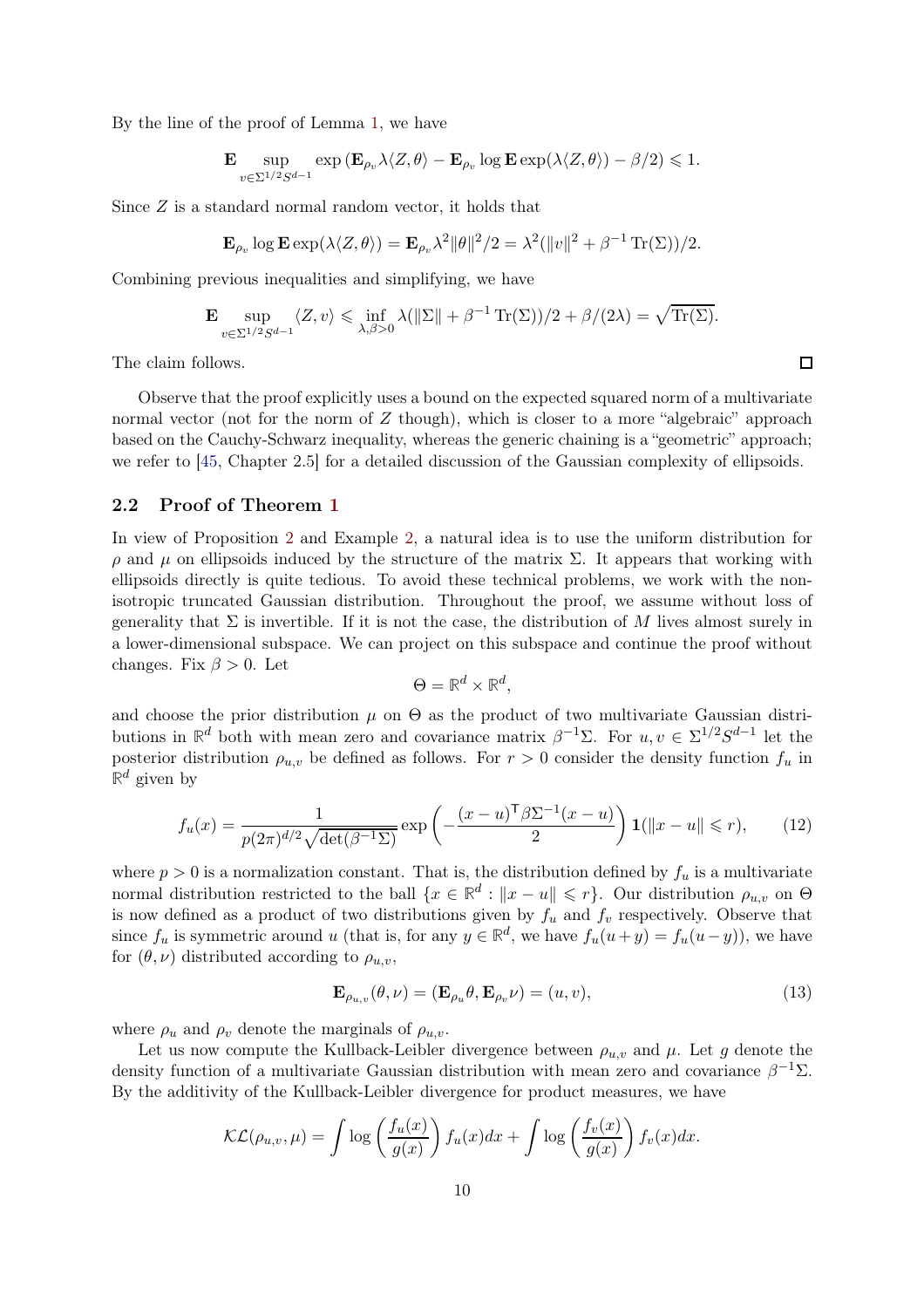Both terms are now analyzed similarly. For  $\theta$  distributed according to  $\rho_u$ ,

$$
\int \log \left( \frac{f_u(x)}{g(x)} \right) f_u(x) dx = \mathbf{E}_{\rho_u} \log \left( \frac{1}{p} \exp \left( \frac{-(\theta - u)^{\mathsf{T}} \beta \Sigma^{-1} (\theta - u) + \theta^{\mathsf{T}} \beta \Sigma^{-1} \theta}{2} \right) \right)
$$

$$
= \log \left( \frac{1}{p} \right) + \mathbf{E}_{\rho_u} \left( \frac{u^{\mathsf{T}} \beta \Sigma^{-1} \theta + \theta^{\mathsf{T}} \beta \Sigma^{-1} u - u^{\mathsf{T}} \beta \Sigma^{-1} u}{2} \right)
$$

$$
= \log \left( \frac{1}{p} \right) + \frac{u^{\mathsf{T}} \beta \Sigma^{-1} u}{2} = \log \left( \frac{1}{p} \right) + \frac{\beta}{2},
$$

where in the last line we used  $u \in \Sigma^{1/2}S^{d-1}$ . Let Z be a random vector having a multivariate Gaussian distribution with mean zero and covariance  $\beta^{-1}\Sigma$ . By [\(12\)](#page-9-0) and using the translation  $u \to 0$ , we have  $p = Pr(||Z|| \le r)$ . By Markov's inequality we have  $Pr(||Z|| > r) \le E||Z||^2/r^2 =$  $\beta^{-1} \text{Tr}(\Sigma)/r^2$ . We choose

<span id="page-10-1"></span><span id="page-10-0"></span>
$$
r = \sqrt{2\beta^{-1}\operatorname{Tr}(\Sigma)}
$$

and get  $p \geq 1/2$ . Therefore, we have  $\log(1/p) \leq \log 2$ . Finally, for this choice of r,

$$
\mathcal{KL}(\rho_{u,v}, \mu) \leq 2\log 2 + \beta,\tag{14}
$$

,

For  $\lambda \in \mathbb{R}$  we want to plug the function  $\lambda \theta^T \Sigma^{-1/2} M \Sigma^{-1/2} \nu$  into Lemma [1,](#page-5-2) where  $(\theta, \nu)$  is distributed according to  $\rho_{u,v}$ . By [\(13\)](#page-9-1) we have

$$
\frac{1}{n}\sum_{i=1}^{n}\mathbf{E}_{\rho_{u,v}}\lambda\theta^{\mathsf{T}}M_{i}\nu = \frac{1}{n}\sum_{i=1}^{n}\lambda u^{\mathsf{T}}\Sigma^{-1/2}M_{i}\Sigma^{-1/2}v.
$$
\n(15)

It is only left to compute  $\mathbf{E}_{\rho_{u,v}} \log(\mathbf{E} \exp(\lambda \theta^{\mathsf{T}} \Sigma^{-1/2} M \Sigma^{-1/2} \nu))$ . Conditionally on  $(\theta, \nu)$ , we have as in the proof of Proposition [2](#page-7-0)

$$
\|\theta^{\mathsf{T}}\Sigma^{-1/2}M\Sigma^{-1/2}\nu - \theta^{\mathsf{T}}\Sigma^{-1/2}\mathbf{E}M\Sigma^{-1/2}\nu\|_{\psi_1} \n\leq 2\|\theta^{\mathsf{T}}\Sigma^{-1/2}M\Sigma^{-1/2}\nu\|_{\psi_1} \n\leq \|\theta^{\mathsf{T}}\Sigma^{-1/2}M\Sigma^{-1/2}\theta\|_{\psi_1} + \|\nu^{\mathsf{T}}\Sigma^{-1/2}M\Sigma^{-1/2}\nu\|_{\psi_1} \n\leq \kappa^2(\|\theta\|^2 + \|\nu\|^2),
$$

where both the  $\|\cdot\|_{\psi_1}$  norm and the expectation are considered with respect to the distribution of M, and the second line uses the Cauchy-Schwarz inequality. Taking again the expectation with respect to  $M$  only, we have by Lemma  $2$ 

$$
\mathbf{E} \exp(\lambda \theta^{\mathsf{T}} \Sigma^{-1/2} M \Sigma^{-1/2} \nu) \leqslant \exp(\lambda \theta^{\mathsf{T}} \Sigma^{-1/2} \mathbf{E} M \Sigma^{-1/2} \nu) \exp(4\lambda^2 \kappa^4 (\|\theta\|^2 + \|\nu\|^2)^2),
$$

provided that  $|\lambda| \leq \frac{1}{2\kappa^2(\|\theta\|^2 + \|\nu\|^2)}$ . Observe that by our choice of r, we have almost surely

$$
\max\{\|\theta\|^2, \|\nu\|^2\} \le (\sqrt{\|\Sigma\|} + r)^2 = (\sqrt{\|\Sigma\|} + \sqrt{2\beta^{-1}\operatorname{Tr}(\Sigma)})^2.
$$

Let us choose  $\beta = 2r(\Sigma)$ . Thus, by [\(14\)](#page-10-0), [\(15\)](#page-10-1) and Lemma [1](#page-5-2) we have for any fixed  $\lambda$  such that  $|\lambda| \leq \frac{1}{16\kappa^2 ||\Sigma||}$  simultaneously for all  $u, v \in S^{d-1}$ ,

$$
\frac{1}{n}\sum_{i=1}^{n} \lambda u^{\mathsf{T}} M v \leq \lambda u^{\mathsf{T}} \Sigma v + 64\lambda^2 \kappa^4 ||\Sigma||^2 + \frac{4\mathbf{r}(\Sigma) + t}{n}
$$

where we used  $2 \log 2 + 2r(\Sigma) \le 4r(\Sigma)$ . We choose  $\lambda = \frac{1}{16\kappa^2 ||\Sigma||}$  $\sqrt{4r(\Sigma)+t}$  $\frac{\Delta f + t}{n}$  and finish the proof.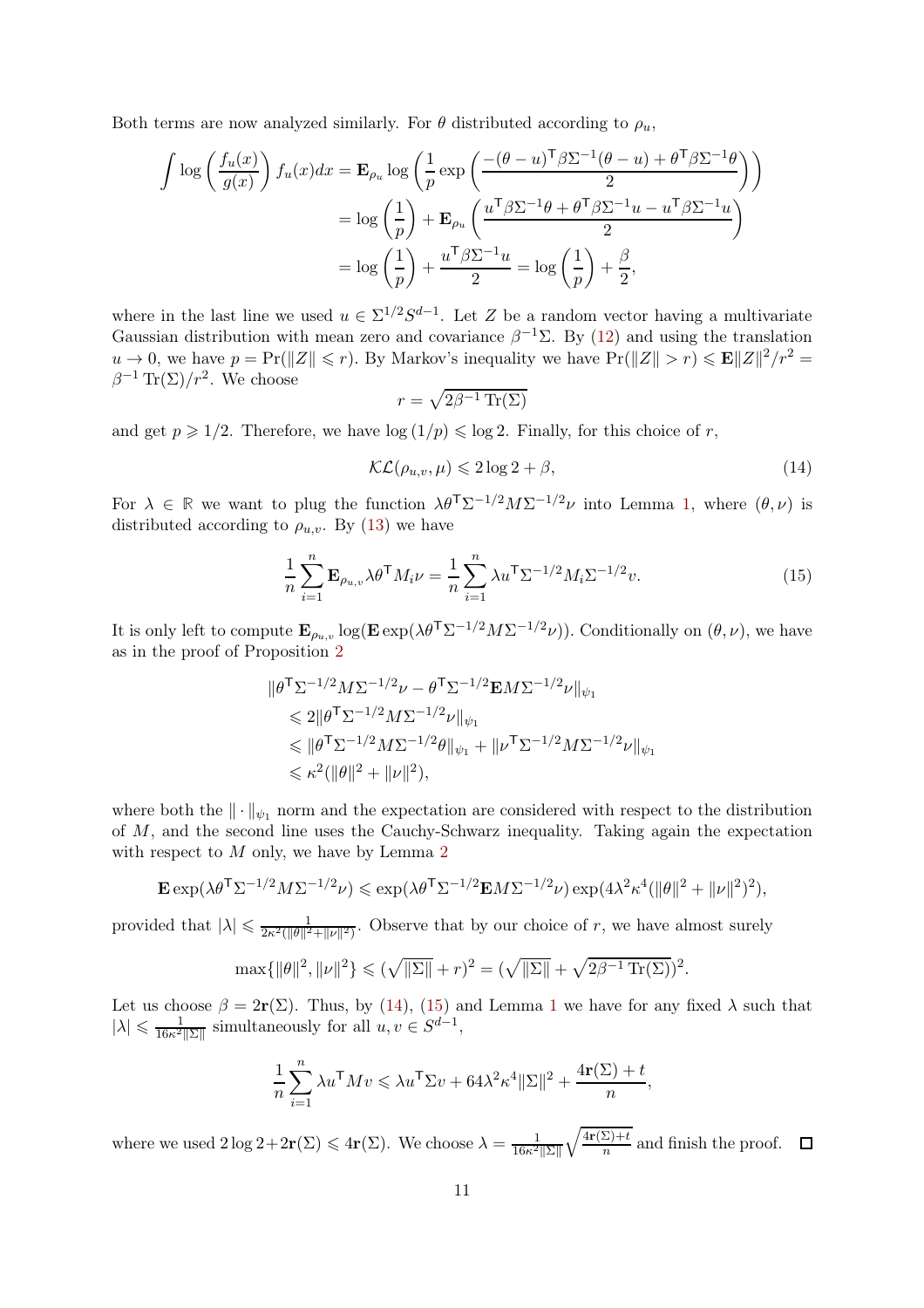## 2.3 Proofs of Theorem [2](#page-4-0) and Theorem [3](#page-4-1)

We first present some auxiliary results, then we prove Theorem [3](#page-4-1) and Theorem [2.](#page-4-0) The technique of the proof combines the analysis of Theorem [1](#page-1-3) with a careful truncation argument. We also use the decoupling-chaining argument to control the large components in the sums. In the last part, we are mainly adapting the previously known techniques.

We need the following result, which is similar to the deviation inequality appearing in [\[20\]](#page-26-12). As above, we provide a simple proof based on the variational equality [\(9\)](#page-5-1).

<span id="page-11-1"></span>**Lemma 3.** Assume that X is a zero mean  $\kappa$ -sub-Gaussian random vector [\(4\)](#page-2-3). Then, with probability at least  $1 - \exp(-t)$ ,

$$
||X||^2 \leq 36\kappa^2 \left( \text{Tr}(\Sigma)/2 + \sqrt{2t \text{Tr}(\Sigma) ||\Sigma||} + t ||\Sigma|| \right). \tag{16}
$$

*Remark* 5. We will be frequently using the following relaxation of the bounds  $(16)$ :

<span id="page-11-0"></span>
$$
||X||^2 \leq 36\kappa^2 \left( \text{Tr}(\Sigma) + 2t ||\Sigma|| \right).
$$

*Proof.* Observe that  $||X|| = \sup_{v \in S^{d-1}} \langle X, v \rangle$ . Thus, we upper bound  $\langle X, v \rangle$  uniformly over the sphere. Set  $\Theta = \mathbb{R}^d$ . Let the prior distribution  $\mu$  be a multivariate Gaussian distribution with mean zero and covariance  $\beta^{-1}I_d$ . For  $v \in S^{d-1}$  let  $\rho_v$  be a multivariate Gaussian distribution with mean v and covariance  $\beta^{-1}I_d$ . By the standard formula, we have

<span id="page-11-2"></span>
$$
\mathcal{KL}(\rho_v, \mu) = \beta/2.
$$

Our function is  $\lambda \langle X, \theta \rangle$ , where  $\theta$  is distributed according to  $\rho_v$ . To apply Lemma [1](#page-5-2) (with  $n = 1$ ) we only need to compute  $\mathbf{E}_{\rho_v}$   $\log(\mathbf{E}_X \exp(\lambda \langle X, \theta \rangle))$ . Conditionally on  $\theta$ , by the sub-Gaussian assumption, we have

$$
\log \mathbf{E}_X \exp(\lambda \langle X, \theta \rangle) \leqslant 9\kappa^2 \lambda^2 \theta^{\mathsf{T}} \Sigma \theta,\tag{17}
$$

where to get the explicit constant, one should keep track of the constant factors in the implications of [\[50,](#page-27-0) Proposition 2.5.2]. We have

$$
\mathbf{E}_{\rho_v}(\theta^\mathsf{T} \Sigma \theta) = v^\mathsf{T} \Sigma v + \beta^{-1} \operatorname{Tr}(\Sigma).
$$

Therefore, for any  $\lambda > 0$ , simultaneously for all  $v \in S^{d-1}$ , we have, with probability at least  $1 - \exp(-t)$ ,

$$
\langle X, v \rangle \leqslant 9\kappa^2 \lambda \left(\beta^{-1} \operatorname{Tr}(\Sigma) + \|\Sigma\|\right) + \lambda^{-1} (\beta/2 + t).
$$
  
Choosing  $\lambda = \sqrt{\frac{\beta/2 + t}{9\kappa^2(\beta - 1 \operatorname{Tr}(\Sigma) + \|\Sigma\|)} }$  and  $\beta = \sqrt{\frac{2t \operatorname{Tr}(\Sigma)}{||\Sigma||}}$ , we prove the claim.

Remark 6. The leading constant in Lemma [\(3\)](#page-11-1) can be made optimal if we assume a bound on the moment generating function as in the Gaussian case. That is, if instead of [\(17\)](#page-11-2), we have, conditionally on  $\theta$ ,

$$
\log \mathbf{E}_X \exp(\lambda \langle X, \theta \rangle) \leqslant \lambda^2 \theta^{\mathsf{T}} \Sigma \theta/2,
$$

then, optimizing with respect to  $\lambda$  and  $\beta$ , one can show that, with probability at least  $1-\exp(-t)$ , it holds that

$$
||X||^2 \le \text{Tr}(\Sigma) + 2\sqrt{2t \text{Tr}(\Sigma) ||\Sigma||} + 2t ||\Sigma||.
$$

This is what one can achieve if  $X$  is a zero mean Gaussian vector, in which case one can use the Gaussian concentration inequality (see [\[8,](#page-25-4) Example 5.7]). This observation appears (implicitly) in the works of Catoni and co-authors.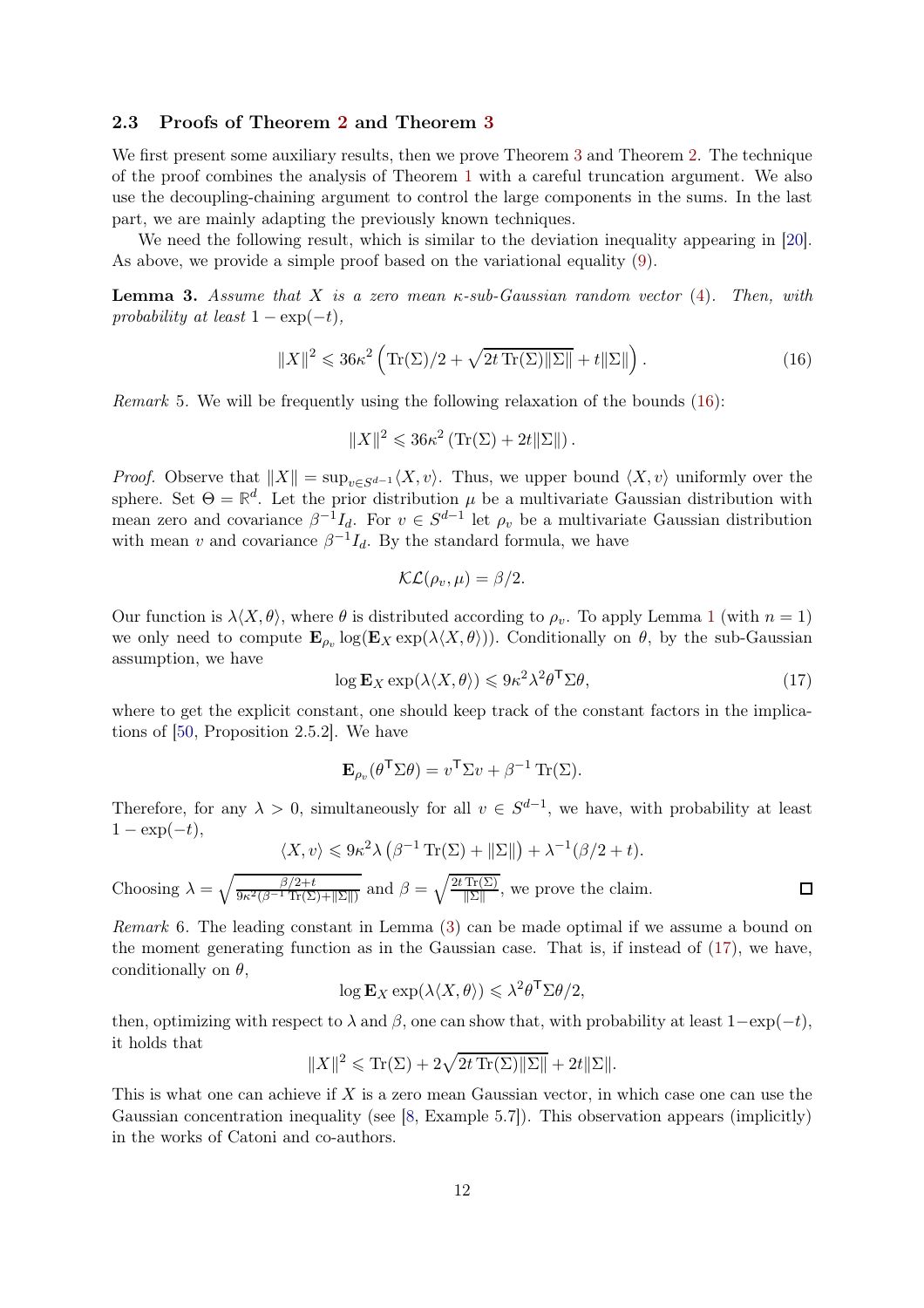Define the truncation function

$$
\psi(x) = \begin{cases} x, & \text{for } x \in [-1, 1]; \\ \text{sign}(x), & \text{for } |x| > 1. \end{cases}
$$

It is a symmetric function such that for all  $x \in \mathbb{R}$ ,

$$
\psi(x) \leq \log(1 + x + x^2).
$$

The following bound will be important in our analysis.

<span id="page-12-1"></span>**Lemma 4.** Let  $\psi$  be as above and let Z be a square integrable random variable. We have

$$
\psi(\mathbf{E}Z) \leqslant \mathbf{E}\log(1+Z+Z^2) + \min\{1, \mathbf{E}Z^2/6\}.
$$

Moreover, for any  $a > 0$ , it holds that

$$
\mathbf{E}\log(1+Z+Z^2) + a\mathbf{E}\min\{1, Z^2/6\} \leqslant \mathbf{E}\log\left(1+Z+\left(1+\frac{(7+\sqrt{6})(\exp(a)-1)}{6}\right)Z^2\right).
$$

Proof. In the proof we use the following fact. The function

$$
x \mapsto \log(1 + x + x^2) + x^2/6
$$

is convex. Observe also that if  $0 \leq t \leq a$ , then

<span id="page-12-0"></span>
$$
\exp(t) \leq 1 + \frac{t(e^a - 1)}{a}.\tag{18}
$$

We proceed with the following lines

$$
\psi(\mathbf{E}Z) = \min{\psi(\mathbf{E}Z), 1}
$$
  
\$\leqslant \min{\psi(\mathbf{E}Z) + (\mathbf{E}Z)^2/6, 1}\$  
\$\leqslant \min{\log(1 + \mathbf{E}Z + (\mathbf{E}Z)^2) + (\mathbf{E}Z)^2/6, 1}\$  
\$\leqslant \min{\mathbf{E} (\log(1 + Z + Z^2) + Z^2/6), 1} \text{ (By Jensen's inequality)}  
\$\leqslant \mathbf{E} \log(1 + Z + Z^2) + \min{1, \mathbf{E}Z^2/6}.

For the second inequality we have

$$
\mathbf{E} \log(1 + Z + Z^2) + a \mathbf{E} \min\{1, Z^2/6\}
$$
  
=  $\mathbf{E} \log ((1 + Z + Z^2) \exp(\min\{a, aZ^2/6\}))$   
 $\leq \mathbf{E} \log ((1 + Z + Z^2) (1 + \min\{1, Z^2/6\} (e^a - 1)))$  by (18).

Further, we have

$$
(1 + Z + Z2) \min\{1, Z2/6\} \le (Z2/6 + Z2 + Z \min\{1, Z2/6\})
$$
  

$$
\le (7/6 + 1/\sqrt{6})Z2,
$$

where we used that if  $|Z| \leq \sqrt{6}$ , then  $Z \min\{1, Z^2/6\} \leqslant |Z|^3/6 \leqslant Z^2/\sqrt{6}$ . Otherwise, if  $|Z| \geqslant \sqrt{6}$ , then  $Z \leq Z^2/\sqrt{6}$ . These computations conclude the proof.  $\Box$ 

This allows us to prove the following uniform bound.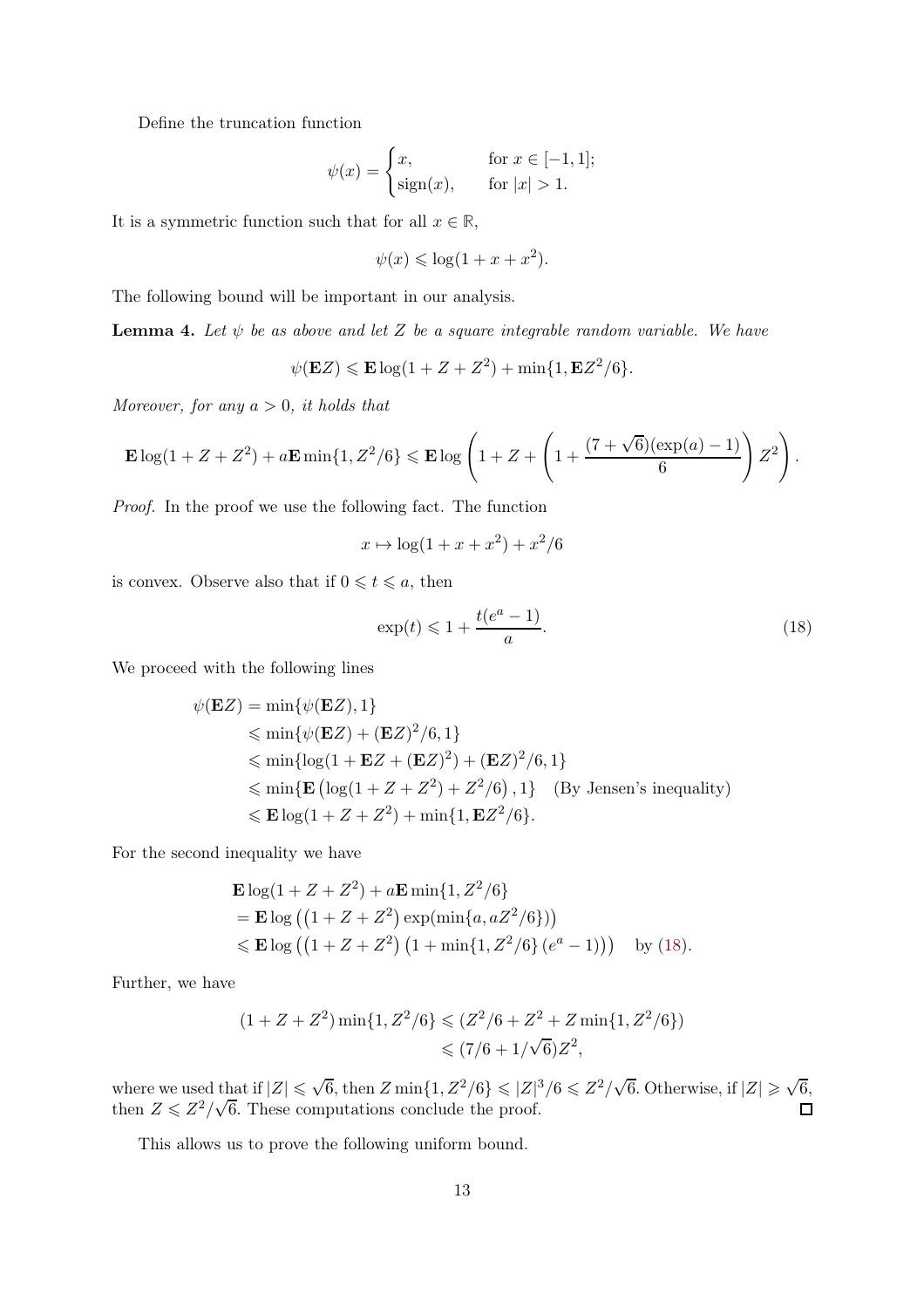<span id="page-13-1"></span>**Lemma 5.** Assume that  $X_1, \ldots, X_n$  are independent copies of a zero-mean random vector X in  $\mathbb{R}^d$  with covariance  $\Sigma$ . Let s be an integer and assume that X satisfies that for some  $\eta \geqslant 1$  and any  $y \in \mathbb{R}^d$ ,

$$
\left(\mathbf{E}|\langle y, X\rangle|^{2s}\right)^{\frac{1}{2s}} \leqslant \eta \sqrt{y^{\mathsf{T}} \Sigma y}.
$$

Fix the truncation level

$$
\lambda = \sqrt{\frac{\mathbf{r}(\Sigma) + t}{n\eta^{2s} \|\Sigma\|^s}}.
$$

Then there is  $C_s > 0$  that depends only on s such that for any  $t > 0$ , with probability at least  $1-2\exp(-t)$ , it holds that

$$
\sup_{v \in S^{d-1}} \left| \frac{1}{n\lambda} \sum_{i=1}^n \psi(\lambda \langle v, X_i \rangle^s) - \mathbf{E} \langle v, X \rangle^s \right| \leqslant C_s \eta^s ||\Sigma||^{s/2} \sqrt{\frac{\mathbf{r}(\Sigma) + t}{n}}.
$$

*Proof.* Fix  $\beta > 0$  and let  $\Theta = (\mathbb{R}^d)^s$ . Choose the prior distribution  $\mu$  on  $\Theta$  as the product of s multivariate Gaussian distributions in  $\mathbb{R}^d$  with mean zero and covariance  $\beta^{-1}I_d$ . For  $v \in S^{d-1}$  let the posterior distribution  $\rho_{v,\dots,v}$  be defined as the product of s multivariate Gaussian distributions in  $\mathbb{R}^d$  each with mean v and covariance  $\beta^{-1}I_d$ . For  $(\theta_1,\ldots,\theta_s)$  distributed according to  $\rho_{v,\ldots,v}$ , we have

$$
\mathbf{E}_{\rho_{v,\ldots,v}}(\theta_1,\ldots,\theta_s) = (v,\ldots,v),\tag{19}
$$

In what follows, we use the simplifying notation  $\rho = \rho_{v,\dots,v}$  and the marginals of  $\rho$  will be denoted by  $\rho_k$  for all  $k = 1, \ldots, s$ . Using the additivity of the Kullback-Leibler divergence for product measures, we get

<span id="page-13-0"></span>
$$
\mathcal{KL}(\rho_{v,\ldots,v}, \mu) = s\beta/2.
$$

Fix  $\lambda > 0$  and let  $\beta = \mathbf{r}(\Sigma)$ . Our plan will be to bound  $\psi(\lambda \langle v, X \rangle^s)$  by

$$
\mathbf{E}_{\rho} \log \left( 1 + \lambda \prod_{k=1}^{s} \langle X, \theta_k \rangle + c_s \lambda^2 \prod_{k=1}^{s} \langle X, \theta_k \rangle^2 \right),
$$

where  $c_s > 0$  depends only on s and some other terms that do not depend on v; then we apply Lemma [1.](#page-5-2) This idea is related to the influence function approach used by Catoni [\[10,](#page-25-9) [11\]](#page-25-6) in the context of robust estimation. Using [\(19\)](#page-13-0) and the first part of Lemma [4,](#page-12-1) we have

$$
\psi(\lambda \langle v, X \rangle^s) = \psi \left( \lambda \mathbf{E}_{\rho} \prod_{k=1}^s \langle X, \theta_k \rangle \right)
$$
  
\$\leqslant \mathbf{E}\_{\rho} \log \left( 1 + \lambda \prod\_{k=1}^s \langle X, \theta\_k \rangle + \lambda^2 \prod\_{k=1}^s \langle X, \theta\_k \rangle^2 \right) + \min \left\{ 1, \lambda^2 \mathbf{E}\_{\rho} \prod\_{k=1}^s \langle X, \theta\_k \rangle^2 / 6 \right\}.

We start with the last summand. Conditionally on  $X$ , the following holds:

$$
\mathbf{E}_{\rho} \prod_{k=1}^{s} \langle X, \theta_k \rangle^2 = \prod_{k=1}^{s} \mathbf{E}_{\rho_k} \langle X, \theta_k \rangle^2 = \left( \langle X, v \rangle^2 + \beta^{-1} \|X\|^2 \right)^s \leqslant 2^{s-1} (\langle X, v \rangle^{2s} + \beta^{-s} \|X\|^{2s}).
$$

Therefore, we have

$$
\min\left\{1,\lambda^2{\bf E}_\rho\prod_{k=1}^s\langle X,\theta_k\rangle^2/6\right\}\leqslant\min\left\{1,2^{s-1}\lambda^2\langle X,v\rangle^{2s}/6\right\}+\min\left\{1,2^{s-1}\lambda^2\beta^{-s}\|X\|^{2s}/6\right\}.
$$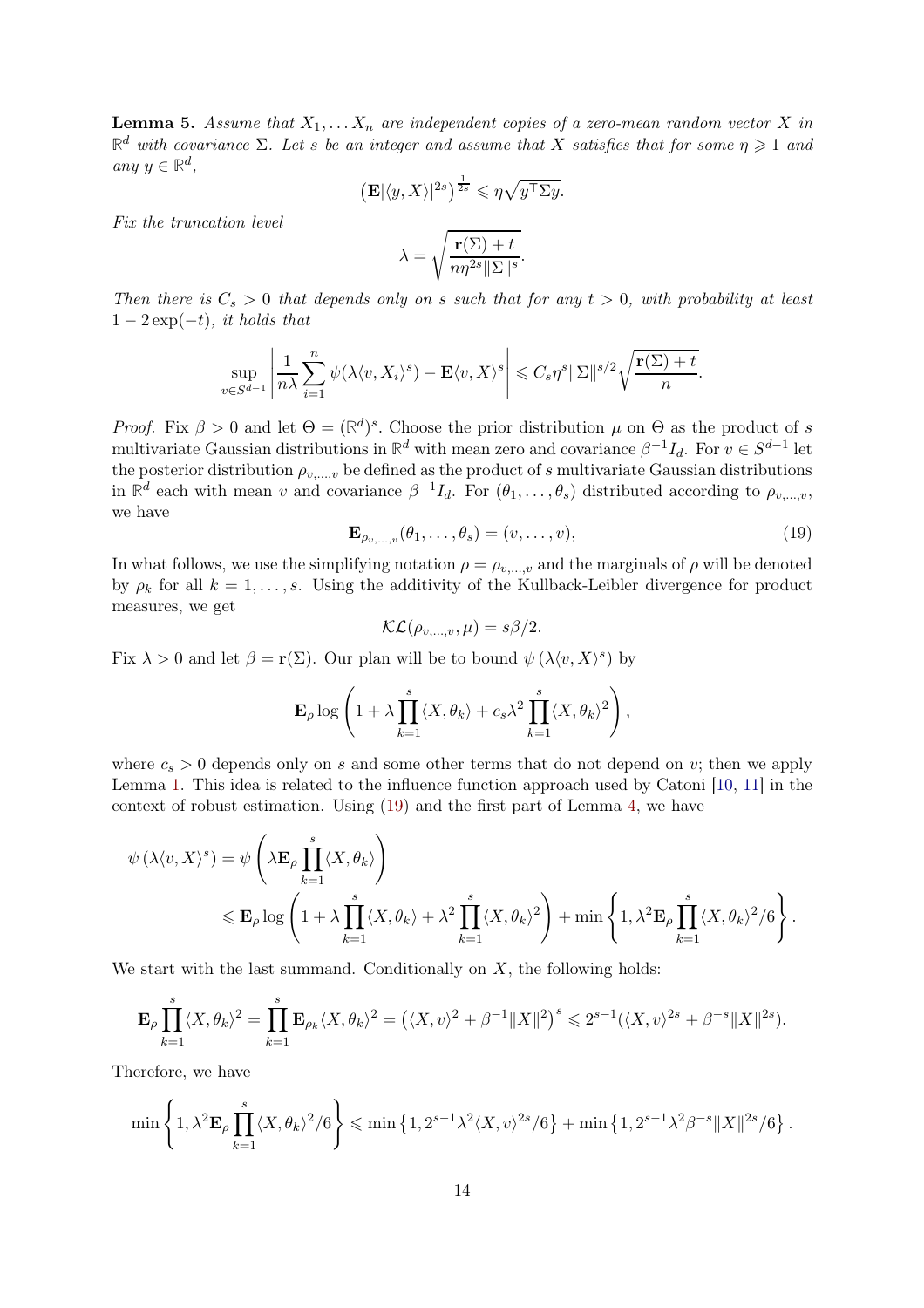We observe that conditionally on X, for each k, the distribution of  $\langle X, \theta_k \rangle$  is Gaussian with mean  $\langle X, v \rangle$ . Since it is symmetric, we have that  $\Pr(\langle X, \theta_k \rangle^2 \geq \langle X, v \rangle^2) \geq \frac{1}{2}$  $\frac{1}{2}$ . Thus, with probability at least  $\frac{1}{2^s}$ , it holds that  $\prod_{k=1}^s \langle X, \theta_k \rangle^2 \geq \langle X, v \rangle^{2s}$ . This observation implies that

$$
\min\left\{1,2^{s-1}\lambda^2\langle X,v\rangle^{2s}/6\right\}\leqslant 2^s\mathbf{E}_{\rho}\min\left\{1,2^{s-1}\lambda^2\prod_{k=1}^s\langle X,\theta_k\rangle^2/6\right\}.
$$

Choosing  $a = 2^s \max\{1, 2^{s-1}/6\}$  in the second part of Lemma [4,](#page-12-1) we have that there is  $c_s > 1$ depending only on s such that

$$
\mathbf{E}_{\rho} \log \left( 1 + \lambda \prod_{k=1}^{s} \langle X, \theta_{k} \rangle + \lambda^{2} \prod_{k=1}^{s} \langle X, \theta_{k} \rangle^{2} \right) + 2^{s} \mathbf{E}_{\rho} \min \left\{ 1, 2^{s-1} \lambda^{2} \prod_{k=1}^{s} \langle X, \theta_{k} \rangle^{2} / 6 \right\}
$$
  

$$
\leq \mathbf{E}_{\rho} \log \left( 1 + \lambda \prod_{k=1}^{s} \langle X, \theta_{k} \rangle + c_{s} \lambda^{2} \prod_{k=1}^{s} \langle X, \theta_{k} \rangle^{2} \right).
$$

We plug  $f(X, \theta_1, ..., \theta_s) = \log (1 + \lambda \prod_{k=1}^s \langle X, \theta_k \rangle + c_s \lambda^2 \prod_{k=1}^s \langle X, \theta_k \rangle^2)$  into Lemma [1.](#page-5-2) Using  $\log(1 + y) \leq y$  for  $y \geq -1$ , we have

$$
\mathbf{E}_{\rho} \log \mathbf{E} \exp \left( f(X, \theta_1, \dots, \theta_s) \right) \leq \lambda \mathbf{E}_{\rho} \mathbf{E} \prod_{k=1}^s \langle X, \theta_k \rangle + c_s \lambda^2 \mathbf{E}_{\rho} \mathbf{E} \prod_{k=1}^s \langle X, \theta_k \rangle^2
$$

$$
= \lambda \mathbf{E} \langle X, v \rangle^s + c_s \lambda^2 \mathbf{E}_{\rho} \mathbf{E} \prod_{k=1}^s \langle X, \theta_k \rangle^2,
$$

We need to upper bound the last term. Applying Hölder's inequality and since  $\theta_k$  are independent for  $k = 1, \ldots, s$ , we have

$$
\mathbf{E}_{\rho} \mathbf{E} \prod_{k=1}^{s} \langle X, \theta_k \rangle^2 \leqslant \mathbf{E}_{\rho} \prod_{k=1}^{s} \left( \mathbf{E} \langle X, \theta_k \rangle^{2s} \right)^{\frac{1}{s}} \leqslant \mathbf{E}_{\rho} \prod_{k=1}^{s} \left( \eta \sqrt{\theta_k^{\mathsf{T}} \Sigma \theta_k} \right)^2 \leqslant (2\eta^2 \|\Sigma\|)^s,
$$

where we used that for our choice  $\beta = \mathbf{r}(\Sigma)$ ,

$$
\mathbf{E}_{\rho_k} \theta_k^{\mathsf{T}} \Sigma \theta_k \leq \|\Sigma\| + \beta^{-1} \operatorname{Tr}(\Sigma) = 2\|\Sigma\|.
$$

Thus, Lemma [1](#page-5-2) implies, that with probability at least  $1 - \exp(-t)$ , for all  $v \in S^{d-1}$ ,

$$
\frac{1}{n\lambda}\sum_{i=1}^n \mathbf{E}_{\rho}\log\left(1+\lambda\prod_{k=1}^s\langle X,\theta_k\rangle+c_s\lambda^2\prod_{k=1}^s\langle X,\theta_k\rangle^2\right)\leqslant \mathbf{E}\langle X,v\rangle^s+c_s\lambda(2\eta^2\|\Sigma\|)^s+\frac{s\mathbf{r}(\Sigma)+2t}{2n\lambda}.
$$

By the above computations we have on the same event

$$
\frac{1}{n\lambda}\sum_{i=1}^n\psi(\lambda\langle v, X_i\rangle^s) \leqslant \mathbf{E}\langle X, v\rangle^s + c_s\lambda(2\eta^2\|\Sigma\|)^s + \frac{s\mathbf{r}(\Sigma) + 2t}{2n\lambda} + \frac{1}{n\lambda}\sum_{i=1}^n\min\left\{1, \frac{2^{s-1}\lambda^2\|X_i\|^{2s}}{6\beta^s}\right\}.
$$

It is left to control the last sum. Denote  $Y = \min\left\{1, \frac{2^{s-1}\lambda^2||X||^{2s}}{6\beta^s}\right\}$  $6\beta^s$ } and let  $Y_1, \ldots, Y_n$  be independent copies of Y. Observe that  $Y \in [0, 1]$ , which implies  $\text{Var}(Y) \leqslant EY$ . By the standard Bernstein inequality [\[8,](#page-25-4) Corollary 2.11], with probability at least  $1 - \exp(-t)$ ,

$$
\frac{1}{n\lambda}\sum_{i=1}^n Y_i \leq \frac{1}{\lambda}\left(\mathbf{E}Y + \sqrt{\frac{2\mathbf{E}Yt}{n}} + \frac{2t}{3n}\right) \leq \frac{1}{\lambda}\left(2\mathbf{E}Y + \frac{7t}{6n}\right).
$$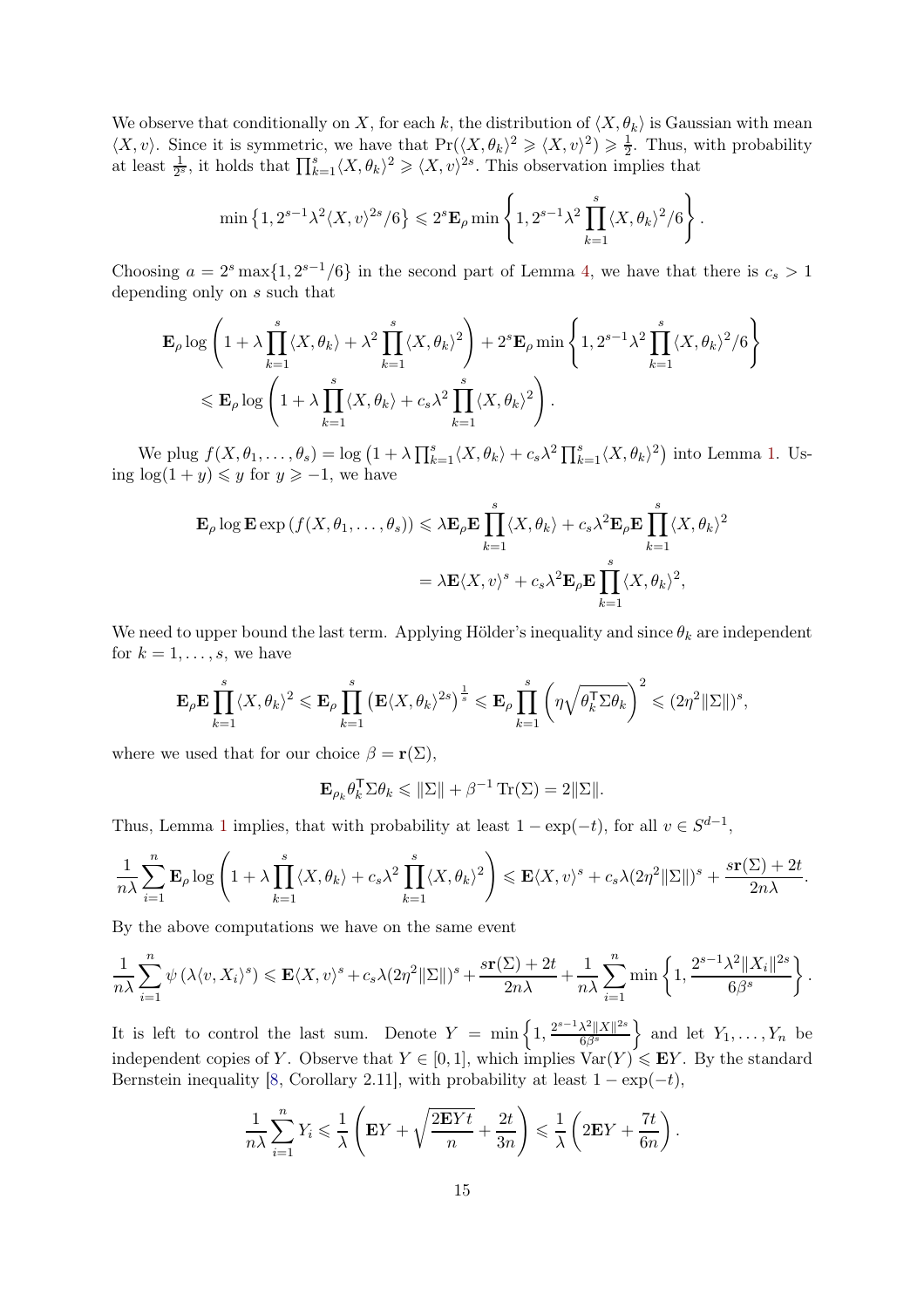Finally, denoting the standard basis in  $\mathbb{R}^d$  by  $e_1, \ldots, e_d$  and using the triangle inequality, we have

$$
\left(\mathbf{E}\|X\|^{2s}\right)^{\frac{1}{s}} = \left(\mathbf{E}\left(\sum_{j=1}^d \langle e_j, X\rangle^2\right)^s\right)^{\frac{1}{s}} \leqslant \sum_{j=1}^d \left(\mathbf{E}\langle e_j, X\rangle^{2s}\right)^{\frac{1}{s}} \leqslant \eta^2 \operatorname{Tr}(\Sigma),
$$

which implies  $EY \leq 2^{s-1}\eta^{2s}\lambda^2 ||\Sigma||^s/6$ . Combining these estimates and taking our choice of  $\lambda$ into account, the one-sided bound follows.

To finish the proof, we need to get a two-sided bound. Since the function  $\psi$  is symmetric, it is enough to consider  $\rho_{v,\dots,v,-v}$  instead of  $\rho_{v,\dots,v}$  as the posterior distribution, for which the same analysis holds. The claim follows. analysis holds. The claim follows.

#### 2.3.1 Bounds on the norms of random vectors

First, consider the sub-Gaussian case. By [\[50,](#page-27-0) Proposition 2.5.2] the sub-Gaussian vector X satisfies for all  $q \geq 1$  and any  $y \in \mathbb{R}^d$ ,

$$
\left(\mathbf{E}|\langle y, X\rangle|^q\right)^{1/q} \leqslant 3\sqrt{q} \|\langle y, X\rangle\|_{\psi_2} \leqslant 3\kappa \sqrt{q y^{\mathsf{T}} \Sigma y}.
$$

Choosing  $q = 2s$ , we obtain that when applying Lemma [5](#page-13-1) we may choose  $\eta = 3\kappa\sqrt{2s}$ .

The norm of the sub-Gaussian vector can easily be analyzed using Lemma [3.](#page-11-1) Indeed, by the union bound, with probability at least  $1 - n \exp(-t)$ , it holds that

$$
\max_{i} \|X_{i}\| \leqslant \left(36\kappa^2 \left( \text{Tr}(\Sigma) + 2t \|\Sigma\|\right) \right)^{\frac{1}{2}} \leqslant \kappa \sqrt{108 \text{Tr}(\Sigma)},\tag{20}
$$

whenever  $t \leqslant \mathbf{r}(\Sigma)$ .

Second, we consider the log-concave case. We use Borell's characaterization of log-concave distributions (see e.g., [\[3,](#page-25-3) Lemma 2.3]): If X is a zero mean random vector in  $\mathbb{R}^d$  with a logconcave distribution, then for any  $y \in S^{d-1}$ ,

<span id="page-15-4"></span><span id="page-15-2"></span><span id="page-15-1"></span><span id="page-15-0"></span>
$$
\|\langle y, X \rangle\|_{\psi_1} \leq \kappa \sqrt{y^{\mathsf{T}} \Sigma y},\tag{21}
$$

where  $\kappa$  is a universal constant. We use the symbol  $\kappa$  in the proof but absorb it by the generic constant in our final statements. By [\(10\)](#page-7-2) and [\(21\)](#page-15-0) we have for any  $y \in S^{d-1}$  and  $q \geq 1$ ,

$$
\mathbf{E}|\langle y, X\rangle|^q \leq 2q! \|\langle y, X\rangle\|_{\psi_1}^q \leq 2q^q \|\langle y, X\rangle\|_{\psi_1}^q \leq 2(\kappa q)^q (y^{\mathsf{T}} \Sigma y)^{q/2}.
$$
 (22)

Choosing  $q = 2s$ , we obtain that in Lemma [5](#page-13-1) we may choose  $\eta = 4\kappa s$ . The second component is the inequality of Paouris  $[42]$ , written in the following form  $[2,$  Theorem  $2]$ : If X is a random vector in  $\mathbb{R}^d$  with a log-concave distribution, then for any  $q \geq 1$ ,

$$
\left(\mathbf{E}\|X\|^q\right)^{1/q} \leqslant C \left(\mathbf{E}\|X\| + \sup_{y \in S^{d-1}} \left(\mathbf{E}|\langle y, X\rangle|^q\right)^{1/q}\right),\tag{23}
$$

 $\sqrt{\text{Tr}(\Sigma)}$ . By [\(22\)](#page-15-1) we have  $\mathbf{E}|\langle y, X\rangle|^q \leq 2(\kappa q)^q \|\Sigma\|^{q/2}$ . Thus, by Markov's inequality together where  $C > 0$  is a universal constant. For a zero mean random vector X we have  $\mathbf{E} \| X \| \leq 0$ with [\(23\)](#page-15-2), with probability at least  $1 - \exp(-t)$ , it holds that  $||X|| \leqslant eC \left(\sqrt{\text{Tr}(\Sigma)} + 2\kappa t \sqrt{||\Sigma||}\right)$ . By the union bound, with probability at least  $1 - n \exp(-t)$ ,

<span id="page-15-3"></span>
$$
\max_{i} \|X_{i}\| \leqslant eC\left(\sqrt{\text{Tr}(\Sigma)} + 2\kappa t \sqrt{\|\Sigma\|}\right). \tag{24}
$$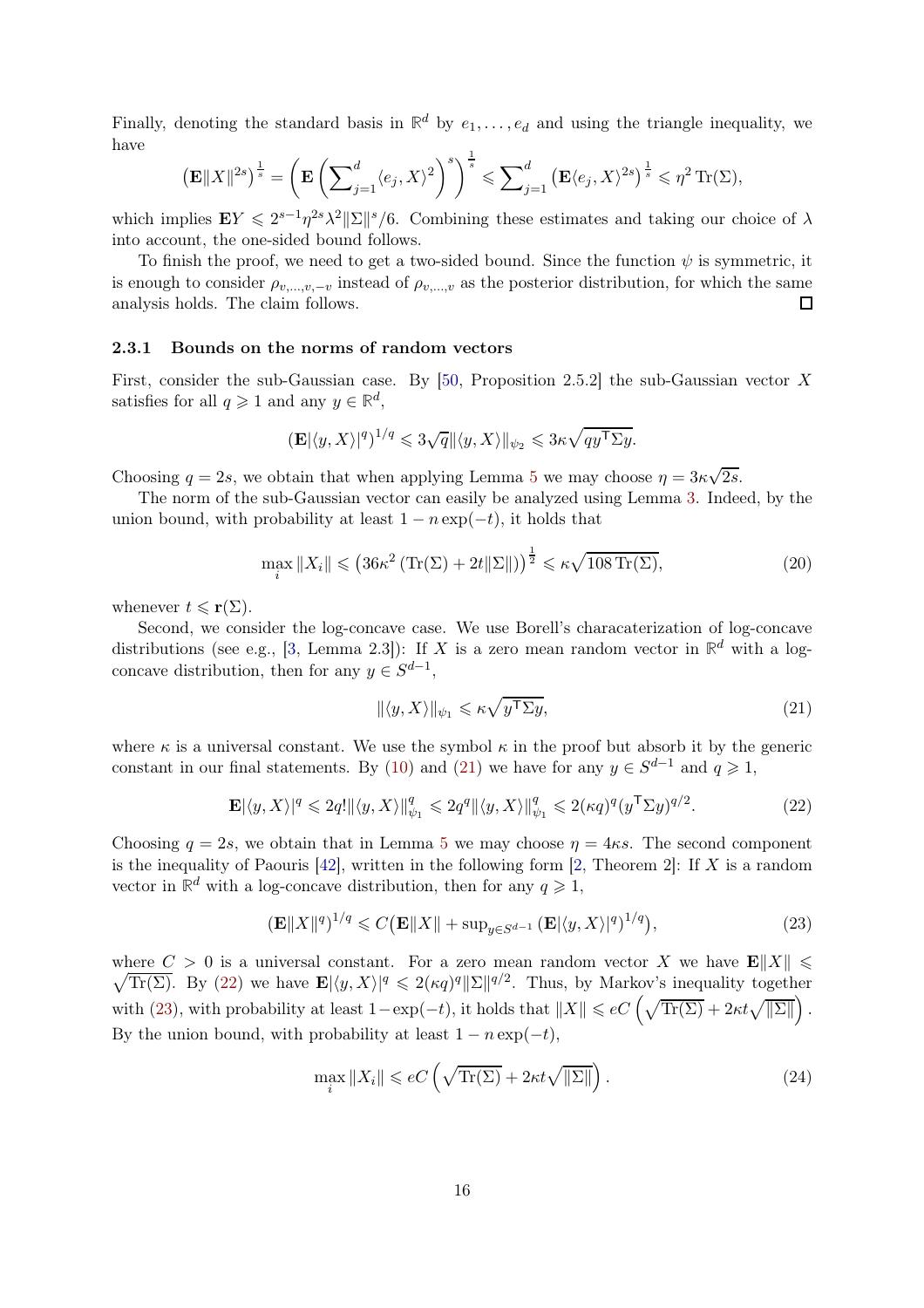### 2.3.2 Proof of Theorem [3](#page-4-1)

We start with an upper tail. Let  $\lambda > 0$  be a fixed truncation level. We can write the following decomposition similar to the one used in [\[3\]](#page-25-3):

$$
\sup_{v \in S^{d-1}} \left( \frac{1}{n} \sum_{i=1}^n \langle v, X_i \rangle^2 - \mathbf{E} \langle v, X \rangle^2 \right)
$$
\n
$$
\leqslant \sup_{v \in S^{d-1}} \frac{1}{n} \sum_{i=1}^n \langle v, X_i \rangle^2 \mathbf{1} (\lambda \langle v, X_i \rangle^2 > 1) + \sup_{v \in S^{d-1}} \left( \frac{1}{n\lambda} \sum_{i=1}^n \psi(\lambda \langle v, X_i \rangle^2) - \mathbf{E} \langle v, X \rangle^2 \right). \tag{25}
$$

The analysis of the second term will follow from Lemma [5.](#page-13-1) Indeed, for  $\eta = 8\kappa$ , defining

<span id="page-16-2"></span>
$$
\lambda = \frac{1}{\|\Sigma\|} \sqrt{\frac{2\mathbf{r}(\Sigma)}{n(8\kappa)^4}},
$$

which will be our choice throughout the proof, we have, with probability at least  $1-2 \exp(-r(\Sigma))$ ,

$$
\sup_{v \in S^{d-1}} \left( \frac{1}{n\lambda} \sum_{i=1}^n \psi(\lambda \langle v, X_i \rangle^2) - \mathbf{E} \langle v, X \rangle^2 \right) \leqslant c\kappa^2 ||\Sigma|| \sqrt{\frac{\mathbf{r}(\Sigma)}{n}},
$$

where  $c > 0$  is an absolute constant. Since  $\kappa$  is an absolute constant in the log-concave case, we will sometimes absorb it by other absolute constants.

The analysis of large summands can be done via a well-known decoupling-chaining argument. This argument leads to the following result.

<span id="page-16-0"></span>**Lemma 6** (Proposition 9.4.2 in [\[45\]](#page-27-7)). Assume that  $Y_1, \ldots, Y_n$  are independent copies of a random vector Y in  $\mathbb{R}^d$  such that for all  $x \in S^{d-1}$ , it holds that

<span id="page-16-1"></span>
$$
\|\langle x, Y\rangle\|_{\psi_1} \leq 1.
$$

There are absolute constants  $c_1, c_2 > 0$  such that the following holds. For any  $t > 0$ , with probability at least  $1 - c_1 \exp(-t)$ , we have uniformly over  $k = 1, \ldots, n$ ,

$$
\sup_{x \in S^{d-1}} \sup_{\substack{I \subseteq \{1,\ldots,n\}, \\ |I| \leqslant k}} \left( \sum_{i \in I} \langle x, Y_i \rangle^2 \right)^{\frac{1}{2}} \leqslant c_2 \left( \max_i \|Y_i\| + \sqrt{k} \log \left( \frac{en}{k} \right) + t \right).
$$

Our first observation is that the above bound does not depend on d. Moreover, the distribution of Y is not necessarily isotopic. Thus, we can adapt this result to our case. Recall that by [\(21\)](#page-15-0) for a zero mean, log-concave vector X, we have for any  $y \in S^{d-1}$ ,  $\|\langle y, X\rangle\|_{\psi_1} \leq \kappa \sqrt{\|\Sigma\|}$ . Thus, denoting  $Y = \frac{1}{\sqrt{2}}$  $\frac{1}{\kappa \sqrt{\|\Sigma\|}} X$ , we have  $\|\langle x, Y \rangle\|_{\psi_1} \leq 1$  for all  $x \in S^{d-1}$ . By Lemma [6,](#page-16-0) with probability at least  $1 - c_1 \exp(-t)$ , it holds that

$$
\sup_{y\in S^{d-1}}\sup_{\substack{I\subseteq\{1,\ldots,n\}\\|I|\leqslant k}}\left(\sum_{i\in I}\langle y,X_i\rangle^2\right)^{\frac{1}{2}}\leqslant c_2\max_i\|X_i\|+c_2\kappa\sqrt{\|\Sigma\|}\left(\sqrt{k}\log\left(\frac{en}{k}\right)+t\right). \tag{26}
$$

Throughout the proof we choose  $t = (\mathbf{r}(\Sigma)n)^{1/4}$ . From now on we can follow the arguments in [\[3,](#page-25-3) [45\]](#page-27-7) with several modifications needed to take the effective rank into account. Observe that by [\(24\)](#page-15-3), with probability at least

$$
1 - n \exp(-2\left(\mathbf{r}(\Sigma)n\right)^{1/4}) \geq 1 - \exp(-\left(\mathbf{r}(\Sigma)n\right)^{1/4}),
$$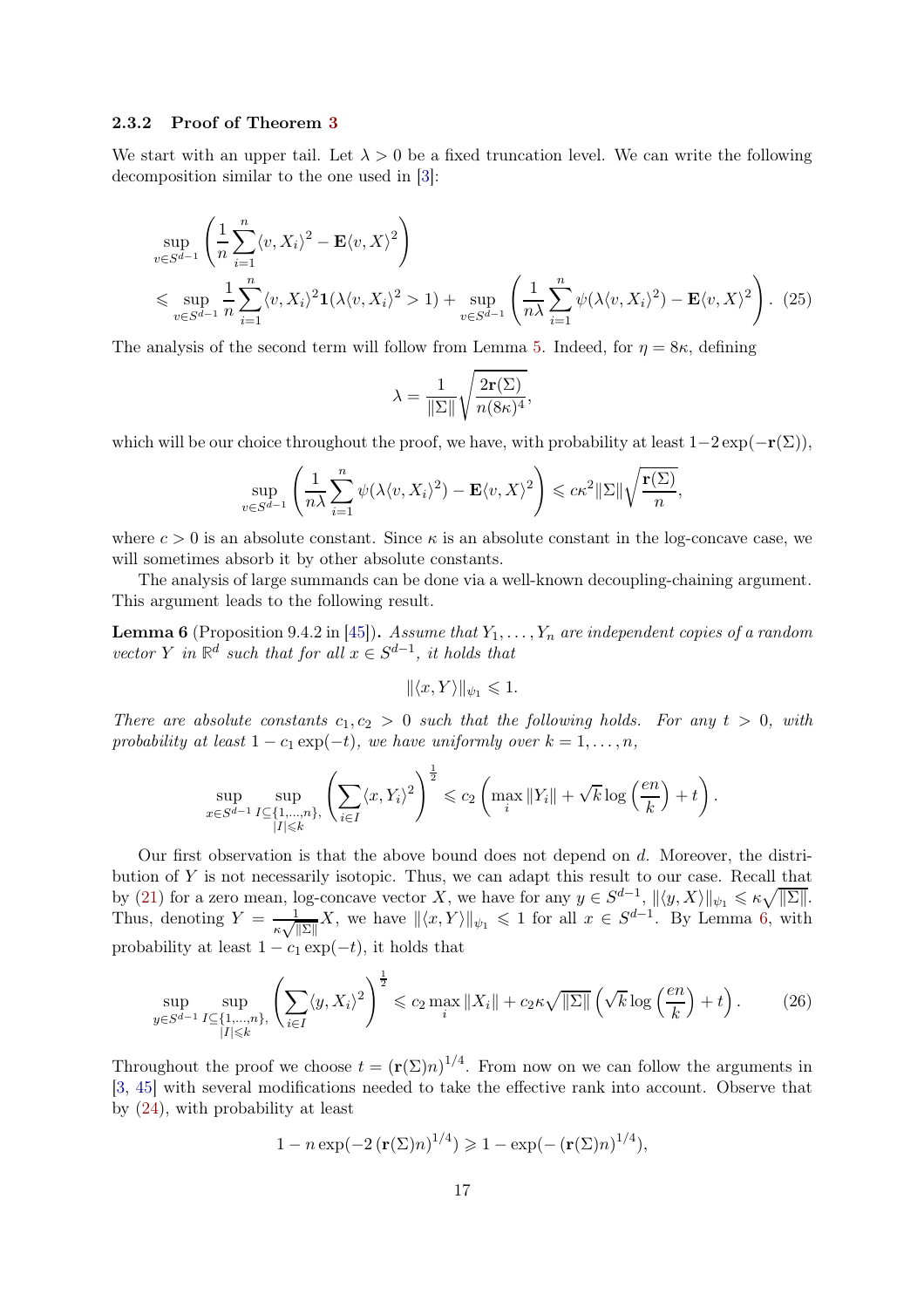it holds that

<span id="page-17-0"></span>
$$
\max_{i} \|X_i\| \leqslant eC(1+4\kappa) \left( \|\Sigma\|^2 \mathbf{r}(\Sigma)n \right)^{1/4},\tag{27}
$$

where we used that  $\sqrt{\text{Tr}(\Sigma)} = \sqrt{\|\Sigma\| \mathbf{r}(\Sigma)} \le (\|\Sigma\|^2 \mathbf{r}(\Sigma)n)^{1/4}$  for  $n \ge \mathbf{r}(\Sigma)$ . Denote  $m = \sup_{v \in S^{d-1}} |\{i \in \{1, ..., n\} : \lambda \langle v, X_i \rangle^2 > 1\}|.$ 

**Case 1.** On the event where [\(26\)](#page-16-1) and [\(27\)](#page-17-0) hold, we have that  $m \leqslant \frac{\mathbf{r}(\Sigma)}{n}$  $\frac{\Gamma(\Sigma)}{\log^2\left(\frac{e^2n}{\Gamma(\Sigma)}\right)}$ . Observe that  $m \mapsto \sqrt{m} \log \left( \frac{e^2 n}{m} \right)$ m is increasing for  $1 \leq m \leq n$  and since  $n \geq \mathbf{r}(\Sigma)$ ,

$$
\sqrt{m} \log\left(\frac{en}{m}\right) \leqslant \sqrt{\mathbf{r}(\Sigma)} + \sqrt{\mathbf{r}(\Sigma)} \frac{\log\log^2\left(\frac{e^2n}{\mathbf{r}(\Sigma)}\right)}{\log\left(\frac{e^2n}{\mathbf{r}(\Sigma)}\right)} \leqslant 2\sqrt{\mathbf{r}(\Sigma)} \leqslant 2\left(n\mathbf{r}(\Sigma)\right)^{1/4}.
$$

Thus, on the same event [\(26\)](#page-16-1) and [\(27\)](#page-17-0) imply

$$
\sup_{v \in S^{d-1}} \sum_{i=1}^{n} \langle v, X_i \rangle^2 \mathbf{1}(\lambda \langle v, X_i \rangle^2 > 1) \le \sup_{v \in S^{d-1}} \sup_{\substack{I \subseteq \{1, \dots, n\} \\ |I| \le m}} \left( \sum_{i \in I} \langle v, X_i \rangle^2 \right)
$$
  

$$
\le c_2^2 \left( \max_i \|X_i\| + 3\kappa \sqrt{\|\Sigma\|} \left( (n\mathbf{r}(\Sigma))^{1/4} \right) \right)^2
$$
  

$$
\le c_3 \|\Sigma\| \sqrt{n\mathbf{r}(\Sigma)},
$$

where  $c_3 > 0$  is an absolute constant.

**Case 2.** Otherwise, we assume  $m > \frac{r(\Sigma)}{\log^2\left(\frac{e^2n}{r(\Sigma)}\right)}$ . By [\(26\)](#page-16-1), [\(27\)](#page-17-0) and the union bound, we have, with probability at least  $1 - (1 + c_1) \exp(-(\mathbf{r}(\Sigma)n)^{1/4}),$ 

$$
\sqrt{m\lambda^{-1}} \leqslant ec_2C(1+2\kappa)\left(\|\Sigma\|^2\mathbf{r}(\Sigma)n\right)^{1/4} + c_2\kappa\sqrt{\|\Sigma\|}\left(\sqrt{m}\log\left(\frac{en}{m}\right) + (\mathbf{r}(\Sigma)n)^{1/4}\right). \tag{28}
$$

Assume that the sample size n is large enough, so that  $\lambda^{-1} \geqslant 4\left(c_2\kappa\sqrt{\|\Sigma\|}\log\left(\frac{en}{m}\right)\right)$  $\binom{em}{m}$ )<sup>2</sup>. Solving [\(28\)](#page-17-1) we get, in particular, that

$$
m \log^2\left(\frac{en}{m}\right) \leqslant \frac{c_4 \sqrt{\mathbf{r}(\Sigma)n}}{4c_2^2 \kappa^2} \quad \text{and} \quad c_2 \kappa \sqrt{\|\Sigma\|} \sqrt{m} \log\left(\frac{en}{m}\right) \leqslant c_5 \left(\|\Sigma\|^2 \mathbf{r}(\Sigma)n\right)^{1/4},\tag{29}
$$

where  $c_4, c_5 > 0$  are absolute constants. Combining [\(26\)](#page-16-1), [\(29\)](#page-17-2) and dividing both sides by n, we show that for some  $c_6 > 0$ , on the corresponding event

$$
\sup_{v\in S^{d-1}}\frac{1}{n}\sum_{i=1}^n\langle v,X_i\rangle^2\mathbf{1}(\lambda\langle v,X_i\rangle^2>1) \leq \sup_{v\in S^{d-1}}\sup_{\substack{I\subseteq\{1,\ldots,n\},\\|I|\leqslant m}}\left(\frac{1}{n}\sum_{i\in I}\langle v,X_i\rangle^2\right) \leqslant c_6\|\Sigma\|\sqrt{\frac{\mathbf{r}(\Sigma)}{n}}.
$$

It is only left to check that  $\lambda^{-1} \geqslant 4 \left( c_2 \kappa \sqrt{\|\Sigma\|} \log \left( \frac{e n}{m} \right) \right)$  $\binom{em}{m}$ )  $\binom{2}{n}$ , which is

<span id="page-17-3"></span><span id="page-17-2"></span><span id="page-17-1"></span>
$$
\sqrt{\frac{n(8\kappa)^4}{2\mathbf{r}(\Sigma)}} \ge 4\left(c_2\kappa\log\left(\frac{en}{m}\right)\right)^2.
$$
\n(30)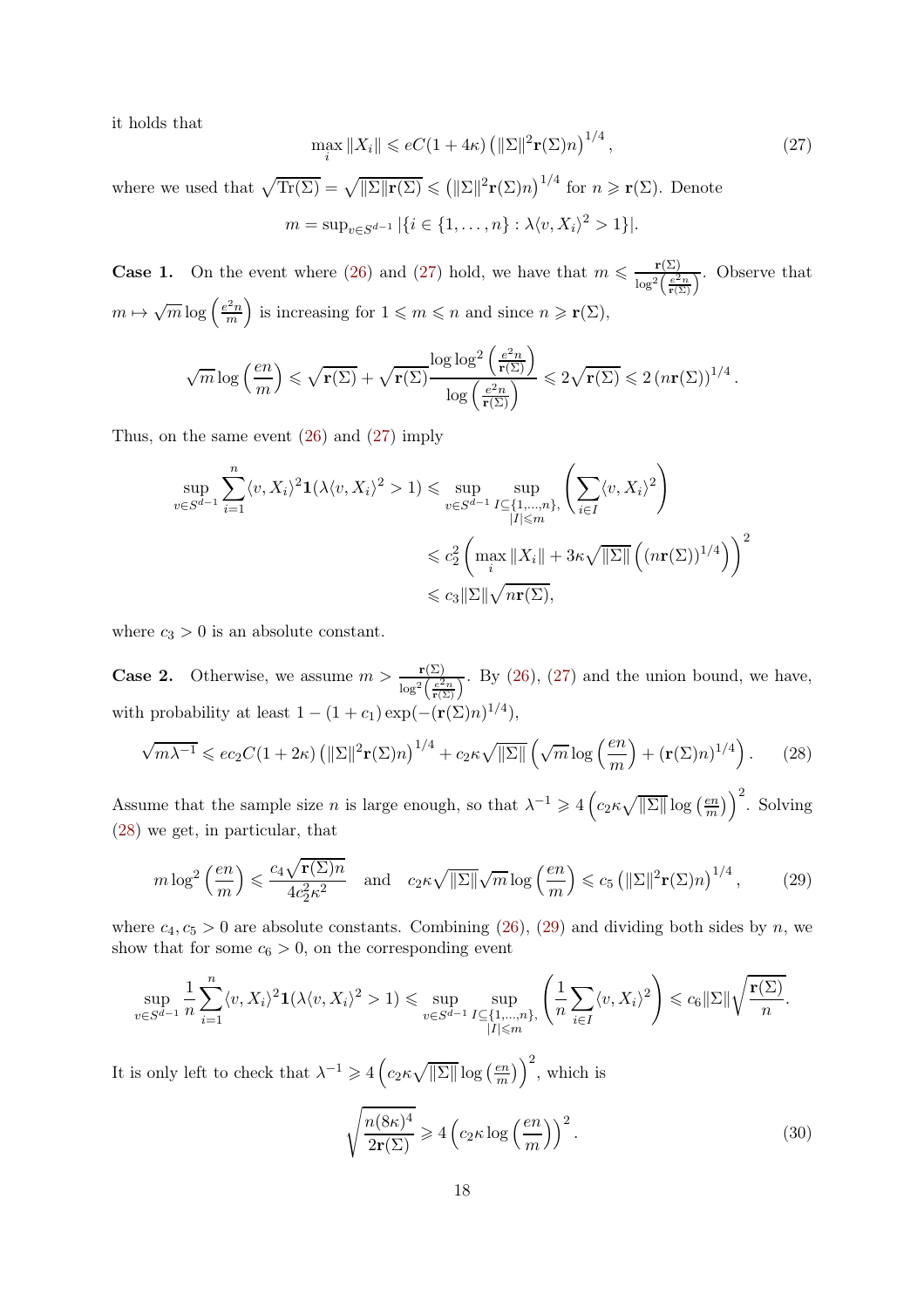Since we assumed that  $m > \frac{\mathbf{r}(\Sigma)}{\log^2\left(\frac{e^2 n}{\mathbf{r}(\Sigma)}\right)}$ , one can easily show that if  $n \geqslant c_7 \mathbf{r}(\Sigma)$  for some  $c_7 > 0$ , then the inequality [\(30\)](#page-17-3) holds. Indeed,  $x \mapsto \sqrt{x}$  grows faster than  $x \mapsto \log^2(x)$ . We proved the upper tail bound.

Although one can prove the lower tail bound completely analogously, we discuss an alternative argument. For the same value of  $\lambda$ , using the definition of the truncation function and since  $\langle v, X \rangle^2 \geq 0$ , we have, with probability at least  $1 - 2 \exp(-\mathbf{r}(\Sigma))$ ,

$$
\sup_{v \in S^{d-1}} \left( \mathbf{E} \langle v, X \rangle^2 - \frac{1}{n} \sum_{i=1}^n \langle v, X_i \rangle^2 \right) \leq \sup_{v \in S^{d-1}} \left( \mathbf{E} \langle v, X \rangle^2 - \frac{1}{n\lambda} \sum_{i=1}^n \psi(\lambda \langle v, X_i \rangle^2) \right)
$$
  

$$
\leq c \kappa^2 ||\Sigma|| \sqrt{\frac{\mathbf{r}(\Sigma)}{n}}.
$$

Applying the union bound we finish the proof. We discuss a related argument in Section [3.2.](#page-22-0)  $\Box$ 

#### 2.3.3 Proof of Proposition [1](#page-5-3)

There are only a few changes compared to the proof of Theorem [3.](#page-4-1) First, an analog of the norm bound [\(27\)](#page-17-0) is implied by our assumption. When applying Lemma [5](#page-13-1) to the second term in [\(25\)](#page-16-2) we choose

$$
\lambda = \frac{1}{\|\Sigma\|} \sqrt{\frac{\mathbf{r}(\Sigma) + t}{n(8\kappa)^4}}.
$$

Our second modification is that we consider the cases:  $m \leqslant \frac{\mathbf{r}(\Sigma)+t}{\sqrt{2\pi}}$  $\frac{\mathbf{r}(\Sigma)+t}{\log^2\left(\frac{e^2n}{\mathbf{r}(\Sigma)+t}\right)}$  and  $m > \frac{\mathbf{r}(\Sigma)+t}{\log^2\left(\frac{e^2n}{\mathbf{r}(\Sigma)+t}\right)}$ . In the first case  $\sqrt{m} \log \left( \frac{e n}{m} \right)$  $\binom{em}{m} \leqslant 2\sqrt{\mathbf{r}(\Sigma) + t}$ . In this case, with probability at least  $1 - c_1 \exp(-t)$ , it holds that

$$
\sup_{v \in S^{d-1}} \sum_{i=1}^n \langle v, X_i \rangle^2 \mathbf{1}(\lambda \langle v, X_i \rangle^2 > 1) \leq c_2^2 \kappa^2 \|\Sigma\| \left( (\mathbf{r}(\Sigma)n)^{\frac{1}{4}} + 2\sqrt{\mathbf{r}(\Sigma) + t} + t \right)^2,
$$

Otherwise, if  $m > \frac{\mathbf{r}(\Sigma) + t}{\log^2\left(\frac{e^2 n}{\mathbf{r}(\Sigma) + t}\right)}$  following the same lines, we show that

$$
\sup_{v \in S^{d-1}} \frac{1}{n} \sum_{i=1}^n \langle v, X_i \rangle^2 \mathbf{1}(\lambda \langle v, X_i \rangle^2 > 1) \leqslant c_3 \kappa^2 ||\Sigma|| \left( \sqrt{\mathbf{r}(\Sigma)n} + t^2 \right),
$$

where  $c_3 > 0$  is an absolute constant. When  $m > \frac{\mathbf{r}(\Sigma) + t}{\log^2\left(\frac{e^2 n}{\mathbf{r}(\Sigma) + t}\right)}$ , the condition [\(30\)](#page-17-3) will be rewritten as

$$
\sqrt{\frac{n(8\kappa)^4}{\mathbf{r}(\Sigma)+t}} \geqslant 4\left(c_2\kappa\log\left(\frac{en}{m}\right)\right)^2,
$$

which implies that it is sufficient to take  $n \geq c_4(\mathbf{r}(\Sigma) + t)$ . Combining these bounds as in the proof of Theorem [3,](#page-4-1) we prove the claim.  $\Box$ 

#### 2.3.4 Proof of Theorem [2](#page-4-0)

The log-concave case. The proof in the log-concave case is quite similar to the proof of Theorem [3.](#page-4-1) Let us start with an upper tail. Let  $\lambda_1 > 0$  be a fixed truncation level. As above,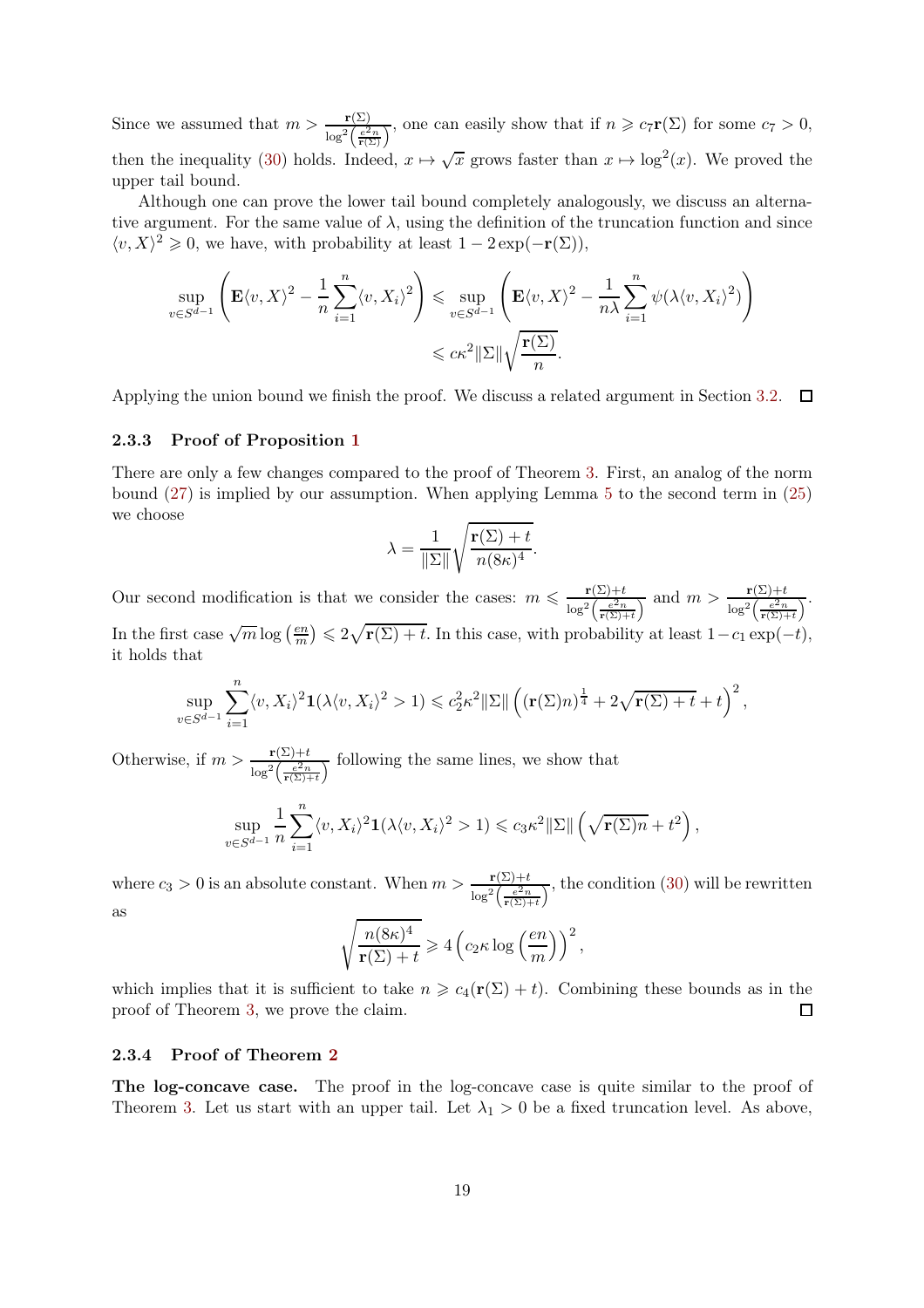we write the following decomposition:

$$
\sup_{v \in S^{d-1}} \left( \frac{1}{n} \sum_{i=1}^n \langle v, X_i \rangle^s - \mathbf{E} \langle v, X \rangle^s \right)
$$
  
\$\leqslant \sup\_{v \in S^{d-1}} \frac{1}{n} \sum\_{i=1}^n |\langle v, X\_i \rangle|^s \mathbf{1}(\lambda\_1 |\langle v, X\_i \rangle|^s > 1) + \sup\_{v \in S^{d-1}} \left( \frac{1}{n \lambda\_1} \sum\_{i=1}^n \psi(\lambda\_1 \langle v, X\_i \rangle^s) - \mathbf{E} \langle v, X \rangle^s \right).

The analysis of the second term will follow from Lemma [5.](#page-13-1) For  $\eta = 4s\kappa$ , defining  $\lambda_1 =$  $\sqrt{2r(\Sigma)}$  $\frac{2r(\Sigma)}{n(4s\kappa)^{2s} \|\Sigma\|^s}$ , we have, with probability at least  $1-2\exp(-r(\Sigma)),$ 

$$
\sup_{v \in S^{d-1}} \left( \frac{1}{n\lambda_1} \sum_{i=1}^n \psi(\lambda_1 \langle v, X_i \rangle^2) - \mathbf{E} \langle v, X \rangle^2 \right) \leqslant C_s (4s\kappa)^s ||\Sigma||^{s/2} \sqrt{\frac{\mathbf{r}(\Sigma) + t}{n}},
$$

where  $C_s$  depends only on s. Observe that  $\lambda_1 |\langle v, X_i \rangle|^s > 1$  is equivalent to  $\langle v, X_i \rangle^2 > \lambda_1^{-2/s}$ . Denoting  $\lambda^{-1} = \lambda_1^{-2/s}$ , we repeat the arguments of the proof of Theorem [3](#page-4-1) for the term

$$
\sup_{v \in S^{d-1}} \frac{1}{n} \sum_{i=1}^n \langle v, X_i \rangle^2 \mathbf{1}(\lambda \langle v, X_i \rangle^2 > 1)
$$

with just two modifications: We use instead that, with probability at least  $1 - n \exp(-\sqrt{r(\Sigma)})$ ,

<span id="page-19-0"></span>
$$
\max_{i} \|X_i\| \leqslant eC(1+2\kappa)\sqrt{\text{Tr}(\Sigma)},
$$

and choose  $t = \sqrt{r(\Sigma)}$  when applying Lemma [6](#page-16-0) in the form [\(26\)](#page-16-1). The same lines imply that if  $\lambda_1^{-2/s} \geqslant 4 \left( c_2 \kappa \sqrt{\|\Sigma\|} \log \left( \frac{e n}{m} \right) \right)$  $\left(\frac{en}{m}\right)^2$  for  $m \geqslant \frac{\mathbf{r}(\Sigma)}{\log^2\left(\frac{e^2}{n}\right)}$  $\frac{\Gamma(\Sigma)}{\log^2\left(\frac{e^2n}{\Gamma(\Sigma)}\right)}$ , which is

$$
\left(\frac{n(4s\kappa)^{2s} \|\Sigma\|^s}{2\mathbf{r}(\Sigma)}\right)^{\frac{1}{s}} \ge 4\left(c_2\kappa\sqrt{\|\Sigma\|}\log\left(\frac{en}{m}\right)\right)^2,\tag{31}
$$

then, with probability at least  $1 - (n + c_1) \exp(-\sqrt{\mathbf{r}(\Sigma)})$ ,

$$
\sup_{v \in S^{d-1}} \left( \sum_{i=1}^n |\langle v, X_i \rangle|^s \mathbf{1}(|\langle v, X_i \rangle|^s > \lambda_1^{-1}) \right)^{\frac{1}{s}} \leq \sup_{v \in S^{d-1}} \left( \sum_{i=1}^n \langle v, X_i \rangle^2 \mathbf{1}(\langle v, X_i \rangle^2 > \lambda^{-1}) \right)^{\frac{1}{2}}
$$
  

$$
\leq c_8 \sqrt{\|\Sigma\| \mathbf{r}(\Sigma)},
$$

where  $c_8$  is an absolute constant. This inequality will contribute the term  $(c_8\sqrt{\|\Sigma\| \mathbf{r}(\Sigma)})^s$  to the final bound. For this term to be consistent with our final bound we need

$$
\frac{(c_8\sqrt{\|\Sigma\|\mathbf{r}(\Sigma))^s}}{n} \leq \|\Sigma\|^{s/2} \sqrt{\frac{\mathbf{r}(\Sigma)}{n}}.
$$

It is easy to verify that both the last inequality and [\(31\)](#page-19-0) are satisfied when [\(8\)](#page-4-2) is satisfied. Indeed, in [\(31\)](#page-19-0) we are essentially comparing  $\left(\frac{n}{\mathbf{r}(\Sigma)}\right)^{\frac{1}{s}}$  with  $\log^2\left(\frac{en}{\mathbf{r}(\Sigma)}\right)$ , which implies the need for an s-dependent factor  $c_s$  in  $(8)$ .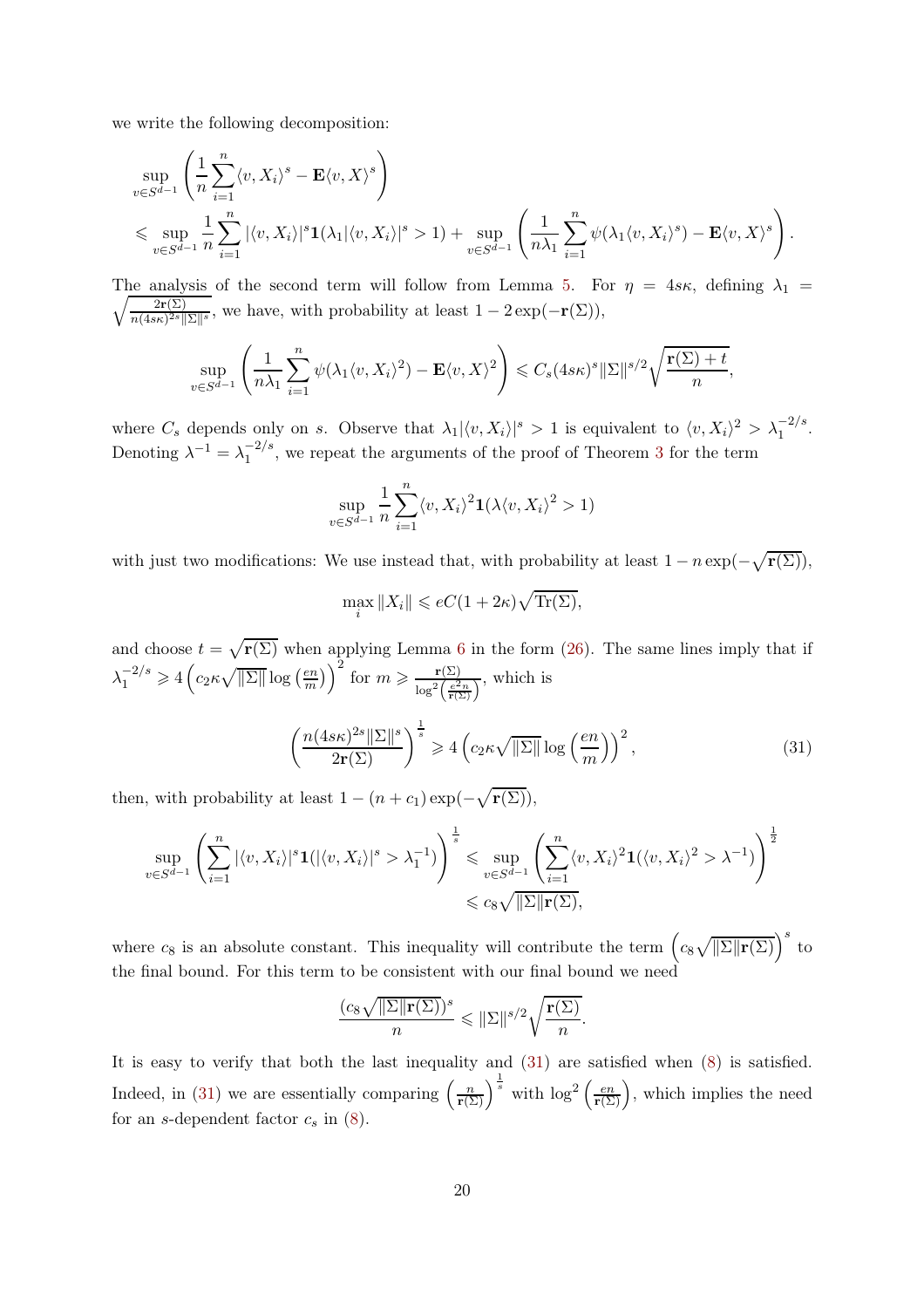The analysis of the lower tail can be done analogously. Indeed, we may repeat the analysis for the following decomposition:

$$
\sup_{v \in S^{d-1}} \left( \mathbf{E} \langle v, X \rangle^s - \frac{1}{n} \sum_{i=1}^n \langle v, X_i \rangle^s \right)
$$
  
\$\leqslant \sup\_{v \in S^{d-1}} \left( \frac{1}{n} \sum\_{i=1}^n |\langle v, X\_i \rangle|^s \mathbf{1}(\lambda\_1 |\langle v, X\_i \rangle|^s > 1) \right) + \sup\_{v \in S^{d-1}} \left( \mathbf{E} \langle v, X \rangle^s - \frac{1}{n \lambda\_1} \sum\_{i=1}^n \psi(\lambda\_1 \langle v, X\_i \rangle^s) \right).

The second part of the claim follows.

The sub-Gaussian case. We mainly follow the previous proof with several modifications. First, when applying Lemma [5](#page-13-1) we can use  $\eta = 3\kappa\sqrt{2s}$  as discussed above. Second, we use (see [\[50,](#page-27-0) Lemma 2.7.7])

$$
\sqrt{\log 2} \|\langle y, X\rangle\|_{\psi_1} \le \|\langle y, X\rangle\|_{\psi_2} \le \kappa \sqrt{\|\Sigma\|},
$$

and repeat the same lines with [\(27\)](#page-17-0) replaced by [\(20\)](#page-15-4) to achieve our bound.

Our final observation is that if n is large, then, with high probability,  $\lambda \max_i |\langle v, X_i \rangle|^s \leq$  $\lambda \max_i ||X_i||^s \leq 1$ , where  $\lambda$  is chosen as in Lemma [5.](#page-13-1) On the corresponding event, we have

$$
\sup_{v \in S^{d-1}} \left| \frac{1}{n} \sum_{i=1}^n \langle v, X_i \rangle^s - \mathbf{E} \langle v, X \rangle^s \right| = \sup_{v \in S^{d-1}} \left| \frac{1}{n\lambda} \sum_{i=1}^n \psi(\lambda \langle v, X_i \rangle^s) - \mathbf{E} \langle v, X \rangle^s \right|
$$
  

$$
\leq C_s (3\kappa \sqrt{2s})^s ||\Sigma||^{s/2} \sqrt{\frac{2\mathbf{r}(\Sigma)}{n}},
$$

where  $C_s$  depends only on s. By [\(20\)](#page-15-4), with probability at least  $1 - n \exp(-r(\Sigma))$ , we have  $\lambda \max_i ||X_i||^s \leq 1$  when

$$
\sqrt{\frac{2\mathbf{r}(\Sigma)}{n(3\kappa\sqrt{2s})^{2s}\|\Sigma\|^s}} \left(108\kappa^2 \operatorname{Tr}(\Sigma)\right)^{\frac{s}{2}} \leqslant 1,
$$

Solving this with respect to n, we see that it is enough to take  $n \geq c_9(\mathbf{r}(\Sigma))^{s+1}$ , where  $c_9 > 0$  is an absolute constant. Applying the union bound, we complete the proof of the statement. Remark 7. To improve the tail estimate in the Gaussian case for smaller values of  $n$ , one needs to prove a  $\psi_2$ -version of Lemma [6.](#page-16-0) In our analysis we simply used that  $\sqrt{\log 2} \|\langle y, X \rangle\|_{\psi_1} \leq$  $\|\langle y, X\rangle\|_{\psi_2}.$ 

## <span id="page-20-0"></span>3 Additional results

We provide two results extending the ideas used in Theorem [1](#page-1-3) and Theorem [2.](#page-4-0)

#### 3.1 Deviations of the norm of sub-exponential random vectors

First, assume that X is a zero mean random vector with covariance  $\Sigma$  satisfying

<span id="page-20-1"></span>
$$
\|\langle X, y \rangle\|_{\psi_1} \leq \kappa \sqrt{y^{\mathsf{T}} \Sigma y},\tag{32}
$$

for all  $y \in \mathbb{R}^d$ . For example, the aforementioned result shows that the assumption [\(32\)](#page-20-1) is implied by the log-concavity assumption. We prove the following result, which improves the bound of Alesker [\[4\]](#page-25-11) on the concentration of the Euclidean norm of a point sampled uniformly at random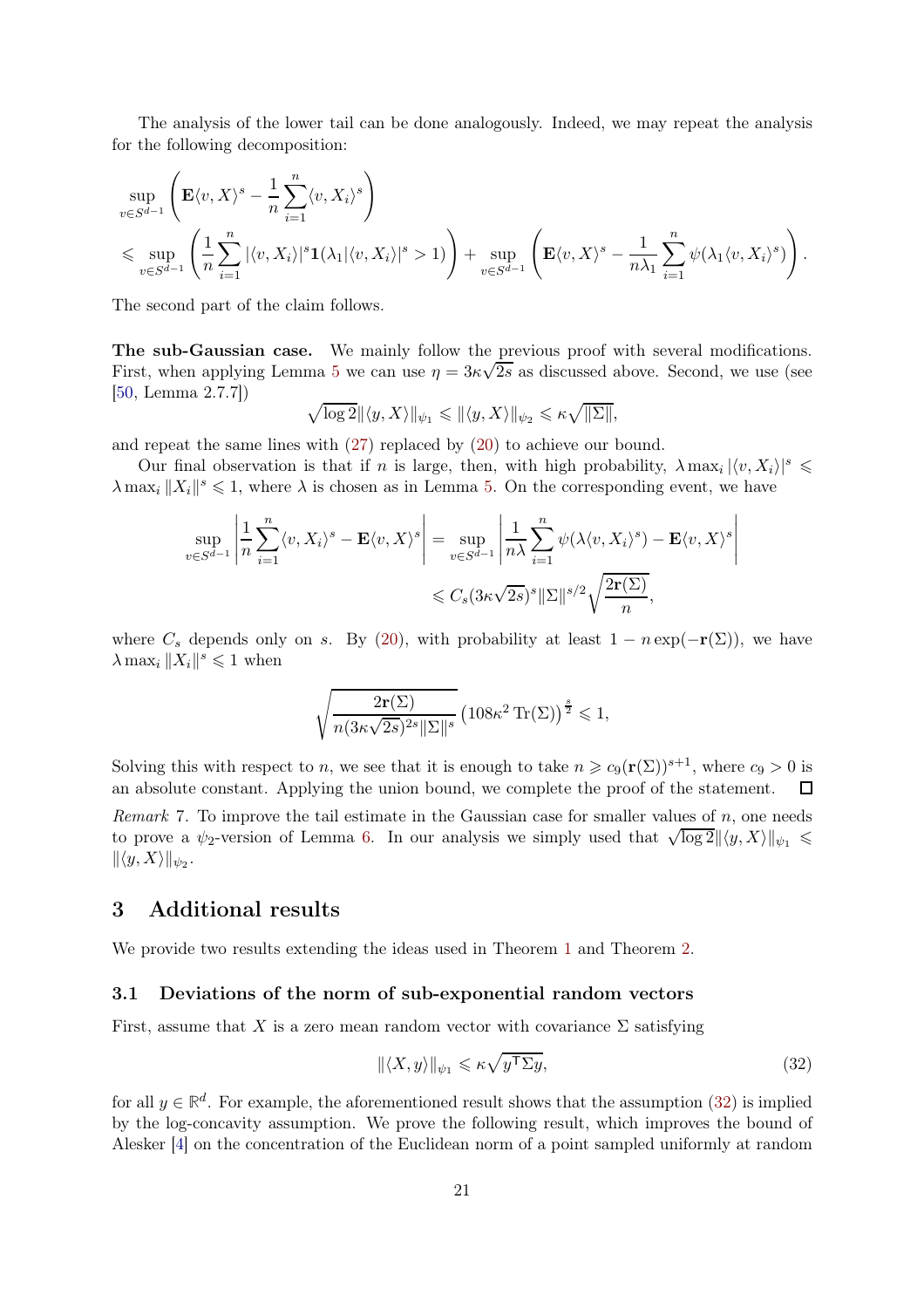from a convex body in the isotropic position. Our proof is shorter and does not involve any explicit calculations in polar coordinates. This bound can also be seen as a special instance of the recent result of Latała and Nayar [\[28\]](#page-26-22) relating the weak and strong moments of random vectors. Although their result is not limited to the sub-exponential assumption [\(32\)](#page-20-1), our bound has the advantage of being dimension-free.

<span id="page-21-0"></span>**Proposition 3.** Assume that X is a zero mean sub-exponential random vector  $(32)$ . Then, for any  $t \geq 1$ , with probability at least  $1 - \exp(-t)$ ,

$$
||X|| \leq 8\kappa(\sqrt{t\operatorname{Tr}(\Sigma)} + t\sqrt{||\Sigma||}).
$$

*Proof.* We follow the proof of Theorem [1](#page-1-3) with a different choice of  $\beta$ . To control the norm, it is enough to upper bound  $\langle X, v \rangle$  uniformly over  $v \in S^{d-1}$ . We assume without loss of generality that  $\Sigma$  is invertible. Set  $\Theta = \mathbb{R}^d$ . Let the prior distribution  $\mu$  be the multivariate Gaussian distribution with mean zero and covariance  $\beta^{-1}\Sigma$ . For  $u \in \Sigma^{1/2}S^{d-1}$  let the distribution  $\rho_u$  be defined by the density function [\(12\)](#page-9-0). Choosing  $r = \sqrt{2\beta^{-1} \text{Tr}(\Sigma)}$ , similarly to [\(14\)](#page-10-0) we have

$$
\mathcal{KL}(\rho_u, \mu) = \log 2 + \beta/2.
$$

For  $\lambda > 0$  we want to plug  $\lambda \langle X, \Sigma^{-1/2} \theta \rangle$  into Lemma [1,](#page-5-2) where  $\theta$  is distributed according to  $\rho_u$ . Since  $||\theta|| \le \sqrt{||\Sigma||} + \sqrt{2\beta^{-1} \text{Tr}(\Sigma)}$  almost surely, we have, conditionally on  $\theta$ ,

$$
\|\langle X, \Sigma^{-1/2}\theta\rangle\|_{\psi_1} \leq \kappa \|\theta\| \leq \kappa(\sqrt{\|\Sigma\|} + \sqrt{2\beta^{-1}\operatorname{Tr}(\Sigma)}).
$$

By Lemma [2,](#page-7-1) conditionally on  $\theta$ ,

$$
\log \mathbf{E}_X \exp(\lambda \langle X, \Sigma^{-1/2} \theta \rangle) \leq 4\lambda^2 \kappa^2 \|\theta\|^2 \leq 4\lambda^2 \kappa^2 (\sqrt{\|\Sigma\|} + \sqrt{2\beta^{-1} \operatorname{Tr}(\Sigma)})^2,
$$

whenever  $\lambda \leqslant \frac{1}{2\sqrt{|\mathcal{S}||} + 1}$  $\frac{1}{2\kappa(\sqrt{\|\Sigma\|}+\sqrt{2\beta^{-1}\operatorname{Tr}(\Sigma)})}$ . We choose  $\lambda = \frac{1}{2\kappa(\sqrt{\|\Sigma\|}+\sqrt{2\beta^{-1}\operatorname{Tr}(\Sigma))}}$  $\frac{1}{2\kappa(\sqrt{\|\Sigma\|}+\sqrt{2\beta^{-1}\operatorname{Tr}(\Sigma)})}$  $\frac{1}{2\kappa(\sqrt{\|\Sigma\|}+\sqrt{2\beta^{-1}\operatorname{Tr}(\Sigma)})}$  $\frac{1}{2\kappa(\sqrt{\|\Sigma\|}+\sqrt{2\beta^{-1}\operatorname{Tr}(\Sigma)})}$ . By Lemma 1 we have for all  $v \in S^{d-1}$ , with probability at least  $1 - \exp(-t)$ ,

$$
\langle X, v \rangle \leq 4\lambda \kappa^2 (\sqrt{\|\Sigma\|} + \sqrt{2\beta^{-1} \operatorname{Tr}(\Sigma)})^2 + \frac{\log 2 + \beta/2 + t}{\lambda}.
$$

Let  $\beta = 2t$ . On the same event we have, using  $t \geq 1$ ,

$$
||X|| \leq (2 + 2\log 2)\kappa(\sqrt{||\Sigma||} + \sqrt{\text{Tr}(\Sigma)}) + 4\kappa(t\sqrt{||\Sigma||} + \sqrt{t\text{Tr}(\Sigma)}).
$$

The claim follows.

The result of Proposition [3](#page-21-0) implies the bound of Alesker [\[4\]](#page-25-11) in the isotopic case (in this case,  $\Sigma = I_d$ ). Importantly, the bound in [\[4\]](#page-25-11) scales as  $\sqrt{td}$  for all values of t. An inspection of their proof shows that this happens because for  $t \geq d$  one can use the boundedness of a unit volume convex body in the isotropic position.

Let us shortly explain why the result of Proposition [3](#page-21-0) cannot be improved in general. Consider the isotropic case  $\Sigma = I_d$ . Using the standard tools, one can rewrite the bound of Propo-sition [3](#page-21-0) as follows: for  $p \ge 1$ , and some  $c > 0$  that depends only on  $\kappa$ ,

$$
\mathbf{E}(\|X\|^p)^{1/p} \leqslant c(\sqrt{pd} + p). \tag{33}
$$

In [\[27\]](#page-26-23) the following example is considered: Let  $X = \sqrt{d}ZU$ , where Z has the standard Gaussian distribution and U is uniformly distributed on  $S^{d-1}$ , independent of Z. It is easy to show that  $(32)$  is satisfied for X with  $\kappa$  being an absolute constant. In this case  $\mathbf{E}(\|X\|^p)^{1/p}$  scales as  $\sqrt{pd}$  up to multiplicative constant factors, which proves the necessity of the first term in [\(33\)](#page-21-1). The necessity of the second term is implied by the case where  $d = 1$ , and X is a standard exponentially distributed random variable.

<span id="page-21-1"></span>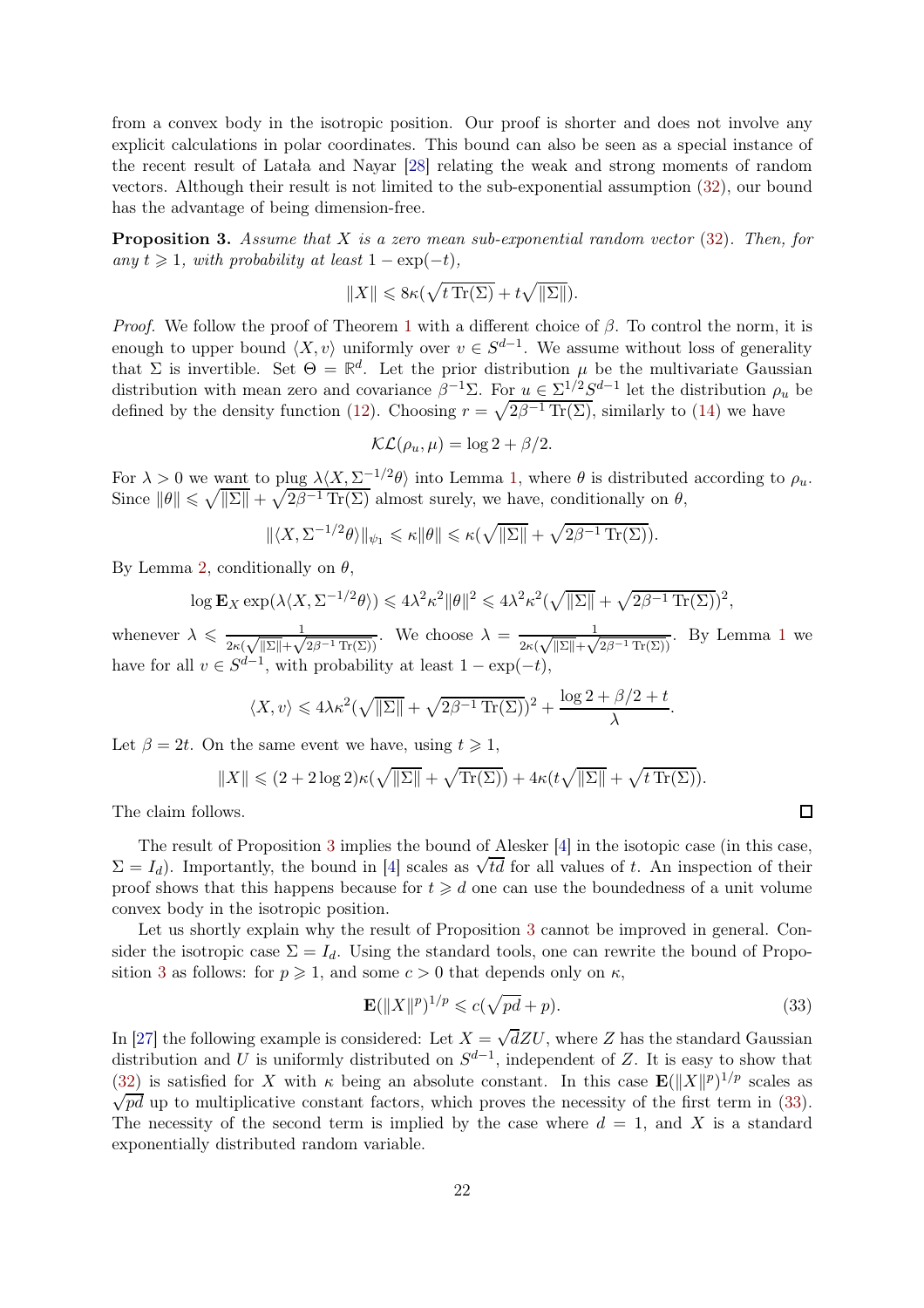### <span id="page-22-0"></span>3.2 A lower tail version of Theorem [1](#page-1-3)

It is known that the least singular value of a random matrix can be controlled with high probability guarantees (in fact, it has sub-Gaussian tails) under significantly milder assumptions. This can be seen as a high-dimensional extension of the following fact. For a non-negative random variable Z and for any  $t \geq 0$ ,

$$
\Pr(\mathbf{E}Z - Z \geq t) \leq \exp(-t^2/(2\mathbf{E}Z^2)).
$$

That is, the one-sided bound allows for sub-Gaussian concentration even if the random variable Z has infinite moments after the first two. There is a list of dimension-dependent lower tail bounds for the least singular value under minimal assumptions [\[44,](#page-27-10) [40,](#page-26-14) [26,](#page-26-24) [46,](#page-27-11) [52,](#page-27-12) [11,](#page-25-6) [38\]](#page-26-25). Our next result improves the dimension-dependent bound of Oliveira [\[40\]](#page-26-14) and complements the result of Theorem [1.](#page-1-3) Although one can modify the original proof in  $[40]^2$  $[40]^2$  to get a dimension-free bound, we present a short and self-contained proof.

<span id="page-22-4"></span>**Proposition 4.** Assume that  $M_1, \ldots, M_n$  are independent copies of a positive semi-definite symmetric random matrix M with mean  $EM = \Sigma$ . Let M satisfy for some  $\kappa \geq 1$ ,

$$
\sqrt{\mathbf{E}(x^{\mathsf{T}}Mx)^2} \leqslant \kappa^2 \ x^{\mathsf{T}}\Sigma x,
$$

for all  $x \in \mathbb{R}^d$ . Then, for any  $t > \log 2$ , with probability at least  $1 - 2 \exp(-t)$ , it holds that

$$
\sup_{v \in S^{d-1}} \left( v^{\mathsf{T}} \Sigma v - \frac{1}{n} \sum_{i=1}^{n} v^{\mathsf{T}} M_i v \right) \leqslant 7\kappa^2 ||\Sigma|| \sqrt{\frac{\mathbf{r}(\Sigma) + t}{n}}
$$

Proof. Set  $\Theta = \mathbb{R}^d$ . Let the prior distribution  $\mu$  be a multivariate Gaussian distribution with mean zero and covariance  $\beta^{-1}I_d$ . For  $v \in S^{d-1}$  let  $\rho_v$  be a multivariate Gaussian distribution with mean v and covariance  $\beta^{-1}I_d$ . We have  $\mathcal{KL}(\rho_v, \mu) = \beta/2$ .

Let  $\theta$  be distributed according to  $\rho_v$ . Given a positive semi-definite matrix C, we have

$$
\mathbf{E}_{\rho_v} \theta^{\mathsf{T}} C \theta = v^{\mathsf{T}} C v + \beta^{-1} \operatorname{Tr}(C). \tag{34}
$$

<span id="page-22-3"></span><span id="page-22-2"></span>.

Let Z be a random vector having a multivariate Gaussian distribution with zero mean and covariance  $\beta^{-1}\Sigma$ . Define  $\varphi = \Sigma^{1/2}v$ . We have, using  $(a+b)^4 \leq 8a^4 + 8b^4$  and the formulas for the moments of the Gaussian distribution,

$$
\mathbf{E}_{\rho_v}(\theta^{\mathsf{T}}\Sigma\theta)^2 = \mathbf{E}(\|Z + \varphi\|)^4 \leq 8\left(3\beta^{-2}\sum_{i=1}^d \Sigma_{ii}^2 + 2\beta^{-2}\sum_{i < j} (\Sigma_{ii}\Sigma_{jj} + 2\Sigma_{ij}^2)\right) + 8\|\varphi\|^4.
$$
\n
$$
= 8(\beta^{-2}(2\operatorname{Tr}(\Sigma^2) + \operatorname{Tr}(\Sigma)^2) + \|\Sigma\|^2) \leq 24\beta^{-2}\operatorname{Tr}(\Sigma)^2 + 8\|\Sigma\|^2. \tag{35}
$$

Consider the negative part of the truncation function. That is, let  $\psi: (-\infty, 0] \to [-1, 0]$  be defined as follows:

$$
\psi(x) = \begin{cases} x, & \text{for } x \in [-1, 0]; \\ -1, & \text{for } x < -1. \end{cases}
$$

One can easily check that for  $x \leq 0$  it holds that  $x \leq \psi(x) \leq \log(1 + x + x^2/2)$ . Fix  $\lambda > 0$ and consider the function  $\psi(-\lambda \theta^{\mathsf{T}}M\theta)$ . Observe that  $-\lambda \theta^{\mathsf{T}}M\theta \leq 0$  almost surely, so that the

<span id="page-22-1"></span> $2$ This work is first to apply the variational principle to the analysis of the least singular value.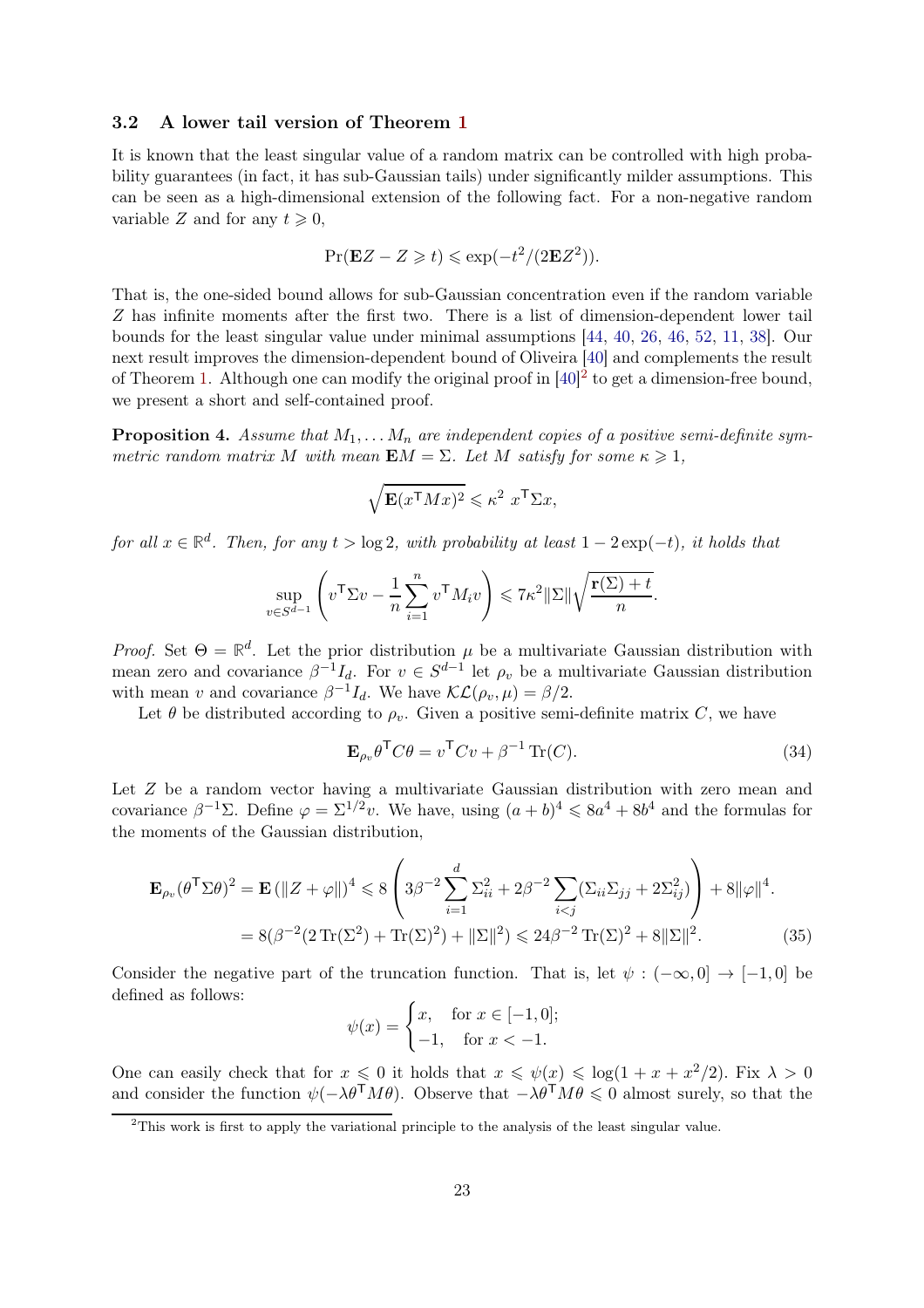function is well defined. We want to plug it into Lemma [1.](#page-5-2) Using  $\psi(x) \leq \log(1 + x + x^2/2)$  for  $x \leq 0$  and  $\log(1 + y) \leq y$  for  $y > -1$ , we have

$$
\mathbf{E}_{\rho_v} \log(\mathbf{E} \exp(\psi(-\lambda \theta^{\mathsf{T}} M \theta))) \leqslant \mathbf{E}_{\rho_v} \log(\mathbf{E}(1 - \lambda \theta^{\mathsf{T}} M \theta + \lambda^2 (\theta M \theta)^2 / 2) \leqslant -\lambda \mathbf{E}_{\rho_v} \mathbf{E} \theta^{\mathsf{T}} M \theta + \lambda^2 \mathbf{E} \mathbf{E}_{\rho_v} (\theta^{\mathsf{T}} M \theta)^2 / 2 \leqslant -\lambda v^{\mathsf{T}} \Sigma v - \lambda \beta^{-1} \operatorname{Tr}(\Sigma) + \lambda^2 \kappa^4 \mathbf{E}_{\rho_v} (\theta^{\mathsf{T}} \Sigma \theta)^2 / 2 \leqslant -\lambda v^{\mathsf{T}} \Sigma v - \lambda \beta^{-1} \operatorname{Tr}(\Sigma) + \lambda^2 \kappa^4 (12 \beta^{-2} \operatorname{Tr}(\Sigma)^2 + 4 ||\Sigma||^2),
$$

where we used the moment equivalence assumption together with  $(34)$  and  $(35)$ . By Lemma [1](#page-5-2) we have, with probability at least  $1 - \exp(-t)$ , simultaneously for all  $v \in S^{d-1}$ ,

$$
\frac{1}{n} \mathbf{E}_{\rho_v} \sum_{i=1}^n \psi \left( -\lambda \theta^{\mathsf{T}} M_i \theta \right) \leqslant -\lambda v^{\mathsf{T}} \Sigma v - \lambda \beta^{-1} \operatorname{Tr}(\Sigma) + \lambda^2 \kappa^4 (12\beta^{-2} \operatorname{Tr}(\Sigma)^2 + 4||\Sigma||^2) + \frac{\beta/2 + t}{n} .
$$
 (36)

Observe that  $\psi$  is convex. Thus, by Jensen's inequality and [\(34\)](#page-22-2) we have

<span id="page-23-0"></span>
$$
\mathbf{E}_{\rho_v} \psi \left( -\lambda \theta^{\mathsf{T}} M_i \theta \right) \geqslant \psi \left( -\lambda \mathbf{E}_{\rho_v} \theta^{\mathsf{T}} M_i \theta \right) = \psi (-\lambda v^{\mathsf{T}} M_i v - \lambda \beta^{-1} \operatorname{Tr}(M_i))).
$$

Since  $v^{\mathsf{T}} M_i v \geq 0$  by the definition of  $\psi$  and using  $\psi(x) \geq x$ , we have

$$
\psi(-\lambda v^{\mathsf{T}} M_i v - \lambda \beta^{-1} \operatorname{Tr}(M_i))) = \psi(-\lambda v^{\mathsf{T}} M_i v - \min{\{\lambda \beta^{-1} \operatorname{Tr}(M_i), 1\}})
$$
  

$$
\geq -\lambda v^{\mathsf{T}} M_i v - \min{\{\lambda \beta^{-1} \operatorname{Tr}(M_i), 1\}}.
$$

We plug this in [\(36\)](#page-23-0), divide both sides by  $\lambda > 0$  and obtain on the corresponding event

$$
\frac{1}{n}\sum_{i=1}^{n} (v^{\mathsf{T}}\Sigma v - v^{\mathsf{T}}M_i v) \leq \frac{1}{n}\sum_{i=1}^{n} \left(\min\left\{\lambda^{-1}, \beta^{-1}\operatorname{Tr}(M_i)\right\} - \beta^{-1}\operatorname{Tr}(\Sigma)\right) + \lambda \kappa^4 (12\beta^{-2}\operatorname{Tr}(\Sigma)^2 + 4\|\Sigma\|^2) + \frac{\beta/2 + t}{\lambda n}.
$$

It is left to analyze the sum involving  $Tr(M_i)$ . Observe that

 $\mathbf{E} \min \left\{ \lambda^{-1}, \beta^{-1} \operatorname{Tr}(M_i) \right\} \leqslant \beta^{-1} \operatorname{Tr}(\Sigma) \quad \text{and} \quad \mathbf{E} \left( \min \left\{ \lambda^{-1}, \beta^{-1} \operatorname{Tr}(M_i) \right\} \right)^2 \leqslant \beta^{-2} \kappa^4 (\operatorname{Tr}(\Sigma))^2,$ where we used, denoting the standard basis in  $\mathbb{R}^d$  by  $e_1, \ldots, e_d$ ,

$$
\sqrt{\mathbf{E}(\text{Tr}(M_i))^2} = \sqrt{\mathbf{E}\left(\sum_{j=1}^d e_j^{\mathsf{T}} M_i e_j\right)^2} \leqslant \sum_{j=1}^d \sqrt{\mathbf{E}\left(e_j^{\mathsf{T}} M_i e_j\right)^2} \leqslant \kappa^2 \text{Tr}(\Sigma).
$$

Applying the Bernstein inequality, we have, with probability at least  $1 - \exp(-t)$ ,

$$
\frac{1}{n}\sum_{i=1}^n \left(\min\left\{\lambda^{-1}, \beta^{-1} \operatorname{Tr}(M_i)\right\} - \beta^{-1} \operatorname{Tr}(\Sigma)\right) \leqslant \beta^{-1} \kappa^2 \operatorname{Tr}(\Sigma) \sqrt{\frac{2t}{n}} + \frac{2t}{3n\lambda}.
$$

By the union bound, with probability at least  $1 - 2 \exp(-t)$ , for any  $v \in S^{d-1}$ ,

$$
\frac{1}{n}\sum_{i=1}^n (v^\mathsf{T} \Sigma v - v^\mathsf{T} M_i v) \leq \beta^{-1} \kappa^2 \operatorname{Tr}(\Sigma) \sqrt{\frac{2t}{n}} + \lambda \kappa^4 (12\beta^{-2} \operatorname{Tr}(\Sigma)^2 + 4||\Sigma||^2) + \frac{\beta}{2\lambda n} + \frac{5t}{3n\lambda}.
$$

 $\int$ **r**(Σ)+t  $\frac{10}{3}$ **r**(Σ) and  $\lambda = \sqrt{\frac{5}{3(12(10/3)^{-2}+4)}} \frac{1}{\kappa^2 ||\Sigma||}$ Choose  $\beta = \frac{10}{3}$  $\frac{L}{n}$ . Simplifying, we conclude the proof.  $\Box$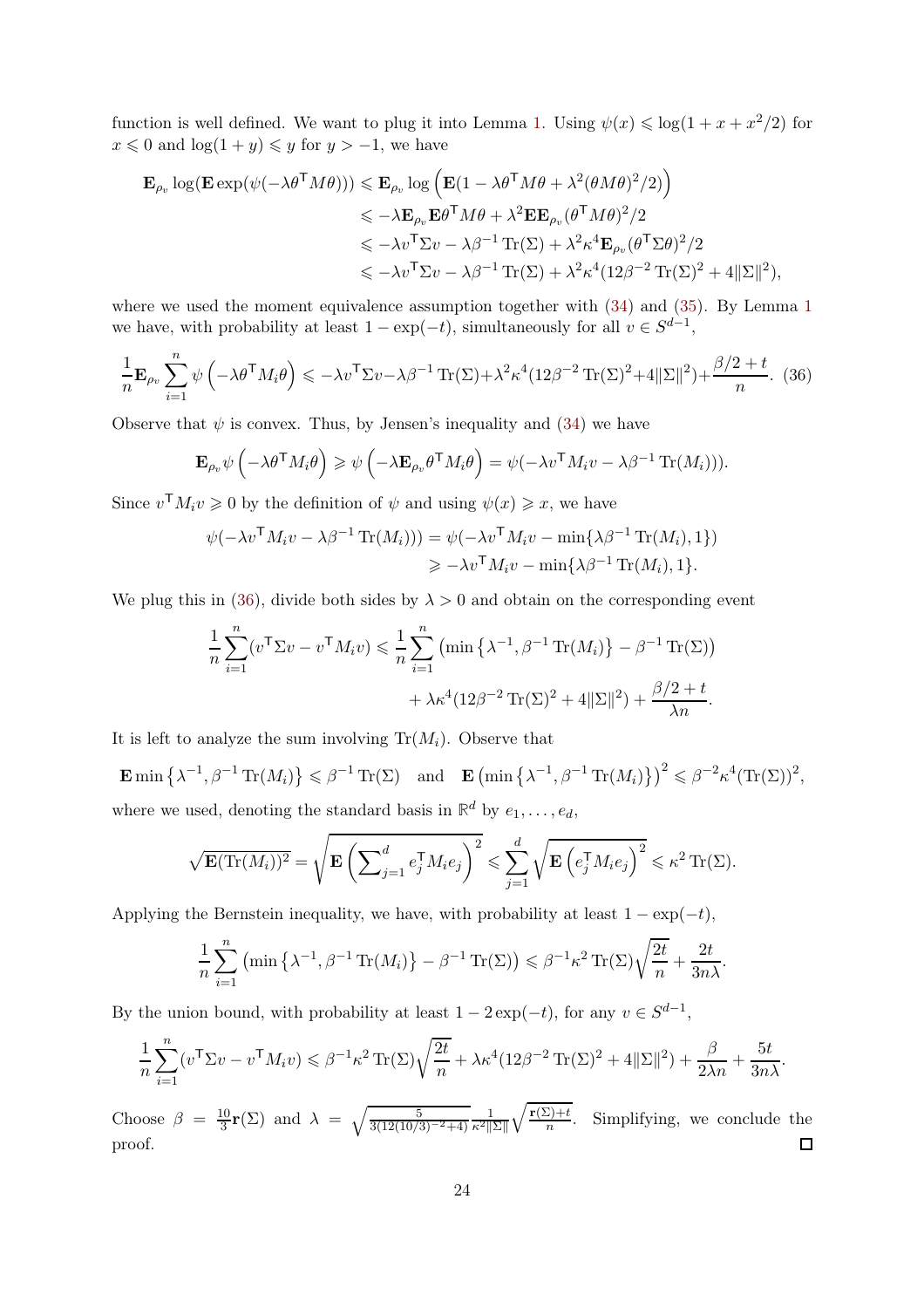## <span id="page-24-0"></span>4 Concluding remarks

### 4.1 A comparison with previous results by Catoni and co-authors

The application of Lemma [1](#page-5-2) is not new in the context of estimation of quadratic forms. The earliest such application traces back to the works of Audibert and Catoni on robust linear least squares regression [\[6,](#page-25-7) [5\]](#page-25-8). More recently, it was done in the context of covariance matrix estimation [\[11,](#page-25-6) [17,](#page-26-21) [12\]](#page-25-5) and lower tails for the sample covariance matrix [\[40,](#page-26-14) [38\]](#page-26-25). With a few exceptions discussed below, this technique has not been previously applied to also control the upper tails of the sample covariance matrix. Applications to general multilinear forms were not previously analyzed.

The closest (in terms of proof techniques) to our results are the bounds appearing in [\[11\]](#page-25-6) and in the follow-up work [\[17\]](#page-26-21). In particular, the work of Catoni [\[11\]](#page-25-6) provides the dimensiondependent analysis of the sample covariance matrix under two assumptions: the equivalence of  $L_4$ and  $L_2$  marginal norms as well as the exponential moment assumption on the distribution of  $||X||$ (see their Proposition 2.2 and Proposition 2.3). However, their results fall short in providing the rate of Proposition [2](#page-7-0) (our simplest bound), as in their case the  $\sqrt{d/n}$  convergence rate requires at least  $n \geq d^5$  due to the additive term denoted there by  $\gamma_+$ . The sub-optimality comes from the step of the analysis at which  $\max_{i=1,\dots,n} \|X_i\|$  is used to control the moment generating function of the quadratic form. The problem is explicitly pointed out by Catoni [\[11,](#page-25-6) pages 15 and 16], where the author is asking if it is possible to show that  $\gamma_+$  scales as  $d/n$  at least in some cases. The same limitations are inherited in the dimension-free extension of this analysis appearing in [\[17,](#page-26-21) Proposition 5.1 and Proposition 5.2]: Apart from the additional energy parameter  $\sigma$ and logarithmic factors, their bound similarly requires the sample size  $n$  to be greater than some integer power of  $r(\Sigma)$ . To resolve these problems and achieve the optimal guarantees, we introduce a truncated non-isotropic posterior distribution [\(12\)](#page-9-0). This idea also plays a central role in the proof of Proposition [3](#page-21-0) for which no non-isotropic analog is known.

Our second key idea is the analysis of the truncated powers of linear forms in Lemma [5.](#page-13-1) When  $s = 2$ , the bound of Lemma [5](#page-13-1) shares some similarities with the uniform bound of Proposition 4.2 in [\[13\]](#page-26-26). However, we work with an explicit truncation applied to powers of linear forms, which allows to combine the bound of Lemma [5](#page-13-1) with the classical decoupling-chaining argument analyzed in [\[3\]](#page-25-3). This plays a central role in the proofs of Theorem [2](#page-4-0) and Theorem [3.](#page-4-1)

### 4.2 Possible further extensions

In some applications, one is interested in the following generalization of our problem: In the setup of Theorem [1](#page-1-3) let T be a bounded subset of  $\mathbb{R}^d$ . Assume that we want to provide a high probability upper bound on

$$
\sup_{v \in T} \left| \frac{1}{n} \sum_{i=1}^{n} v^{\mathsf{T}} M_i v - v^{\mathsf{T}} \Sigma v \right|.
$$

Consider the case where  $T$  can be approximated by an ellipsoid; that is, assume that there is a symmetric positive definite matrix  $\Gamma$  such that  $\frac{1}{2}\Gamma^{1/2}S^{d-1} \subseteq T \subseteq 2\Gamma^{1/2}S^{d-1}$ . In this case, by considering the random matrix  $\Gamma^{1/2} M \Gamma^{1/2}$  we can verify that the norm equivalence assumption [\(2\)](#page-1-2) holds and the bound of Theorem [1](#page-1-3) is applicable.

Theorem [2](#page-4-0) allows various extensions that can be achieved using the same approach. For example, with a slight modification of the proof one can write a similar high probability upper bound on

$$
\frac{1}{n} \sup_{v_1,\ldots,v_s \in S^{d-1}} \sum_{i=1}^n \left( \prod_{k=1}^s \langle X_i^k, v_k \rangle - \mathbf{E} \prod_{k=1}^s \langle X_i^k, v_k \rangle \right),
$$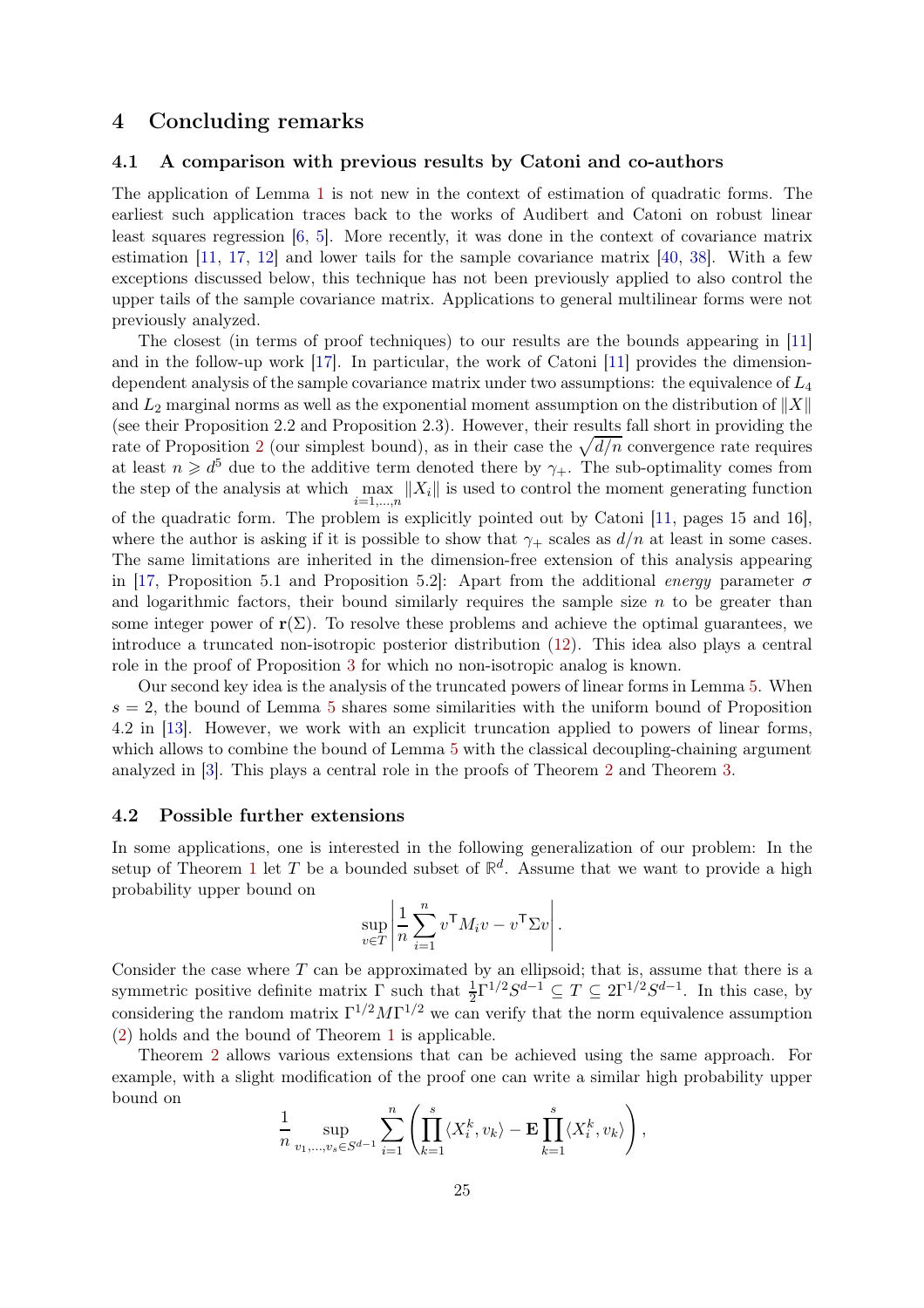where for any given index *i* the random vectors  $X_i^k$  are either sub-Gaussian or log-concave but not necessarily the same for  $k = 1, \ldots, s$ . Our results can also be written in the same form as the bounds in [\[19,](#page-26-9) [3,](#page-25-3) [49\]](#page-27-6) allowing isometric approximations at any scale  $\varepsilon$ . To do so, we need to take a smaller value of  $\lambda$  in the proof. The restriction on n will be weakened accordingly.

Another extension is a multilinear version of the lower tail bound of Proposition [4.](#page-22-4) When s is even, we have  $\langle X, v \rangle^s \geqslant 0$ , so that we can prove the following: With probability at least  $1 - \exp(-t)$ , it holds that

$$
\sup_{v \in S^{d-1}} \left( \mathbf{E} \langle X, v \rangle^s - \frac{1}{n} \sum_{i=1}^n \langle X_i, v \rangle^s \right) \leqslant c_s \eta^s ||\Sigma||^{s/2} \sqrt{\frac{\mathbf{r}(\Sigma) + t}{n}},
$$

under the only assumption  $(\mathbf{E}|\langle y, X \rangle|^{2s})^{1/2s} \leq \eta \sqrt{y^{\mathsf{T}} \Sigma y}$  for all  $y \in \mathbb{R}^d$ . The proof follows from Lemma [5](#page-13-1) by the lower tail argument of Theorem [3.](#page-4-1) This complements the dimension-dependent lower tail bound of Mendelson [\[35,](#page-26-11) Corollary 1.8] valid for general  $L_s$  norms with  $s > 2$ .

In our proofs, we used that the indexing set is essentially the product of either unit spheres or ellipsoids in  $\mathbb{R}^d$  and the functions we are considering are linear with respect to the elements of the indexing set. Recently, Koltchinskii [\[24\]](#page-26-27) studied the asymptotic properties of smooth functions of the sample covariance operators. It is likely that if the linearity is replaced by a certain smoothness assumption, our techniques are still applicable.

Acknowledgments. The author would like to thank Pedro Abdalla, Radosław Adamczak and Afonso Bandeira for a valuable feedback and Jaouad Mourtada for many insightful discussions on the topic. The author is funded in part by ETH Foundations of Data Science (ETH-FDS).

## <span id="page-25-0"></span>References

- [1] R. Adamczak. A note on the Hanson-Wright inequality for random vectors with dependencies. Electronic Communications in Probability, 20:1–13, 2015.
- <span id="page-25-10"></span>[2] R. Adamczak, R. Latała, A. E. Litvak, K. Oleszkiewicz, A. Pajor, and N. Tomczak-Jaegermann. A short proof of Paouris' inequality. Canadian Mathematical Bulletin, 57(1):3–8, 2014.
- <span id="page-25-3"></span>[3] R. Adamczak, A. Litvak, A. Pajor, and N. Tomczak-Jaegermann. Quantitative estimates of the convergence of the empirical covariance matrix in log-concave ensembles. Journal of the American Mathematical Society, 23(2):535–561, 2010.
- <span id="page-25-11"></span>[4] S. Alesker.  $\psi_2$ -estimate for the Euclidean norm on a convex body in isotropic position. In Geometric Aspects of Functional Analysis, pages 1–4. Springer, 1995.
- <span id="page-25-8"></span>[5] J.-Y. Audibert and O. Catoni. Linear regression through PAC-Bayesian truncation. arXiv preprint arXiv:1010.0072, 2010.
- <span id="page-25-7"></span>[6] J.-Y. Audibert and O. Catoni. Robust linear least squares regression. The Annals of Statistics, 39(5):2766– 2794, 2011.
- <span id="page-25-1"></span>[7] A. S. Bandeira, M. T. Boedihardjo, and R. van Handel. Matrix concentration inequalities and free probability. arXiv preprint arXiv:2108.06312, 2021.
- <span id="page-25-4"></span>[8] S. Boucheron, G. Lugosi, and P. Massart. Concentration Inequalities: A Nonasymptotic Theory of Independence. Oxford University Press, 2013.
- <span id="page-25-2"></span>[9] S. Bubeck, Y. Li, and D. Nagaraj. A law of robustness for two-layers neural networks. Conference on Learning Theory, 2021.
- <span id="page-25-9"></span>[10] O. Catoni. Challenging the empirical mean and empirical variance: a deviation study. Annales de l'Institut Henri Poincaré, Probabilités et Statistiques, 48(4):1148–1185, 2012.
- <span id="page-25-6"></span>[11] O. Catoni. PAC-Bayesian bounds for the Gram matrix and least squares regression with a random design. arXiv preprint arXiv:1603.05229, 2016.
- <span id="page-25-5"></span>[12] O. Catoni and I. Giulini. Dimension-free PAC-Bayesian bounds for matrices, vectors, and linear least squares regression. arXiv preprint arXiv:1712.02747, 2017.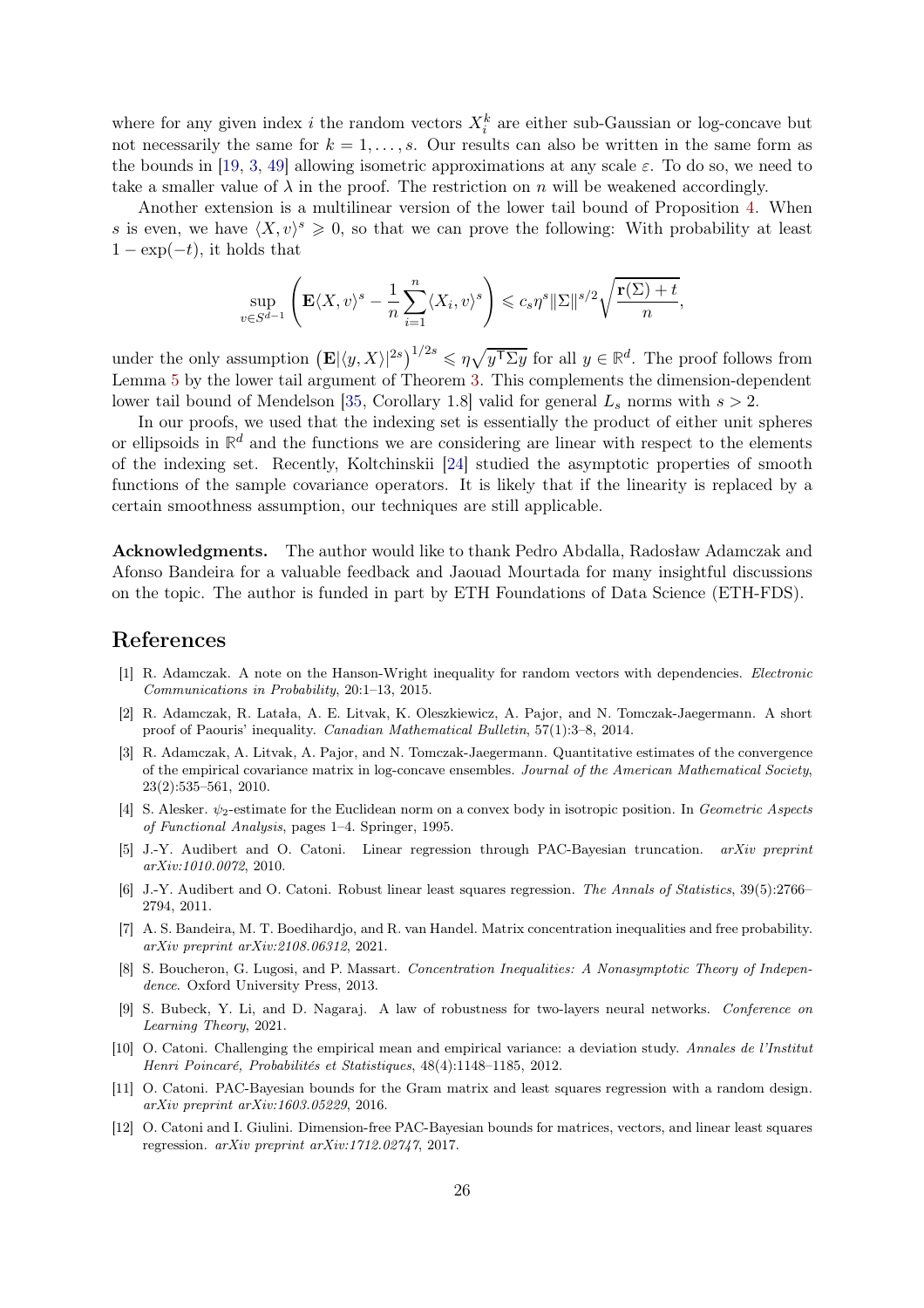- <span id="page-26-26"></span><span id="page-26-18"></span>[13] O. Catoni and I. Giulini. Dimension-free PAC-Bayesian bounds for the estimation of the mean of a random vector. arXiv preprint arXiv:1802.04308, 2018.
- <span id="page-26-6"></span>[14] G. Chinot, G. Lecué, and M. Lerasle. Robust statistical learning with Lipschitz and convex loss functions. Probability Theory and Related Fields, pages 1–44, 2019.
- <span id="page-26-8"></span>[15] M. Even and L. Massoulié. Concentration of non-isotropic random tensors with applications to learning and empirical risk minimization. Conference on Learning Theory, 2021.
- [16] A. A. Giannopoulos and V. D. Milman. Concentration property on probability spaces. Advances in Mathematics, 156(1):77–106, 2000.
- <span id="page-26-21"></span><span id="page-26-5"></span>[17] I. Giulini. Robust dimension-free Gram operator estimates. Bernoulli, 24(4B):3864–3923, 2018.
- <span id="page-26-9"></span>[18] F. Götze, H. Sambale, and A. Sinulis. Concentration inequalities for polynomials in α-sub-exponential random variables. Electronic Journal of Probability, 26:1–22, 2021.
- [19] O. Guédon and M. Rudelson. Lp-moments of random vectors via majorizing measures. Advances in Mathematics, 208(2):798–823, 2007.
- <span id="page-26-12"></span><span id="page-26-2"></span>[20] D. Hsu, S. Kakade, and T. Zhang. A tail inequality for quadratic forms of subgaussian random vectors. Electronic Communications in Probability, 17:1–6, 2012.
- [21] H. Jeong, X. Li, Y. Plan, and Ö. Yılmaz. Sub-Gaussian matrices on sets: Optimal tail dependence and applications. Communications on Pure and Applied Mathematics (forthcoming), 2021.
- <span id="page-26-19"></span>[22] Y. Klochkov, A. Kroshnin, and N. Zhivotovskiy. Robust k-means clustering for distributions with two moments. The Annals of Statistics (forthcoming), 2020.
- <span id="page-26-3"></span>[23] Y. Klochkov and N. Zhivotovskiy. Uniform Hanson-Wright type concentration inequalities for unbounded entries via the entropy method. Electronic Journal of Probability, 25, 2020.
- <span id="page-26-27"></span>[24] V. Koltchinskii. Asymptotically efficient estimation of smooth functionals of covariance operators. Journal of the European Mathematical Society, 23(3):765–843, 2020.
- <span id="page-26-0"></span>[25] V. Koltchinskii and K. Lounici. Concentration inequalities and moment bounds for sample covariance operators. Bernoulli, 23(1):110–133, 2017.
- <span id="page-26-24"></span>[26] V. Koltchinskii and S. Mendelson. Bounding the smallest singular value of a random matrix without concentration. International Mathematics Research Notices, 2015(23):12991–13008, 2015.
- <span id="page-26-23"></span>[27] R. Latała. On some problems concerning log-concave random vectors. In Convexity and Concentration, pages 525–539. Springer, 2017.
- <span id="page-26-22"></span>[28] R. Latała and P. Nayar. Hadamard products and moments of random vectors. Advances in Mathematics, 375:107–1 14, 2020.
- <span id="page-26-13"></span>[29] M. Ledoux. The Concentration of Measure Phenomenon, volume 89 of Mathematical surveys and Monographs. American Mathematical Society, 2001.
- <span id="page-26-1"></span>[30] C. Liaw, A. Mehrabian, Y. Plan, and R. Vershynin. A simple tool for bounding the deviation of random matrices on geometric sets. In Geometric Aspects of Functional Analysis, pages 277–299. Springer, 2017.
- <span id="page-26-4"></span>[31] M. E. Lopes, N. B. Erichson, and M. W. Mahoney. Bootstrapping the operator norm in high dimensions: Error estimation for covariance matrices and sketching. arXiv preprint arXiv:1909.06120, 2019.
- <span id="page-26-20"></span>[32] G. Lugosi and S. Mendelson. Mean estimation and regression under heavy-tailed distributions: A survey. Foundations of Computational Mathematics, 19(5):1145–1190, 2019.
- <span id="page-26-16"></span>[33] G. Lugosi and S. Mendelson. Sub-Gaussian estimators of the mean of a random vector. The Annals of Statistics, 47(2):783–794, 2019.
- <span id="page-26-11"></span><span id="page-26-10"></span>[34] S. Mendelson. On weakly bounded empirical processes. Mathematische Annalen, 340(2):293–314, 2008.
- <span id="page-26-17"></span>[35] S. Mendelson. Approximating L<sup>p</sup> unit balls via random sampling. Advances in Mathematics, 386:1–20, 2021.
- [36] S. Mendelson and N. Zhivotovskiy. Robust covariance estimation under  $L_4 L_2$  norm equivalence. The Annals of Statistics, 48(3):1648–1664, 2020.
- <span id="page-26-25"></span><span id="page-26-15"></span>[37] S. Minsker. Geometric median and robust estimation in Banach spaces. Bernoulli, 21(4):2308–2335, 2015.
- [38] J. Mourtada. Exact minimax risk for linear least squares, and the lower tail of sample covariance matrices. Annals of Statistics (forthcoming), 2022.
- <span id="page-26-7"></span>[39] A. Nemirovski. Interior point polynomial time methods in convex programming. Lecture notes, 42(16):3215– 3224, 2004.
- <span id="page-26-14"></span>[40] R. Oliveira. The lower tail of random quadratic forms with applications to ordinary least squares. Probability Theory and Related Fields, 166(3-4):1175–1194, 2016.